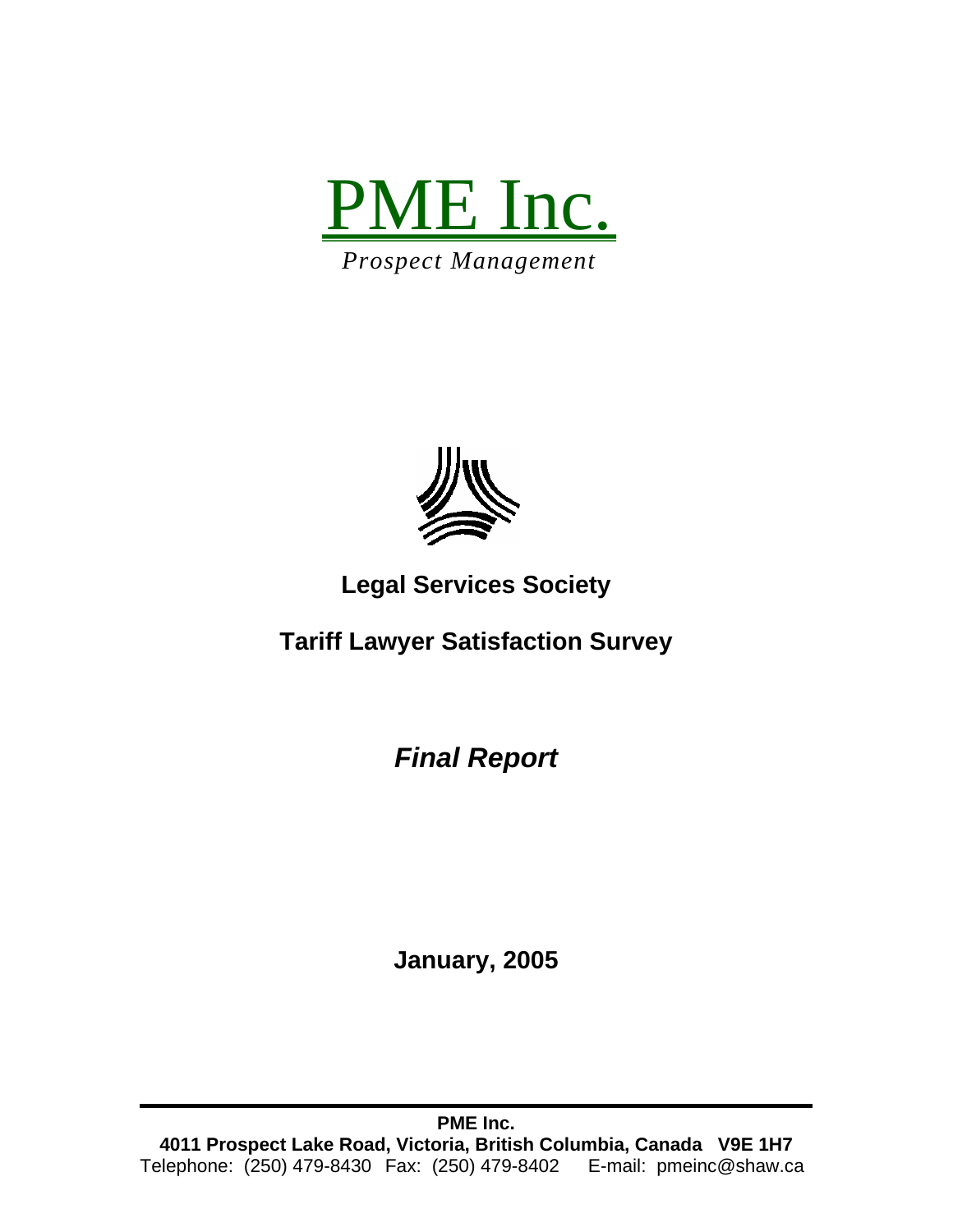# **Table of Contents**

| L.      |                |                                           |  |
|---------|----------------|-------------------------------------------|--|
| Ш.      |                |                                           |  |
| III.    |                |                                           |  |
| IV.     |                |                                           |  |
|         | IV.1           |                                           |  |
|         | <b>IV.II</b>   |                                           |  |
|         | IV.III         |                                           |  |
|         | <b>IV.IV</b>   |                                           |  |
|         | IV.V           |                                           |  |
|         | <b>IV.VI</b>   |                                           |  |
|         | <b>IV.VII</b>  |                                           |  |
|         | <b>IV.VIII</b> |                                           |  |
|         |                |                                           |  |
| $V_{-}$ |                |                                           |  |
|         | V <sub>1</sub> |                                           |  |
|         | V.II           |                                           |  |
|         | V.III          |                                           |  |
|         | V.IV           |                                           |  |
|         | V.V            |                                           |  |
|         | V.VI           |                                           |  |
|         | V.VII          |                                           |  |
|         | V.VIII         |                                           |  |
|         | V.IX           | Summary and Overall Themes for Action 50  |  |
|         |                | APPENDIX 1: RECOMMENDATIONS FOR ACTION 52 |  |

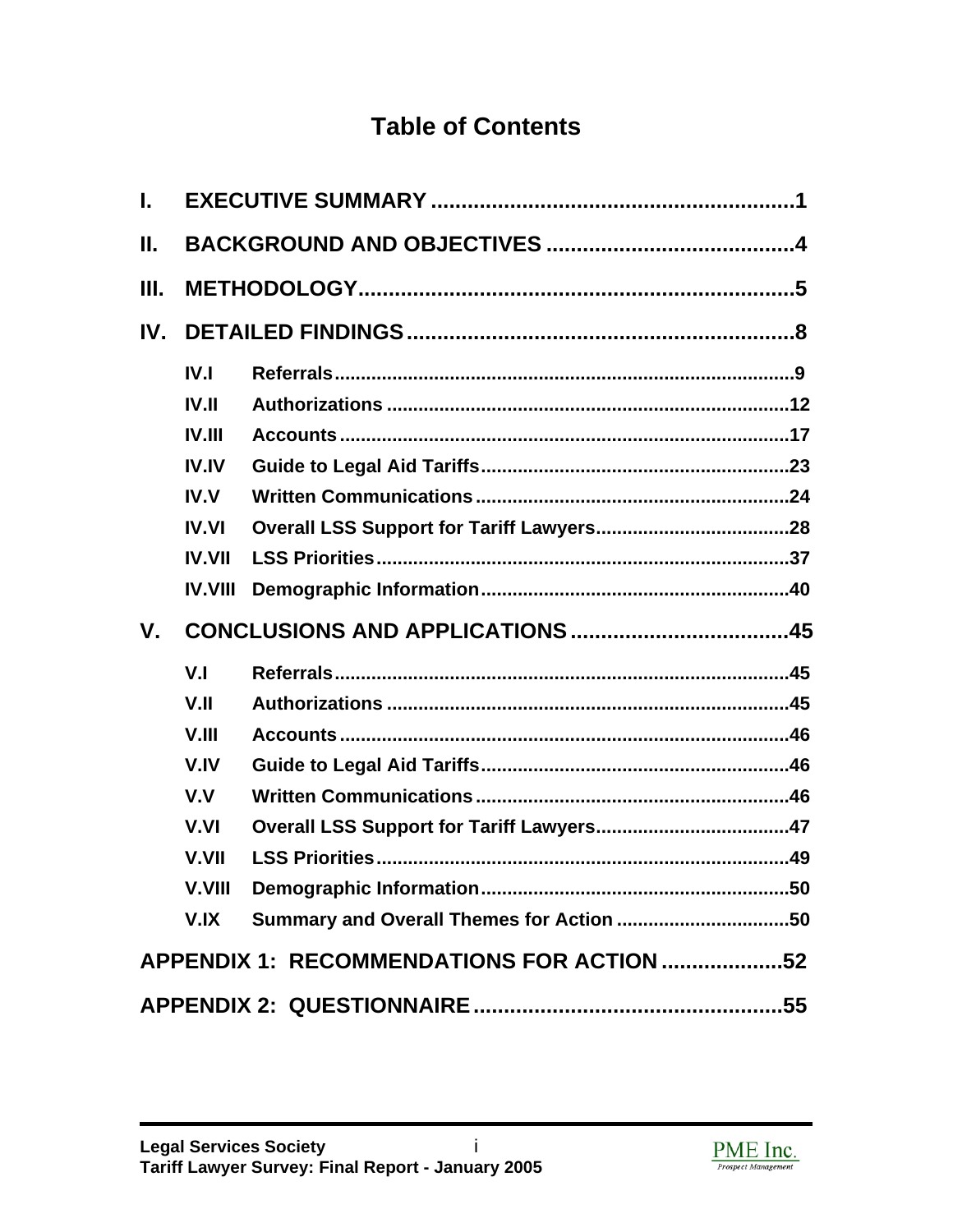# **Table of Figures**

| Figure 2: Authorizations - Satisfaction with Aspects of the Process13                                                      |
|----------------------------------------------------------------------------------------------------------------------------|
| Figure 3: Accounts – Satisfaction with Aspects of the Process17                                                            |
| Figure 4: Satisfaction with Timeliness of Account Payment (Q17)<br>Compared to Number of LSS Clients in 2003 (Q52)18       |
| Figure 5: Use of E-Billing (Q19) Compared to Volume of LSS Clients in                                                      |
| Figure 6: Use of E-Billing (Q19) Compared to Percent of 2003 Income                                                        |
| Figure 7: Satisfaction with LSS Written Communications and On-Line Tariff                                                  |
|                                                                                                                            |
| Figure 9: Overall Satisfaction with Support Received from LSS (Q47)34                                                      |
| Figure 10: Service Improvement Matrix - Derived Importance Vs.<br>Satisfaction for Components of LSS Support for Lawyers36 |
| Figure 11: Satisfaction with Allocation of Resources by LSS (Q49) 37                                                       |
|                                                                                                                            |
|                                                                                                                            |
|                                                                                                                            |
|                                                                                                                            |
|                                                                                                                            |
|                                                                                                                            |
|                                                                                                                            |
|                                                                                                                            |
| Figure 20: Regional Centre Closest to Tariff Lawyer's Primary Office (Q60)                                                 |

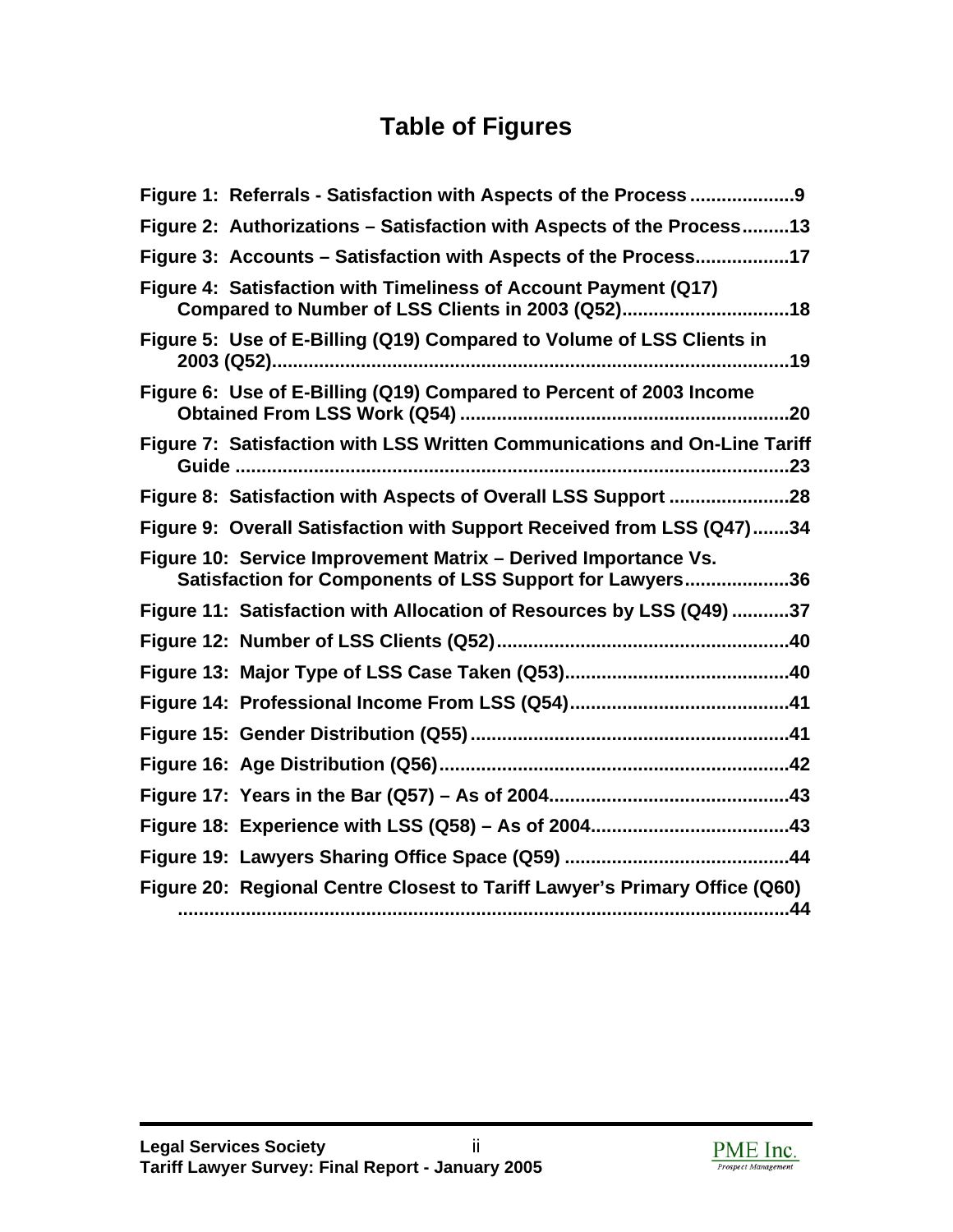# **List of Tables**

| Table 1 Primary Change LSS Could Make to Improve Referral Process (Q7)                                                                     |
|--------------------------------------------------------------------------------------------------------------------------------------------|
| Table 2 Reasons for Not Using E-Authorization (Q14) - Major Themes                                                                         |
| Table 3 Primary Change LSS Could Make to Improve Authorization                                                                             |
| Table 4 Reasons for Not Using E-Billing (Q21) - Major Themes Expressed                                                                     |
| Table 5 Primary Change that LSS Could Make to Improve Account<br>Payment Process (Q24) - Major Themes Expressed 21                         |
| Table 6 Usage of Different Sections of the LSS Website (Q31) 25                                                                            |
| Table 7 First and Second Preferences for Written Communications From                                                                       |
| Table 8 Primary Change LSS Could Make to Improve Written<br>Communications (Q35) - Major Themes Expressed 26                               |
| Table 9 Areas of LSS with Unacceptable Wait Times for Non-Urgent Phone                                                                     |
| Table 10 Acceptable Non-Urgent Phone Inquiry Wait Times (Q38) for<br>Respondents Who Were Less Than Satisfied with Wait Time for Non-      |
| Table 11 Areas of LSS Where Personnel Are Not Courteous (Q40)30                                                                            |
| Table 12 Areas of LSS Where Personnel Are Not Knowledgeable (Q42)31                                                                        |
| Table 13 Referral of Non-LSS Clients to Other LSS Services (Q44) 31                                                                        |
| Table 14 Features of Lawyers Referring LSS Services to Non-LSS Clients                                                                     |
| Table 15 Reasons Why Tariff Lawyers Feel Services Are Not Valued by LSS                                                                    |
| Table 16 Primary Change That LSS Could Make to Improve Overall Support<br>for Tariff Lawyers (Q48) - Major Themes Expressed 34             |
| Table 17 Priorities for Service Improvement and Maintenance 36                                                                             |
| Table 18 Best Use for Hypothetical Increase in LSS Funding (Q50) 38                                                                        |
| Table 19 Ways for LSS to Improve Availability of Services to Meet Legal<br>Needs of Low Income People in BC (Q51) - Major Themes Expressed |
|                                                                                                                                            |

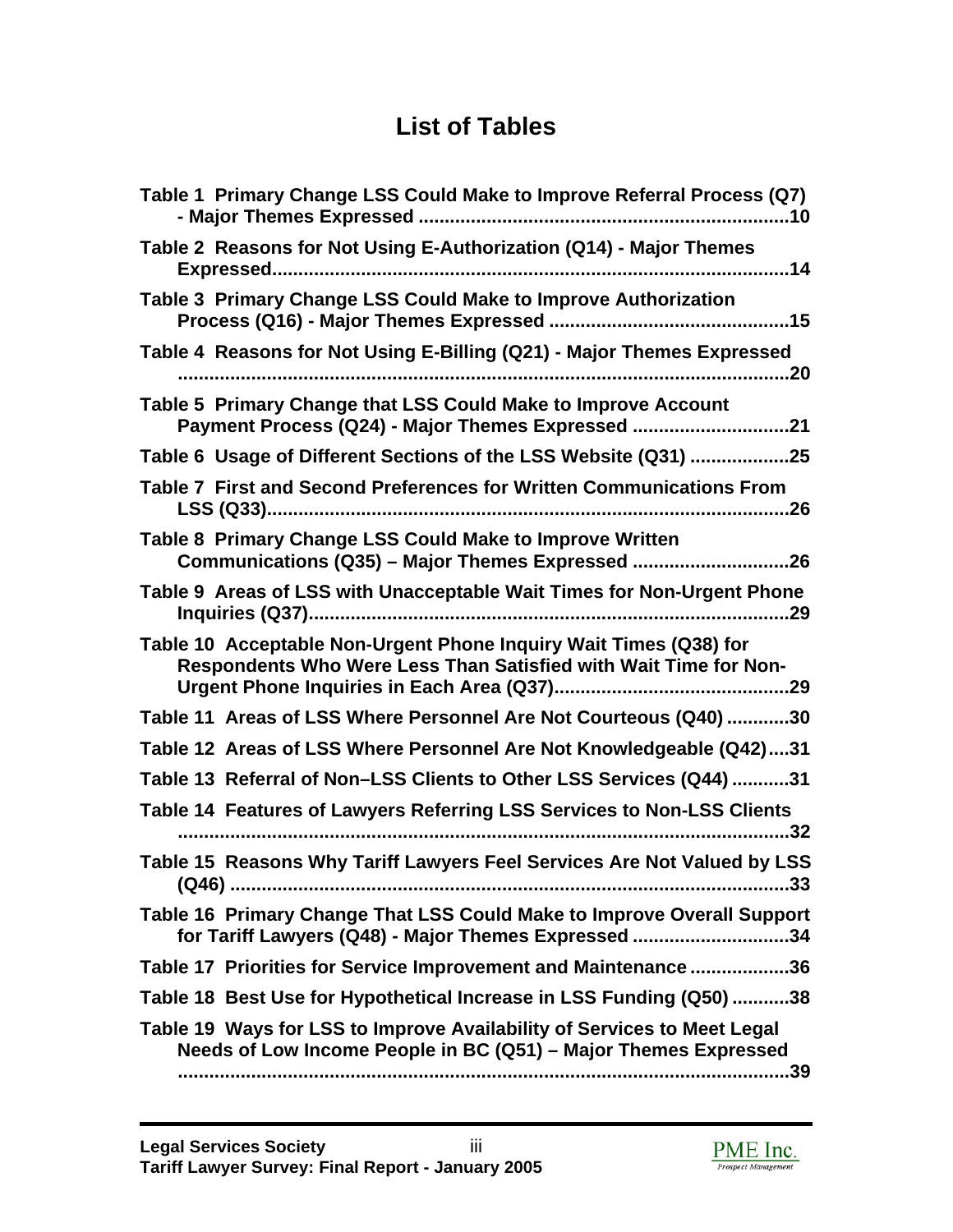## <span id="page-4-0"></span>**I. EXECUTIVE SUMMARY**

The Legal Services Society tariff lawyer satisfaction survey was conducted between January 28 and March 3 of 2004. The on-line survey was sent to all tariff lawyers who had done LSS work in the past year and for whom LSS could supply an e-mail address. Responses were received from 404 lawyers or 39% of all survey recipients. Follow-up work with non-respondents indicated that the 404 responses could represent over 50% of active LSS tariff lawyers. It also supported the conclusion that the respondent group was representative of all LSS tariff lawyers.

The survey contained 60 questions designed to help LSS assess both its strategic and its operational performance. Questions used a combination of formats — open-ended, rating scales and 'select the best response(s)' grouped into sections on:

- Referrals
- Authorizations
- Accounts
- Guide to Legal Aid Tariffs
- Written Communication
- Overall LSS Support for Tariff Lawyers
- LSS Priorities
- Demographic Information

Overall, tariff lawyers were satisfied with the support received from LSS and interested in innovations to further streamline their administrative work (e.g.; ebusiness tools). At the same time, tariff lawyers did not feel valued by the Society. Improvements in tariff rates, customer service, decision-making transparency, and priority-setting could help to address this and contribute to LSS' ability to maintain an adequate pool of tariff lawyers. The survey data provides a solid base for establishing several performance measures for both strategic and operational performance at LSS.

## **Key Findings**

**Tariff Lawyers Are Satisfied Overall.** Approximately two-thirds (68%) of respondents were satisfied with the overall support and services they receive from LSS; 8% were dissatisfied and the remainder were partly satisfied. Respondents were also generally satisfied with individual services. In every case, where respondents were asked for the primary change that LSS could make to improve specific services, one of the most frequent response themes was that they were happy with the current system and no changes were required. Female lawyers appeared to have higher expectations of LSS in several areas.

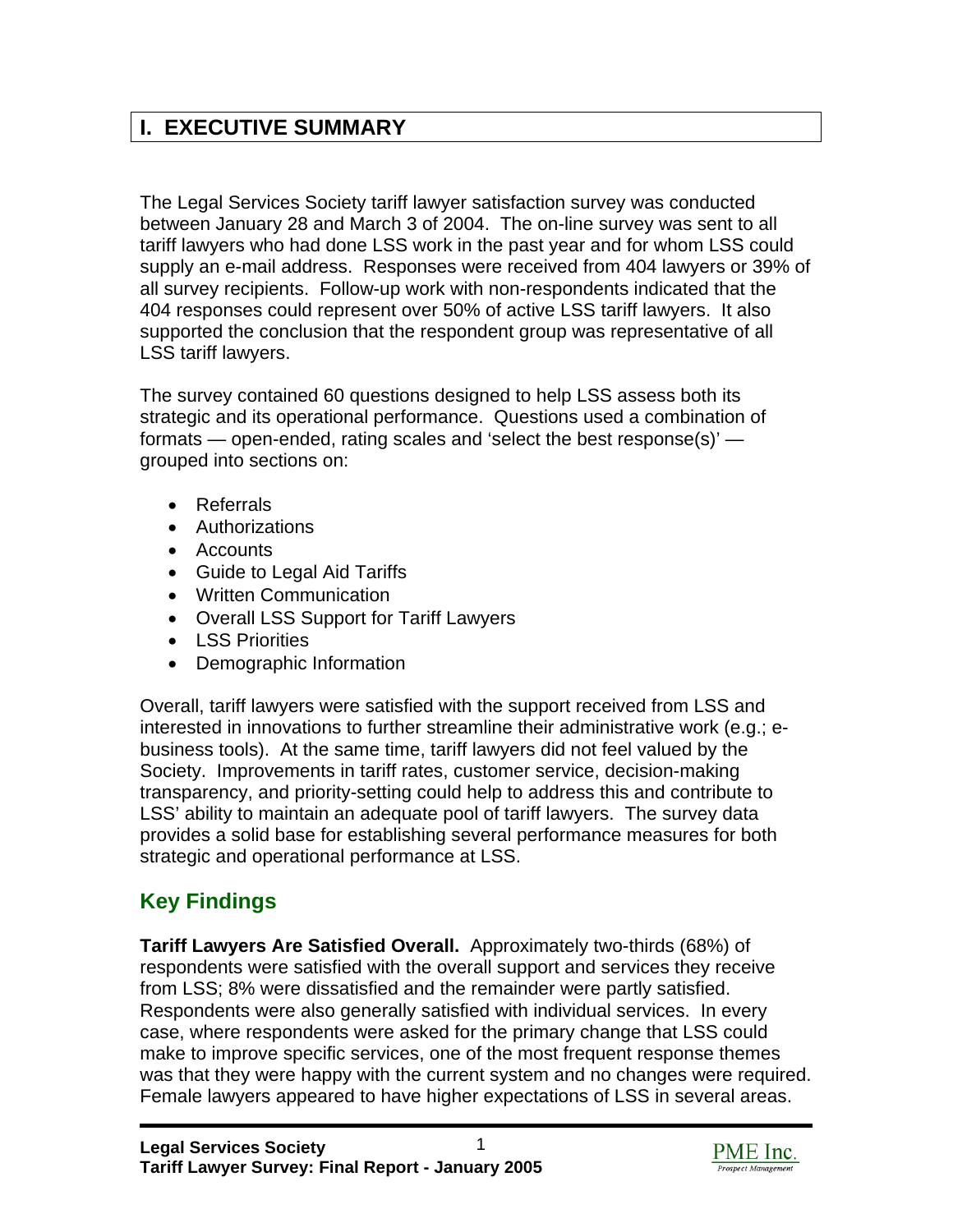**Resources Could Be Better Allocated.** Tariff lawyers were less satisfied with respect to the overall priorities of LSS. Of those who responded on this question, 42% agreed that LSS does a good job of allocating limited resources to meet legal needs of low income people. The most frequent suggestion for improving the availability of services to meet the legal needs of low income people in BC was to 'increase accessibility to legal aid by relaxing eligibility requirements and simplifying the application process'. Other common suggestions were to seek improved funding to increase family law services and coverage, and to increase poverty law coverage. Increasing tariff rates was the overall first choice for applying an increase in LSS funding (should it happen); second and third overall choices were to increase family coverage and to raise financial eligibility cut-offs.

**Tariff Rates and Coverage Are Inadequate.** A significant issue revealed by the survey results is a general dissatisfaction with the current level and structure of the tariff rates. When asked for the primary change that LSS could make to improve its overall support for tariff lawyers, the most common response theme by far (44% of respondents) was a tariff structure that values work done and encourages early (pre-trial) resolution.

**Tariff Lawyers Feel Undervalued.** A second significant and closely-linked issue is that tariff lawyers do not feel valued by LSS. Less than half of the respondents agreed that LSS valued their service. The need for LSS to treat tariff lawyers with more respect was often given as the primary change that LSS could make to improve both its overall support for lawyers, and individual services like written communications and authorizations. Most often, this feeling that LSS does not value lawyers' services was attributed to the tariff system — tariff fees too low, number of hours and range of services covered by tariff inadequate, lack of recognition of sacrifices made by tariff lawyers when considering extra fees and on perceptions of an inwardly-focused bureaucratic attitude at LSS.

This finding highlights a critical capacity issue — the increasing difficulty of finding private bar lawyers to do LSS work. Feeling undervalued by LSS is likely to discourage tariff lawyers further and makes this issue a high priority for the Society. The intensity of tariff lawyers' sentiments regarding legal aid and their working relationship with LSS is evidenced by the volume and the tone of the written comments they provided.

**Customer Service Improvements Needed.** Although lawyers were generally satisfied with LSS support, there is room for improvement in customer service. Respondents frequently referred to red tape, bureaucracy and pettiness at LSS. They also frequently cited a need for more staff, more accessible staff and more helpful staff to improve both overall LSS support and individual services.

**Increased Transparency Requested.** Tariff lawyers want LSS to explain its decisions more openly and clearly as a means of improving individual services.

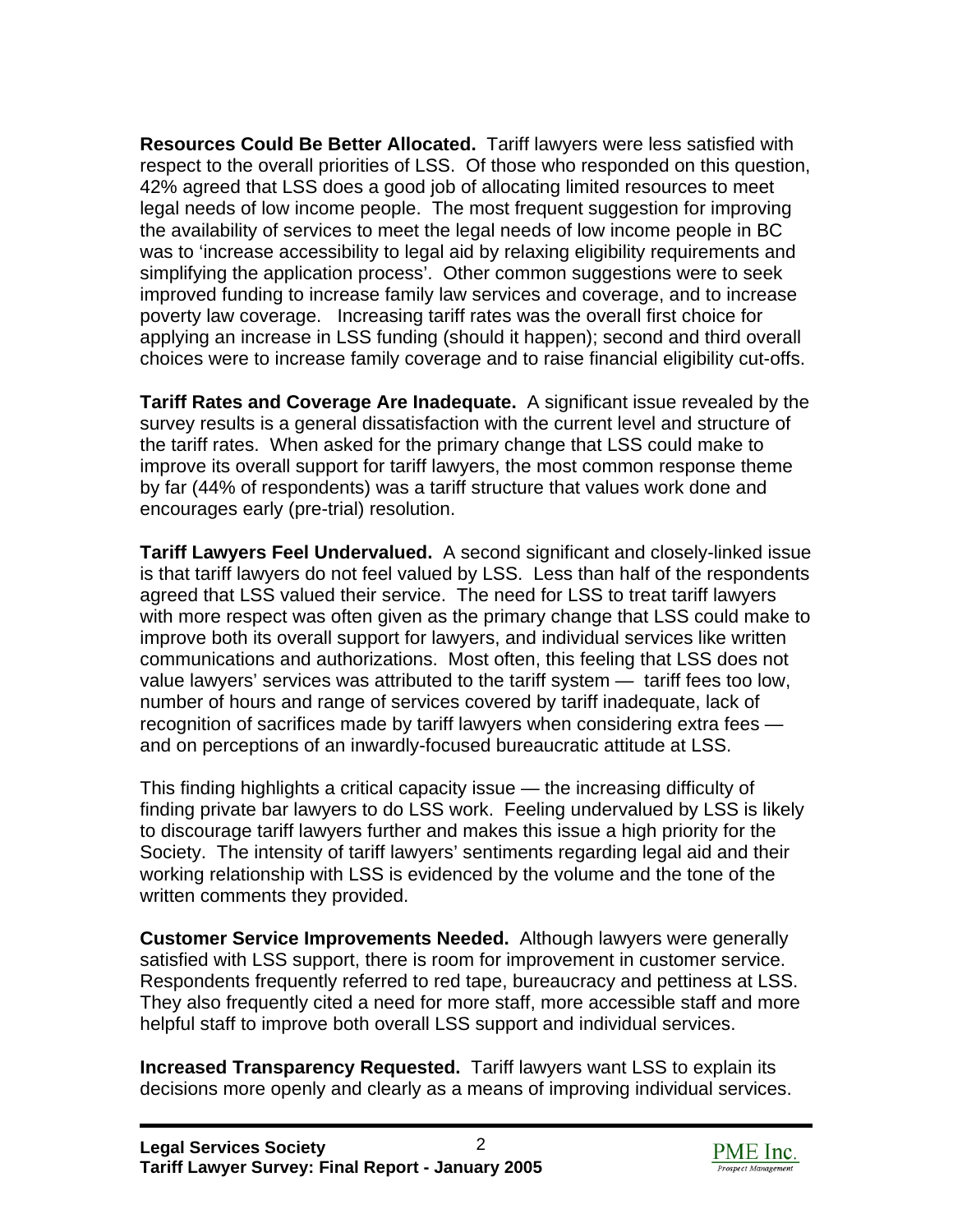Only half of the respondents agreed that LSS explains its authorization decisions clearly. As well, only half of the respondents agreed that referrals are distributed fairly and many respondents requested a more transparent process for referrals.

**E-Business Welcomed.** Looking to the future, there is clearly strong support among tariff lawyers for the use of e-business tools. Almost all respondents chose e-mail as one of their two top choices for communications from LSS (the other was fax); shorter response times and increased accessibility to systems online were common requests to improve overall support. Good usage and satisfaction levels were indicated for e-billing and the LSS website, and the majority of respondents indicated they would use EFT and e-authorization.

The report contains seventeen specific recommendations for actions to address issues identified by the survey results.

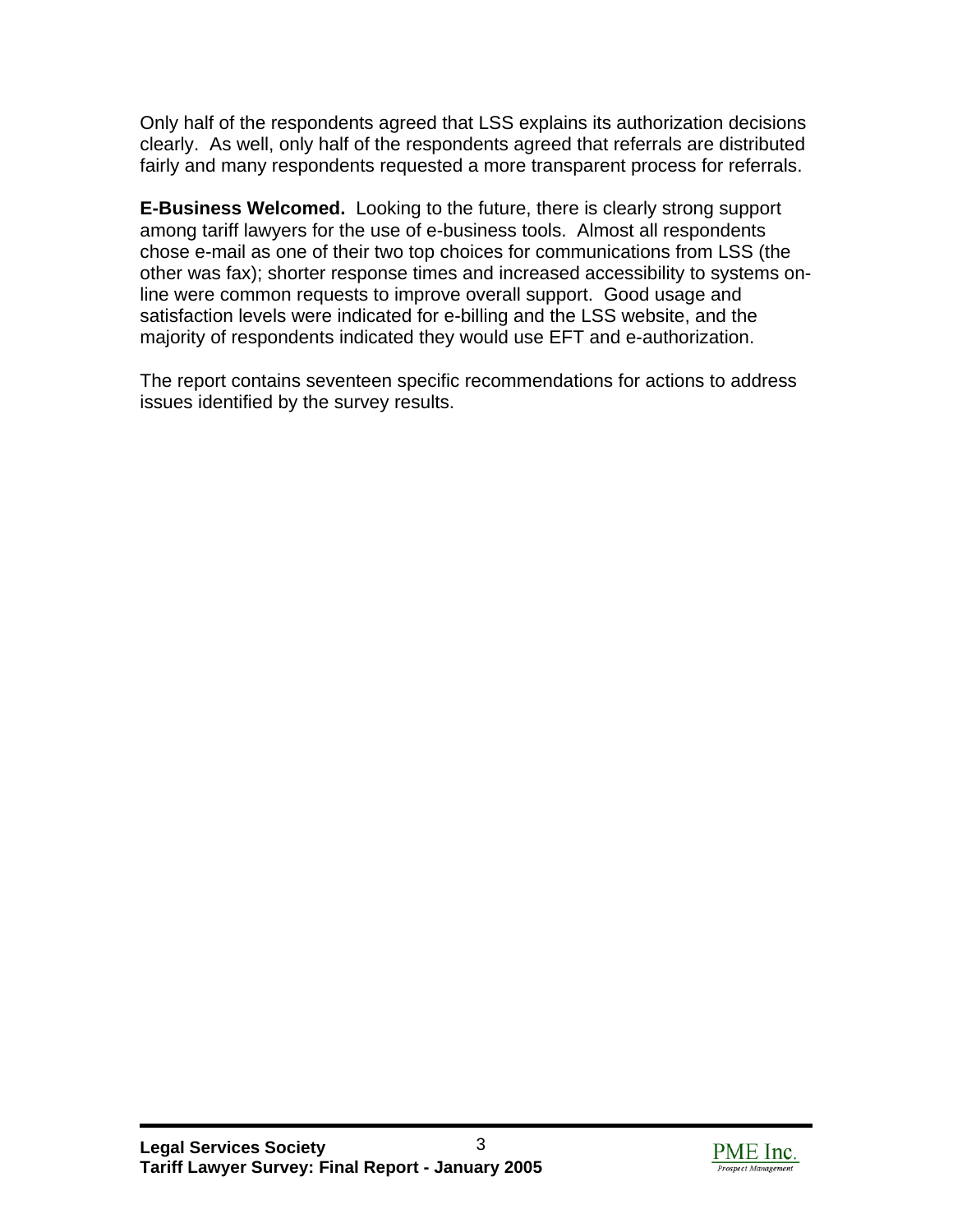## <span id="page-7-0"></span>**II. BACKGROUND AND OBJECTIVES**

In 2002, the Legal Services Society (LSS) embarked on a new planning and performance measurement initiative. This came about partly in response to the *Budget Transparency and Accountability Act* and the requirement for all Crown agencies to produce annual service plans and service reports; but also as a result of major revisions to the mandate of LSS following a 38% budget reduction<sup>[1](#page-7-1)</sup>. A strategic plan was released in the fall of 2002, followed by the Society's first service plan in early 2003 and a draft set of performance measures in May, 2003. Further revisions occurred during the development of the 2004- 2007 Service Plan.

As part of the process of monitoring its performance, a decision was made by LSS to implement regular satisfaction surveys with four stakeholder groups; tariff lawyers<sup>[2](#page-7-2)</sup>, employees, intermediaries and clients. The first of these surveys to be undertaken was the Tariff Lawyer Satisfaction Survey. The survey was designed to provide baseline data for use by the LSS Board and senior management in assessing the Society's strategic performance, and by the Society's senior and operational management teams to assess operational performance. Key research questions to be answered by the survey included the following: How satisfied are tariff lawyers with the support provided by LSS? How well has LSS succeeded in minimizing the administrative burden on tariff lawyers who undertake LSS work? To what extent do tariff lawyers feel their work is valued by LSS?



<span id="page-7-2"></span><span id="page-7-1"></span>

<sup>&</sup>lt;sup>1</sup> Legal Services Society Service Plan 2003/2004 – 2005/2006, January 2003<br><sup>2</sup> Tariff Lawyers are private lawyers contracted by LSS to provide legal representation and/or advice for financially eligible people.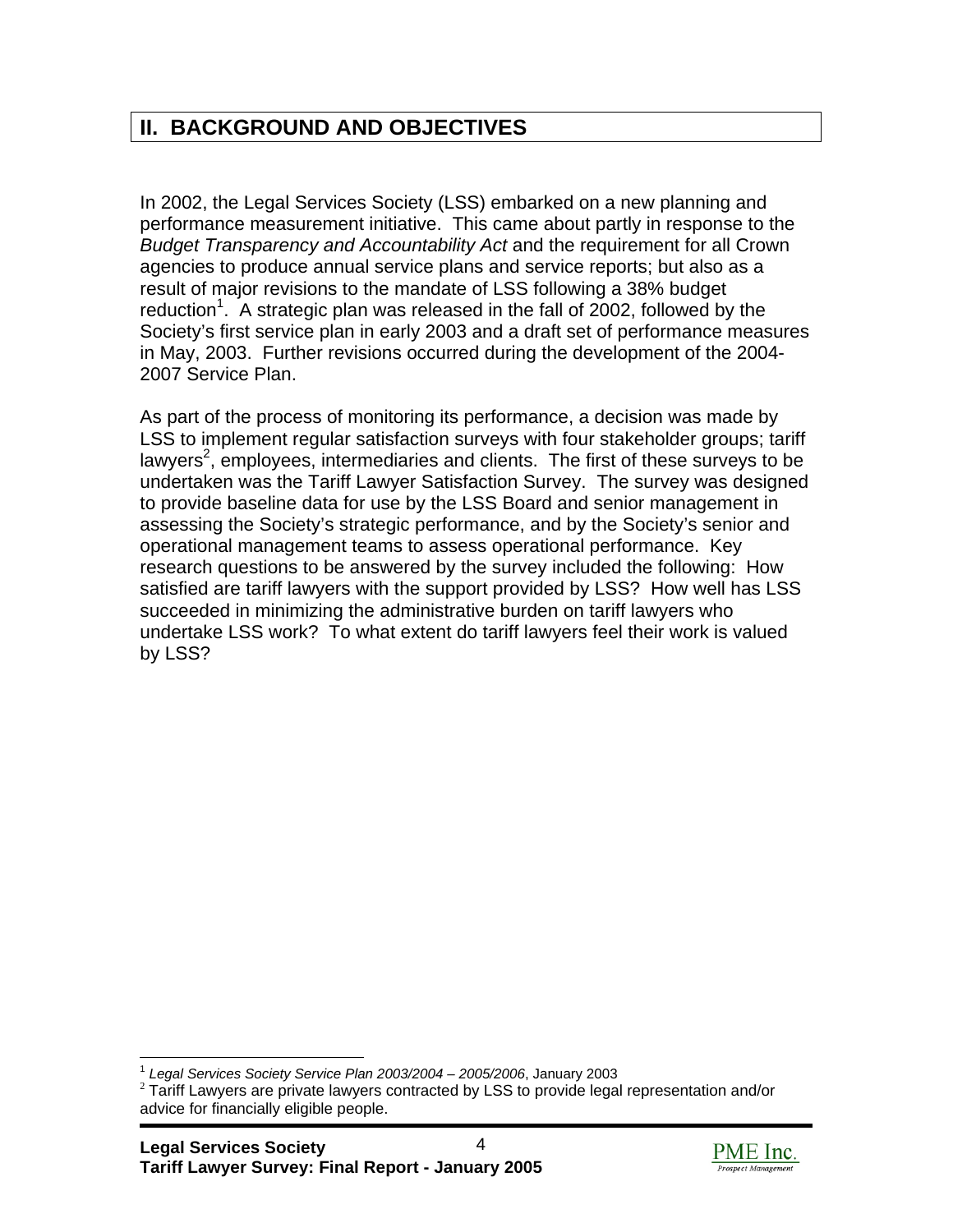## <span id="page-8-0"></span>**III. METHODOLOGY**

#### **Design and Administration**

The survey was conducted on-line via the Web between January 28, 2004 and March 3, 2004.

Tariff lawyers were informed of the survey purpose and planned distribution date by fax in early January and again, by e-mail, a few days prior to the survey distribution.

Two separate versions of the web survey were created – one for respondents who shared an e-mail address and one for respondents with unique e-mail addresses. Those with unique e-mail addresses were able to complete their form in more than one session; those who shared an e-mail address could not do this and were given an option to do the survey later if they did not have at least 20 minutes available immediately.

The survey was pre-tested with 9 lawyers selected by LSS to capture a range of demographic characteristics such as technical ability, geographic location, length of service with LSS, and gender. Two questions were removed in response to their feedback.

The final survey contained 60 questions designed to help LSS assess both its strategic and its operational performance. (See Appendix II for a copy of the full survey.) Questions used a combination of formats — open-ended, rating scales and 'select the best response(s)' — grouped into sections on:

- Referrals
- Authorizations
- Accounts
- Guide to Legal Aid Tariffs
- Written Communication
- Overall LSS Support for Tariff Lawyers
- LSS Priorities
- Demographic Information

Demographic questions were asked to determine a number of characteristics of the respondent population, such as: volume of LSS clients in 2003, main type of LSS case in 2003, gender, total years representing LSS clients, and nearest LSS regional centre.

The survey was sent to all tariff lawyers who had done LSS work in the past year and for whom LSS could provide an e-mail address. A number of addresses

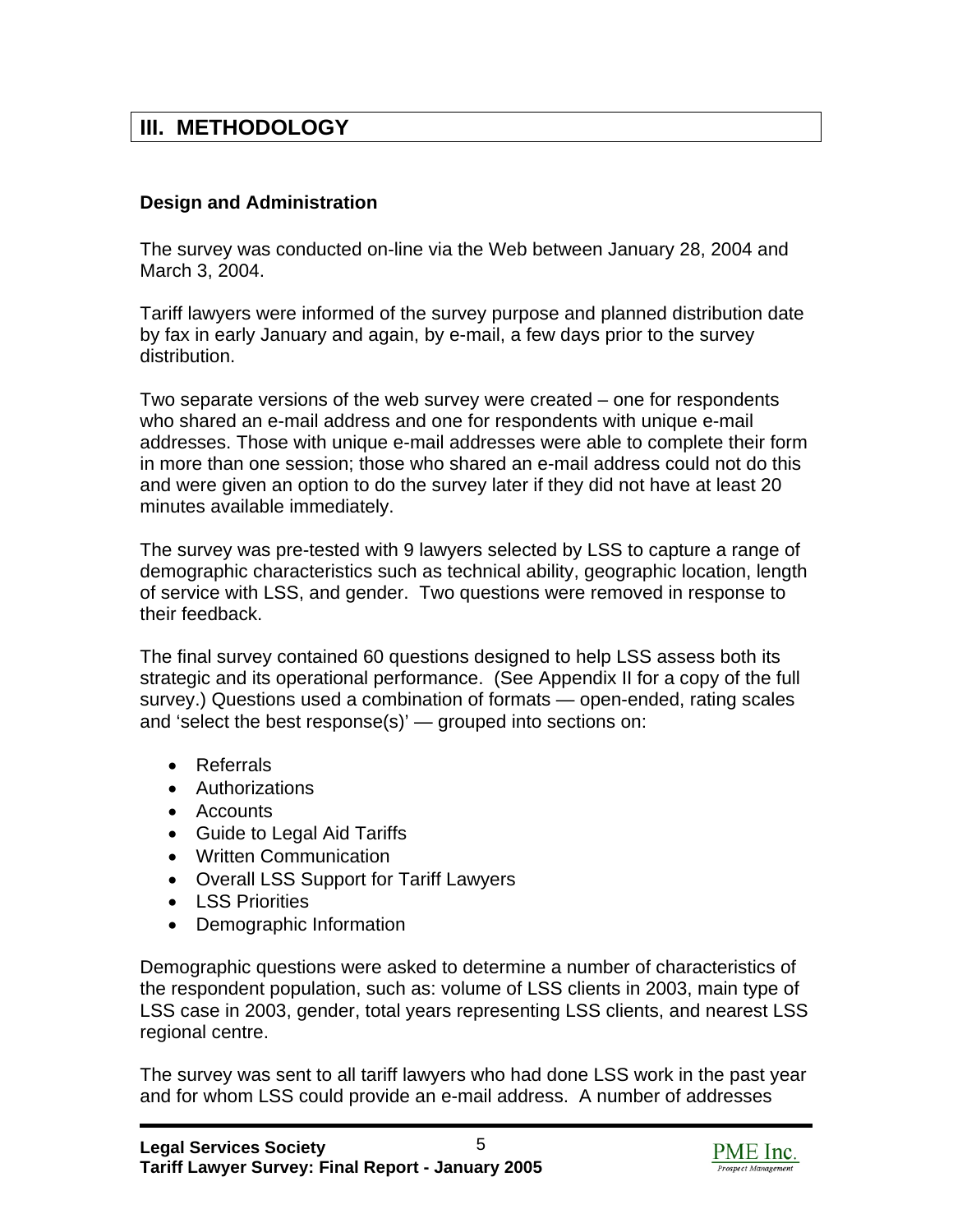proved invalid<sup>[3](#page-9-0)</sup> and were subsequently removed leaving a net sampling frame of 1,026 e-mail addresses. 404 completed responses were obtained for a net response rate of 39%.

All lawyers who responded were entered in a draw for a free one-day Continuing Legal Education course of their choice. Five winners were randomly chosen after the survey had closed and the follow-up had been completed.

Follow-up with a random sample of non-respondents revealed that 39% of the email addresses contacted were invalid<sup>[4](#page-9-1)</sup>. Extrapolating this finding to all nonrespondents means that the true response rate for the survey could be as high as 52%. One third of the non-respondents contacted in the follow-up subsequently completed a questionnaire. Their responses gave no indication that the survey results should not be considered representative of all LSS tariff lawyers.

#### **Analysis and Interpretation**

The data was analyzed to determine response frequencies. Cross-tabulations and chi square tests were performed to identify significant relationships (at the 95% confidence level) between all rating scale questions and the demographic variables, and to test hypotheses of interest to LSS. Responses to open-ended questions were coded by common themes and frequencies were compiled for these themes. A service improvement matrix was created using satisfaction results for individual services and importance values derived using logistic regression.

For simplification of reporting:

- Respondents who answered "strongly agree" or "agree", were considered to be in agreement with the statement given; those who answered "strongly disagree' or "disagree" were considered to be in disagreement.
- Respondents were considered "satisfied" if they answered "agree" or "strongly agree" to "Overall, I am satisfied with the level of support I receive from LSS with……"(the referral process, the payment process etc.) Respondents were considered "dissatisfied" if they answered "disagree" or "strongly disagree".
- Unless otherwise stated, response frequencies are based on the number of lawyers who answered the question and selected a response other than "prefer not to say", "don't know", or "not enough experience to say".

- 1. intended recipient was no longer doing LSS work;
- 2. e-mail message "bounced"; or
- 3. intended recipient had retired, left firm, or moved out of province.

<span id="page-9-1"></span>4 See footnote above



<span id="page-9-0"></span> $3$  Records were considered invalid and removed from the sampling frame for one of the following reasons: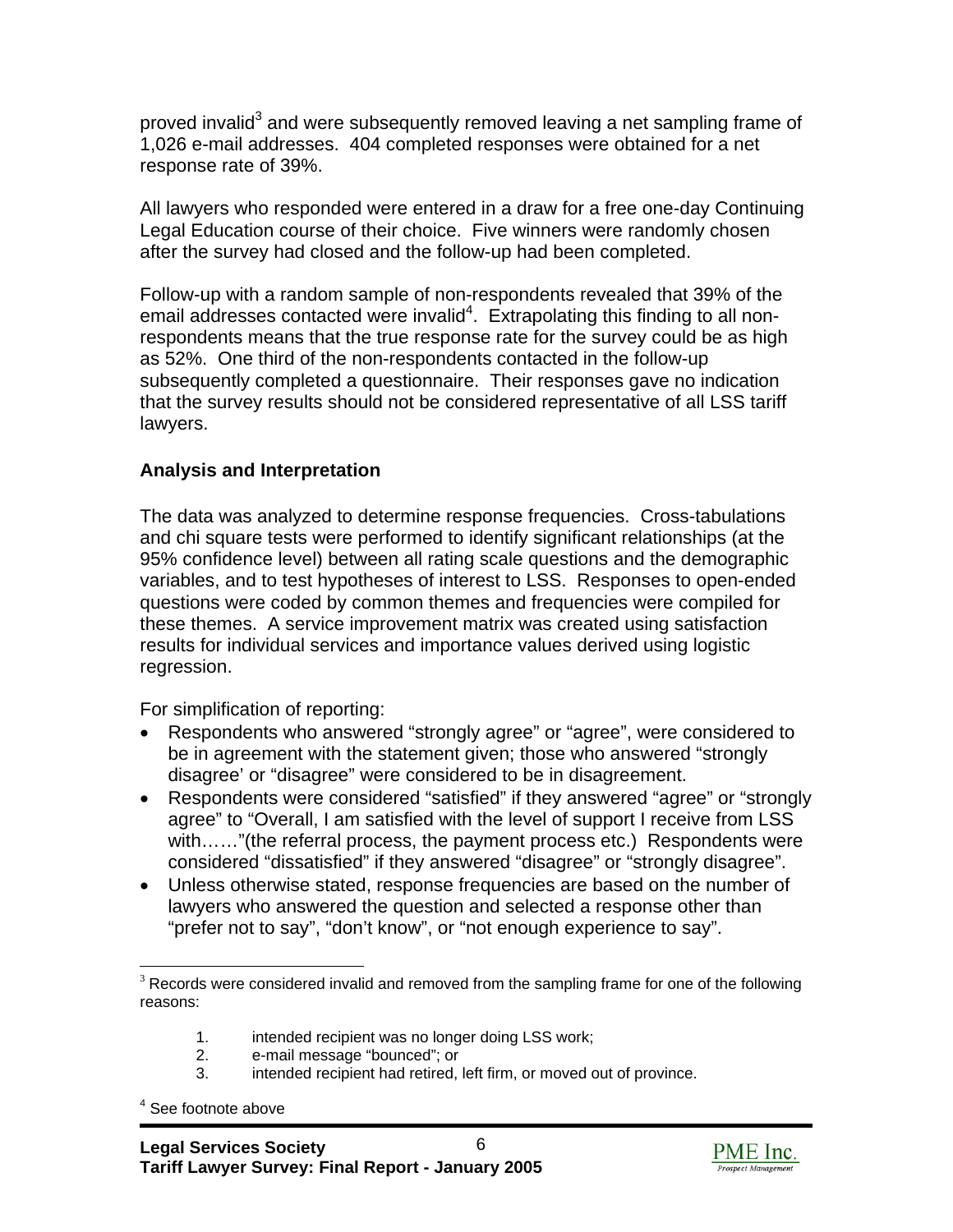A copy of the full survey is provided in Appendix II.

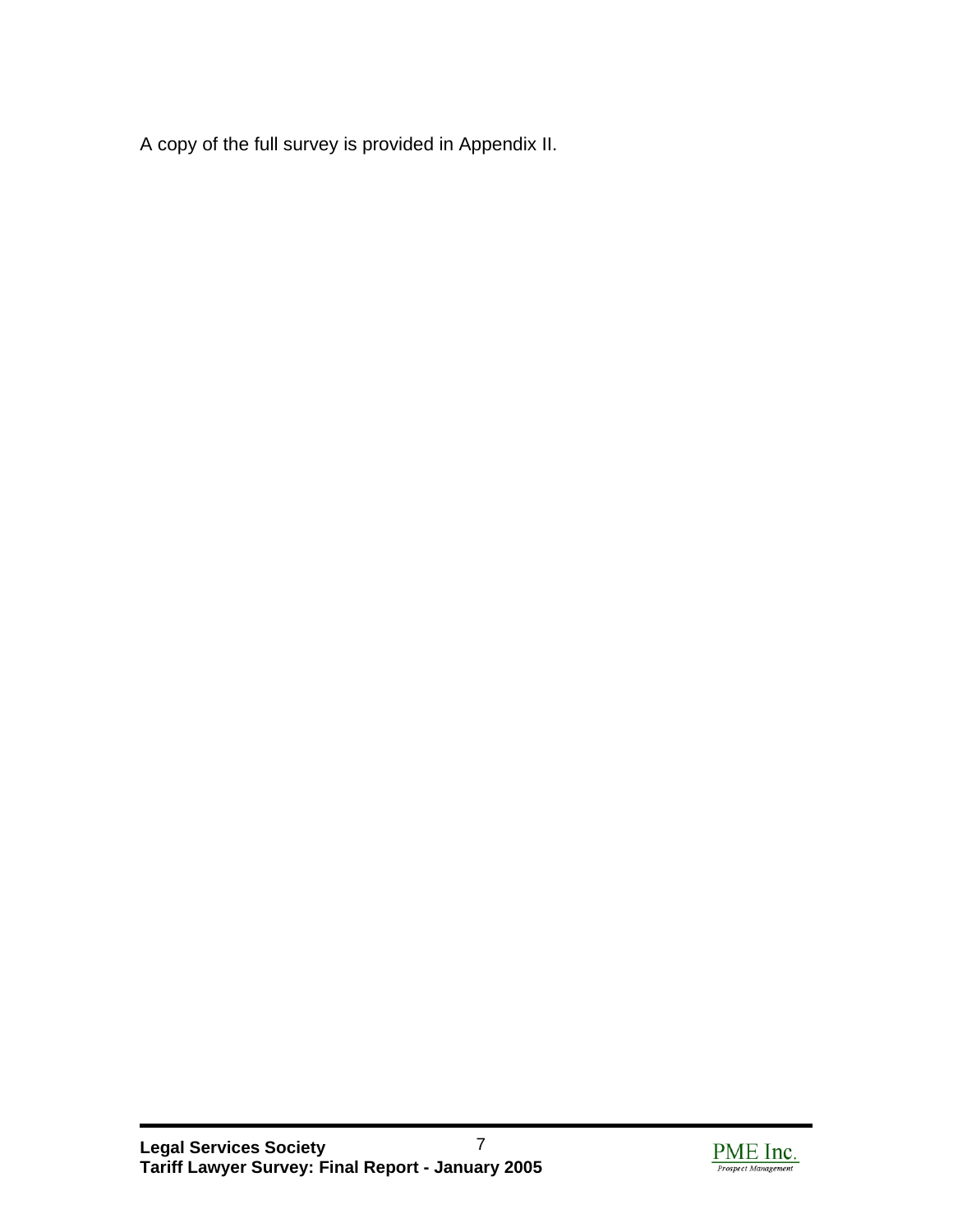# <span id="page-11-0"></span>**IV. DETAILED FINDINGS**

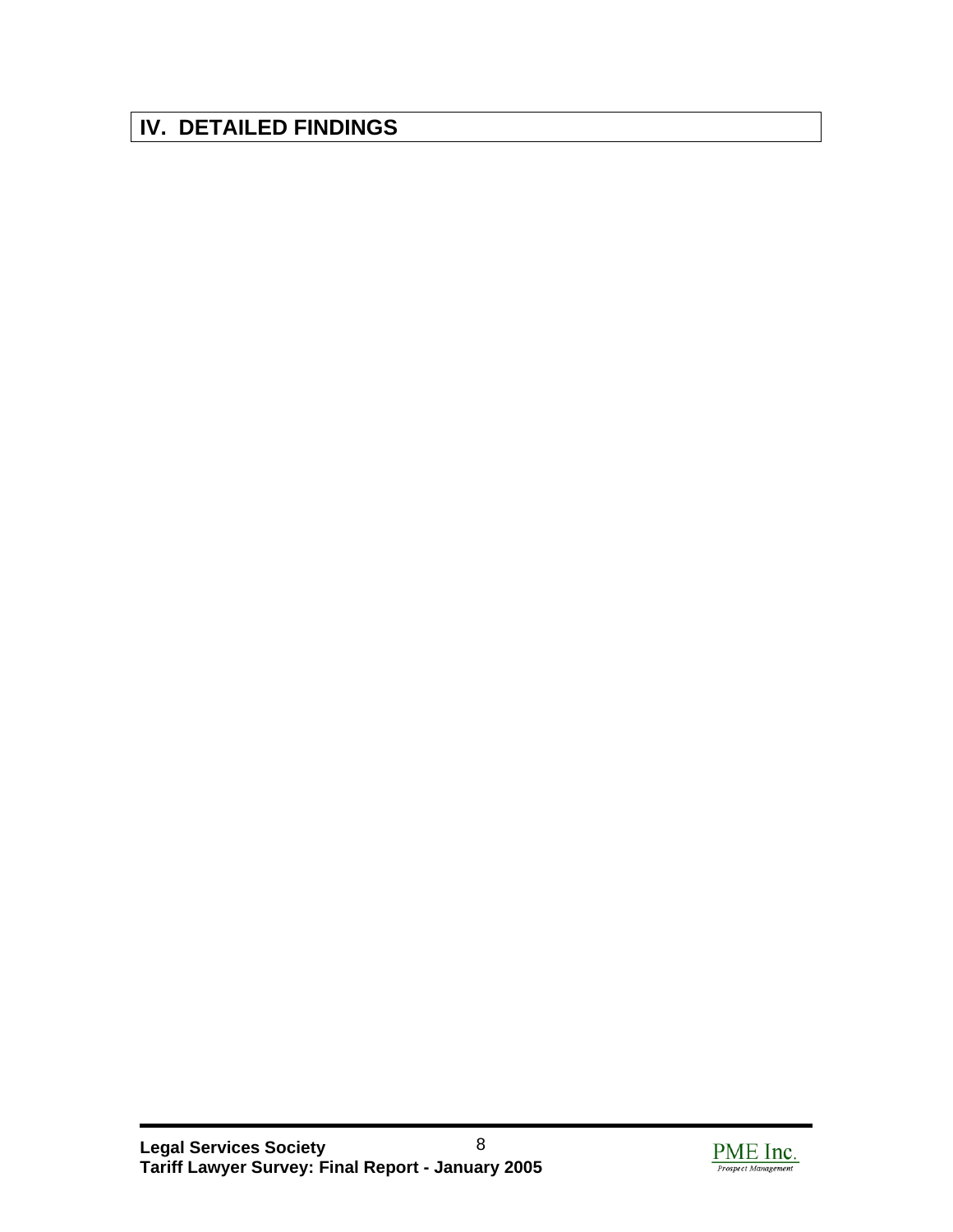## <span id="page-12-1"></span><span id="page-12-0"></span>**IV.I Referrals**

### **Receipt of Referral Document in an Acceptable Length of Time (Q2)**

• Almost 90% agreed that referral documents were received in an acceptable length of time; less than 2% disagreed (see Figure 1).

| Q.2 Referrals<br><b>Received Promptly</b>     |                                            |                                            |                                  |                                |                                    |      |
|-----------------------------------------------|--------------------------------------------|--------------------------------------------|----------------------------------|--------------------------------|------------------------------------|------|
| Q.3 Retainer Revised<br>Easily                |                                            |                                            |                                  |                                |                                    |      |
| Q.4 Referrals<br><b>Distributed Fairly</b>    |                                            |                                            |                                  |                                |                                    |      |
| Q.6 Overall<br>Satisfaction with<br>Referrals |                                            |                                            |                                  |                                |                                    |      |
|                                               | 0%<br>20%                                  | 40%                                        |                                  | 60%                            | 80%                                | 100% |
|                                               | Q.6 Overall Satisfaction<br>with Referrals | Q.4 Referrals<br><b>Distributed Fairly</b> |                                  | Q.3 Retainer Revised<br>Easily | Q.2 Referrals Received<br>Promptly |      |
| □ Strongly Disagree                           | 2.1                                        | 10.7                                       |                                  | 4.6                            | 0.2                                |      |
| <b>Disagree</b>                               | 6.2                                        | 16.4                                       |                                  | 12                             | 1                                  |      |
| Partly Agree/Partly Disagree                  | 22.8                                       | 21.1                                       |                                  | 31.9                           | 9.9                                |      |
| <b>□</b> Agree                                | 51.5                                       | 45.3                                       |                                  | 40.3                           | 51                                 |      |
| Strongly Agree                                | 17.4                                       | 6.4                                        |                                  | 11.2                           | 37.9                               |      |
|                                               |                                            |                                            | <b>Percentage of Respondents</b> |                                |                                    |      |

**Figure 1: Referrals - Satisfaction with Aspects of the Process** 

## **Ease of Getting Retainer Revised (Q3)**

- 52% agreed that it was easy to get the retainer revised; 17% disagreed (see Figure 1).
- 9% of all survey respondents said they did not enough experience to answer.
- Criminal lawyers were more likely to agree; family lawyers were more likely to disagree; female lawyers were more likely to disagree.
- Agreement was not related to volume of respondents' LSS clients in 2003 or percent of professional income from LSS work.

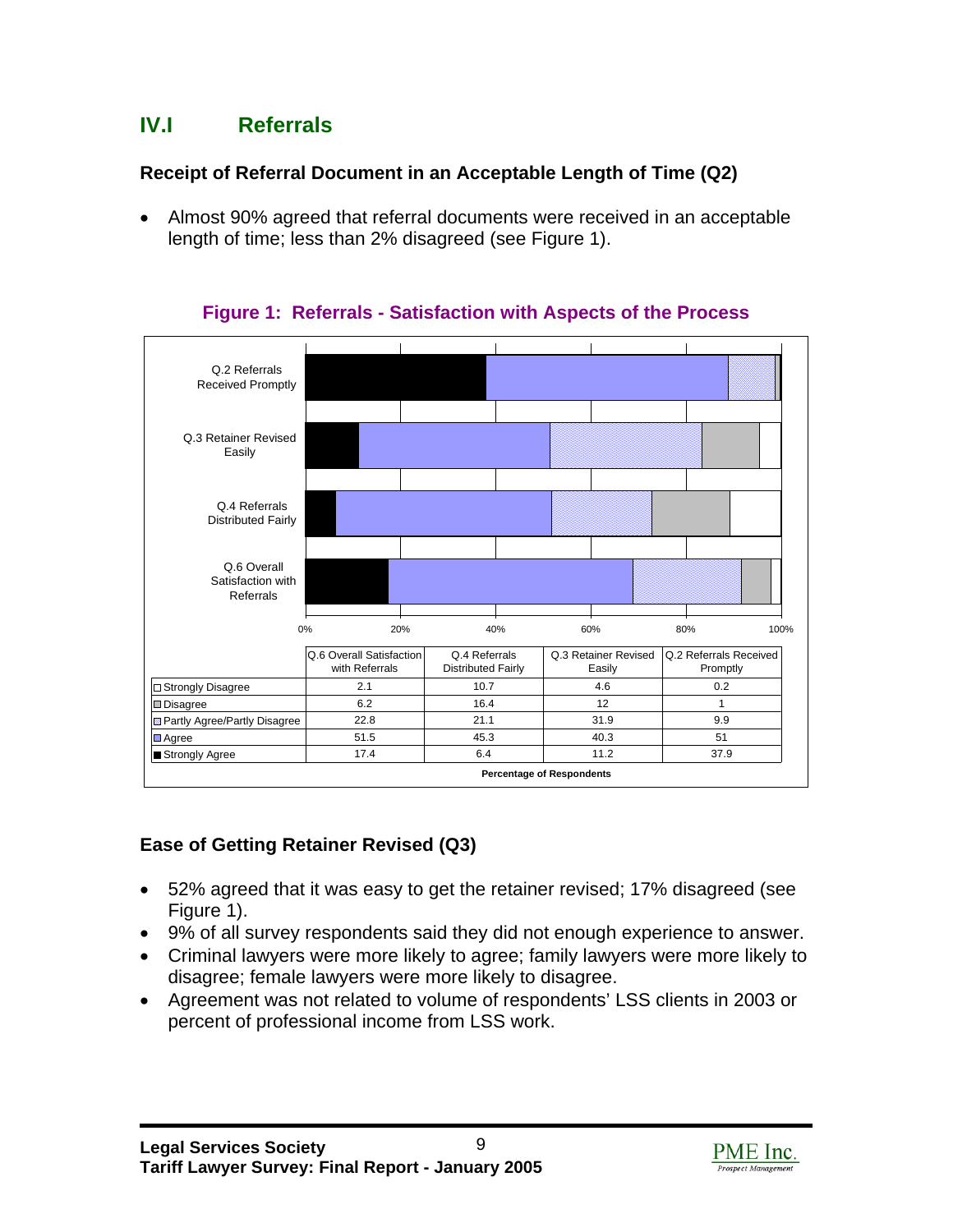## <span id="page-13-1"></span><span id="page-13-0"></span>**Fair Distribution of Referrals (Q4-5)**

- Just over 25% of all survey respondents couldn't answer (didn't know).
- Of those who answered, 52% agreed that referrals were distributed fairly; 27% disagreed (see Figure 1).
- Written comments confirmed that perceived lack of fairness was an issue for many lawyers (see Table 1).
- Lawyers who earned less than 25 percent of their total professional income from LSS in 2003 were significantly more dissatisfied with the fairness of referral distribution.

Respondents who did not agree that referrals were distributed fairly were asked to indicate which locations were not distributing fairly. Answers were provided by 141 lawyers.

• Thirteen locations had a higher incidence of being named for unfair distribution of referrals than would be expected, given the number of referrals handled. $5$ 

#### **Overall Satisfaction With LSS Support For Referral Process And Suggestions For Primary Improvements (Q 6-7)**

- 69% of tariff lawyers agreed that they were satisfied with the support received; 8% disagreed (see Figure 1).
- 55% of respondents suggested improvements for the referral process. The most common of these dealt with what is seen as inequitable distribution of referrals (see Table 1). This is consistent with the results of Q4. The second most common response was that no changes are required. This is consistent with the results for overall satisfaction with referrals (Q6).

#### **Table 1**

## **Primary Change LSS Could Make to Improve Referral Process (Q7)**

# **- Major Themes Expressed**

| <b>Major Themes</b>                                                                                                         | <b>Percent of All</b><br><b>Comments</b><br>$(n = 273)$ | Number of<br>Respondents*<br>$(n = 224)$ |
|-----------------------------------------------------------------------------------------------------------------------------|---------------------------------------------------------|------------------------------------------|
| Equity in distribution of referrals / favouritism /<br>quota system needed / use the list of lawyers<br>accepting referrals | 19%                                                     | 53                                       |
| No complaints or suggested changes / happy with<br>current system                                                           | 11%                                                     | 29                                       |

<span id="page-13-2"></span>5 Based on data from LSS on the number of referrals made for clients interviewed in 2003.

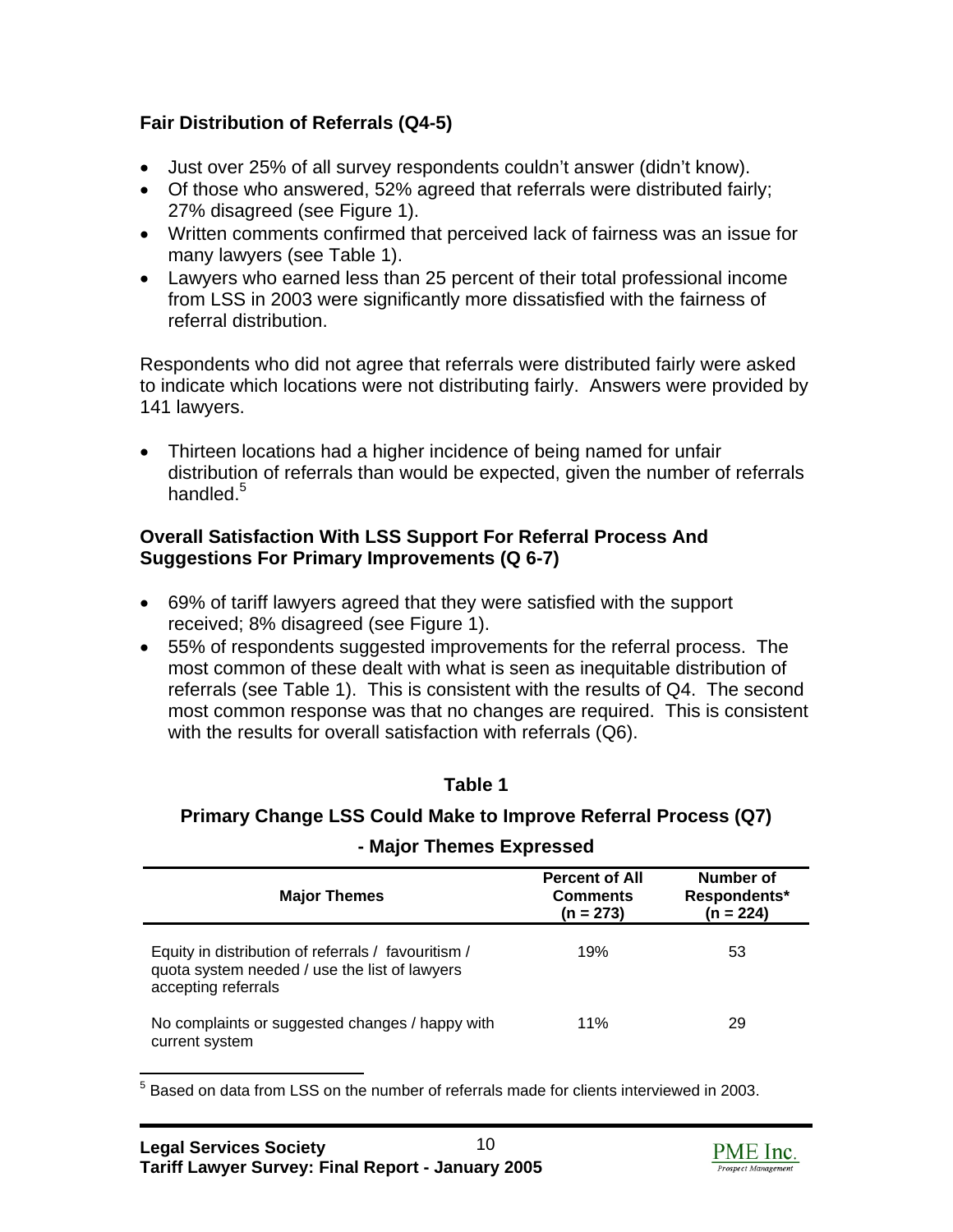| <b>Major Themes</b>                                                                                                                 | <b>Percent of All</b><br><b>Comments</b><br>(n = 273) | <b>Number of</b><br>Respondents*<br>$(n = 224)$ |
|-------------------------------------------------------------------------------------------------------------------------------------|-------------------------------------------------------|-------------------------------------------------|
| Improve accessibility of LSS staff / more direct<br>access to staff / provide contact #s and e-mails /<br>longer hours              | 10%                                                   | 28                                              |
| Reduce response time / acknowledge request<br>quickly/ fax acknowledgement of approval<br>immediately                               | 10%                                                   | 26                                              |
| Improve fees and reimbursements to ensure<br>sufficient funding to resolve clients' needs - e.g,<br>prep time                       | 6%                                                    | 16                                              |
| Inconsistent practices across local offices / some<br>working well/ others not / specific references to<br>offices not working well | 5%                                                    | 13                                              |
| More recognition of clients' distinct needs                                                                                         | 4%                                                    | 12                                              |
| Extend the period of legal aid coverage - for<br>example - to 6 months or 1 year                                                    | 4%                                                    | 11                                              |
| Increase transparency of decision-making / report<br>number of referrals by lawyer / explain referral<br>distribution method        | 4%                                                    | 11                                              |
| More information is needed on the referral form -<br>more case background and originating information                               | 4%                                                    | 10                                              |

\*Note: Respondents' answers to this open-ended question often included more than one comment.

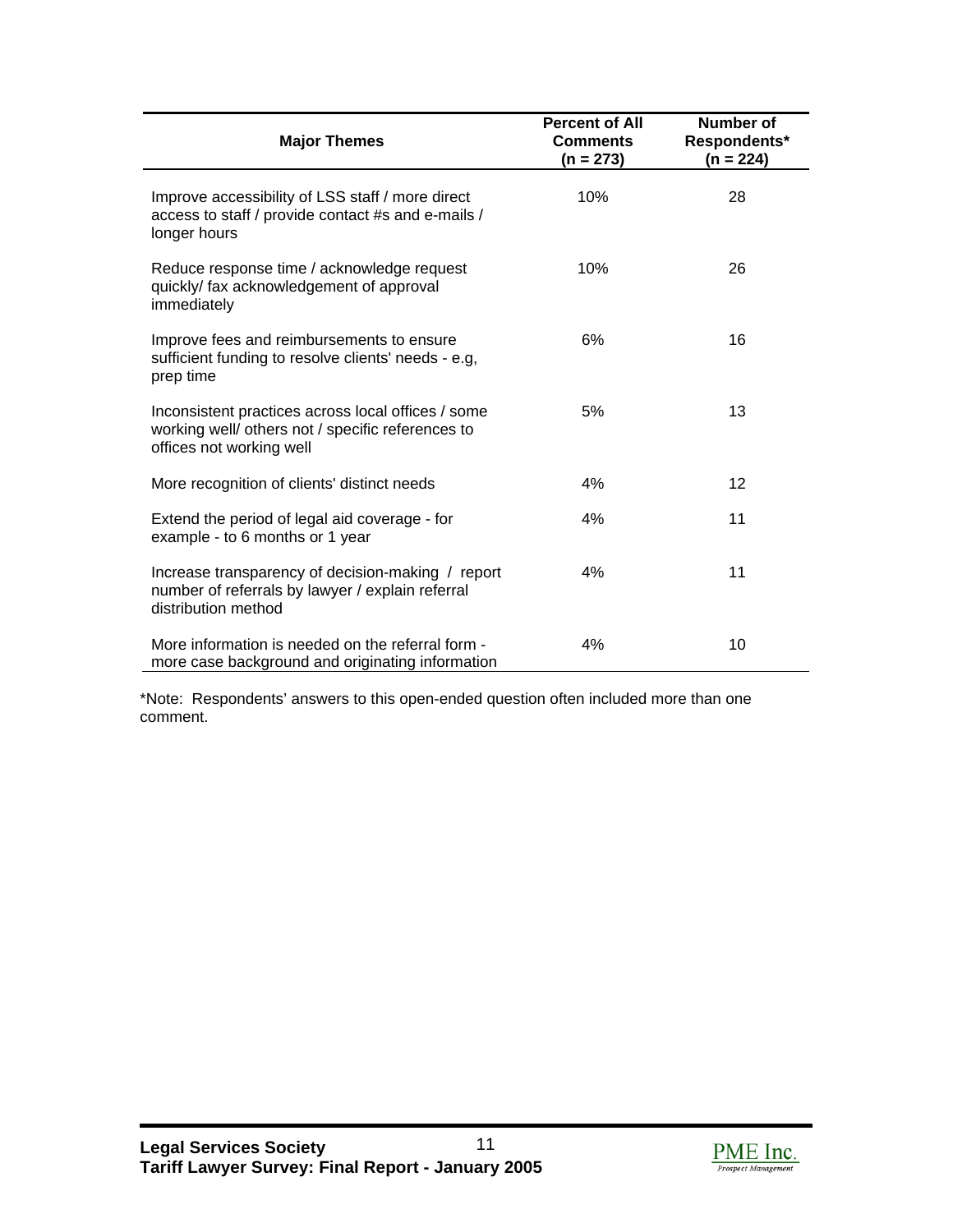## <span id="page-15-0"></span>**IV.II Authorizations**

### **Experience With The Authorization Process (Q8)**

- 71% indicated they had previously submitted a request for authorization or for extra/collapse fees.
- Experience with the authorization was most likely among lawyers with more LSS clients in 2003, and least likely among lawyers who relied on LSS for less than 25% of their 2003 professional income, who were under 30 years of age, or who had lawyers with less than 3 years of experience with LSS work.

The remaining findings relating to authorizations (Q9 to 17) are based on the responses of only those lawyers experienced with the process (281 lawyers).

#### **Timeliness of Authorization Decisions (Q9-11)**

**Urgent** authorization decisions

- 47% agreed they are provided within LSS' guideline of one working day (see Figure 2). This pattern of agreement was consistent across all demographic groupings tested.
- 25% felt their experience with the authorization process was not sufficient enough to allow them to answer. This may relate to the fact that half the survey population dealt with mainly criminal cases where authorizations are required less frequently<sup>[6](#page-15-1)</sup>.

#### **Non-urgent** authorization decisions

- 60% agreed these were provided within an acceptable length of time (see Figure 2).
- Female lawyers indicated significantly less agreement.
- 83% said 2 5 business days was an acceptable length of time to wait; 7% said less than 2 business days; 10% said more than 5 business days. Choice of acceptable wait time was not related to whether or not the respondent felt response times were acceptable.



<span id="page-15-1"></span>6 Based on discussions with Janice Staryk, Manager, LSS Tariff Operations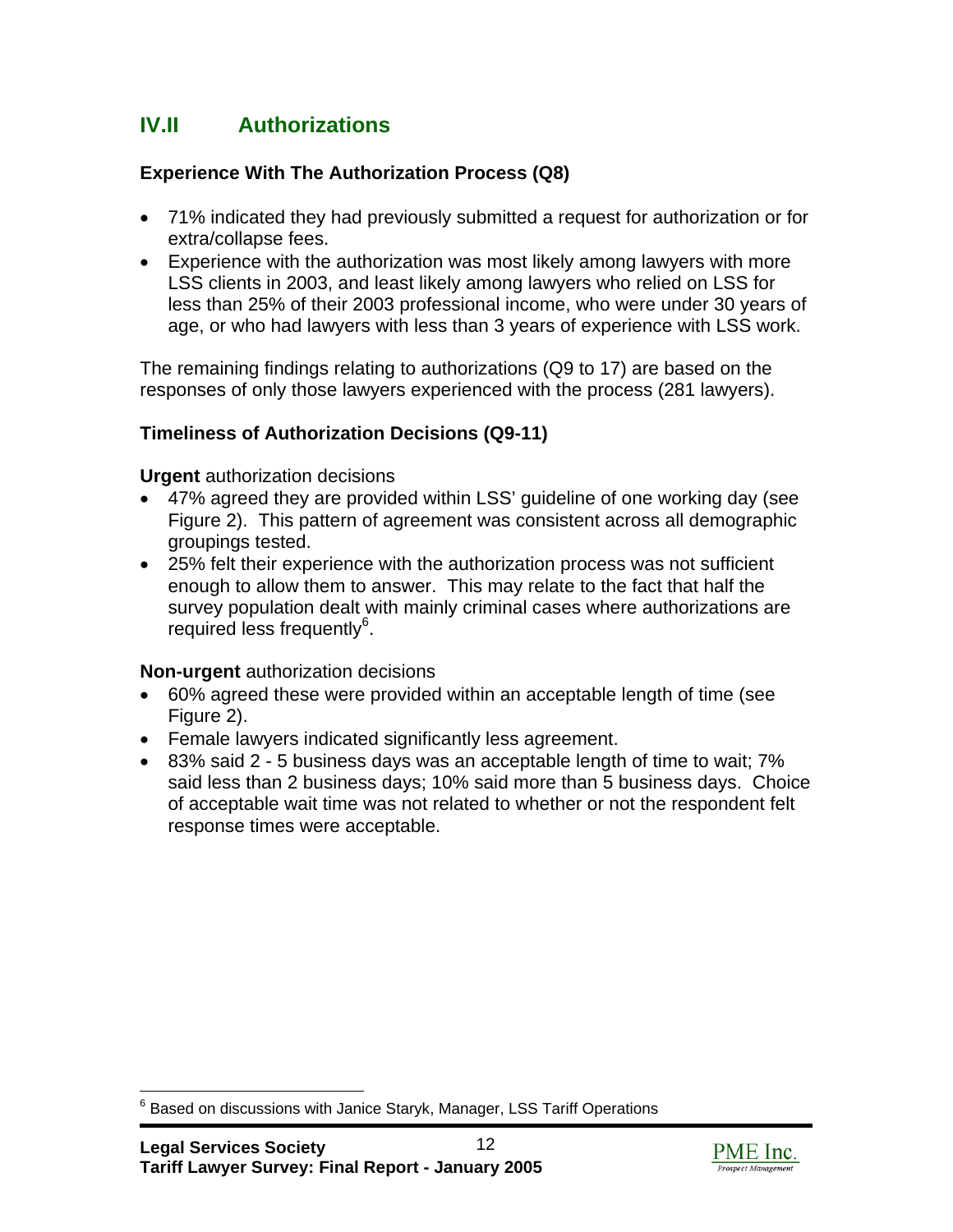<span id="page-16-0"></span>

#### **Figure 2: Authorizations – Satisfaction with Aspects of the Process**

## **Clarity of Authorization Decisions (Q12)**

- 51% agreed that authorization decisions are explained clearly (see Figure 2); 33% partly agreed.
- This is consistent with Q16, where a key improvement identified for authorizations was the need for more clarity around decisions (see Table 3).
- Lawyers with less than 3 years of LSS work were more likely to disagree that decisions were clear; those with more than 20 years were more likely to agree. Lawyers with less than 5 years in the bar were more likely to disagree; those with16 or more years were more likely to agree.

## **Use of E-Authorization (Q13-14)**

Would you use it if available?

- 92% of those who answered (255 lawyers) said yes.
- Criminal lawyers showed most interest in using it; CFCSA lawyers showed least interest. Those sharing office space with other lawyers indicated high interest in using it.
- Interest in e-authorization was not related to volume of LSS cases.

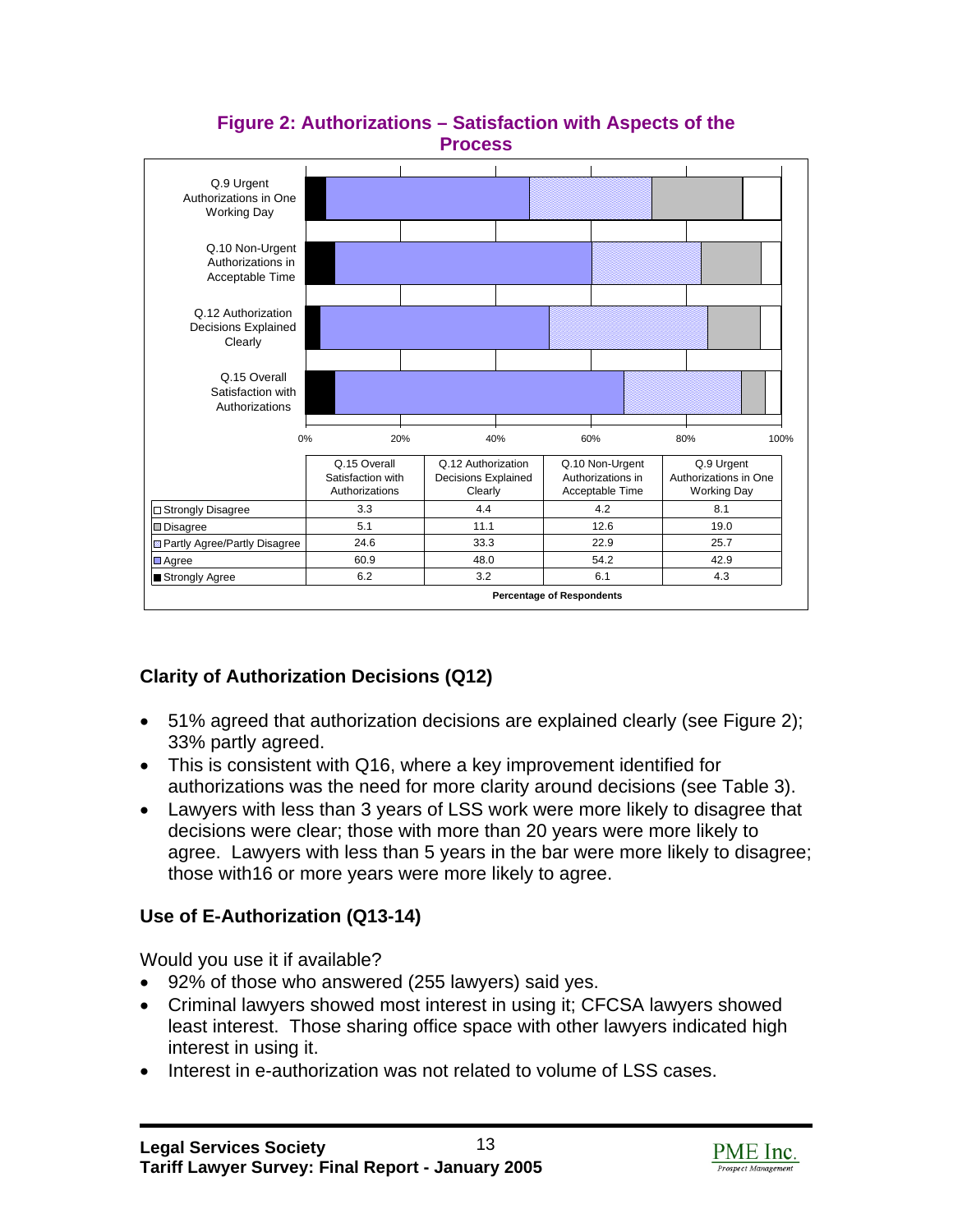<span id="page-17-1"></span><span id="page-17-0"></span>Interest in using e-authorization related to use of other types of e-services:

- Strongly related to current use of e-billing.
- Also positively related to interest in using EFT and preference for communication with LSS by e-mail.
- Not related to current use of the on-line guide.

Sixteen people gave reasons for not wanting e-authorization (see Table 2).

#### **Table 2**

#### **Reasons for Not Using E-Authorization (Q14) - Major Themes Expressed**

| <b>Major Themes</b>                                          | <b>Percent of All</b><br><b>Comments</b><br>$(n = 16)$ |
|--------------------------------------------------------------|--------------------------------------------------------|
| Not sufficiently computer literate / prefer paper<br>forms   | 50%                                                    |
| Not enough LSS work to justify the time / Too busy           | 25%                                                    |
| Still uncertain / May change mind / Did not know<br>about it | 13%                                                    |

Note: No respondents provided more than one reason for not using e-authorization.

## **Overall Satisfaction with LSS Support for Authorization Process and Suggestions for Primary Improvements (Q 15-16)**

• 67% agreed that they were satisfied with LSS support; 8% disagreed (see Figure 2). These patterns of agreement were consistent across all demographic groupings tested.

Suggestions for improvements showed that the reasons for satisfaction or dissatisfaction varied.

- 32% gave suggestions.
- The most common improvement theme was that response time should be reduced (see Table 3).
- The second major theme was that no changes are required. This is consistent with the overall satisfaction level indicated in Q15.
- The need for increased sensitivity and respect towards lawyers, and for more open and consistent authorization decisions, were frequently mentioned.

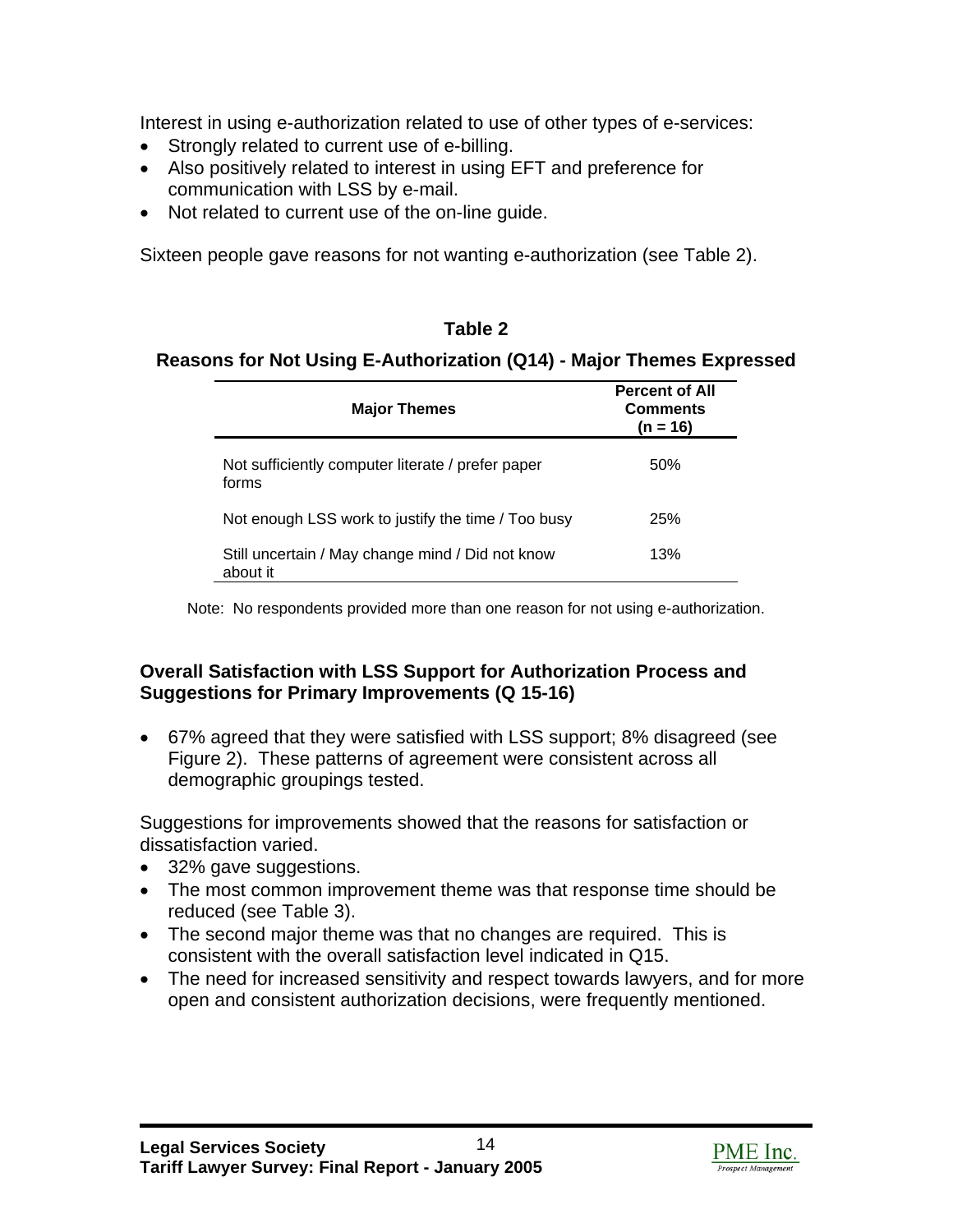#### **Table 3**

## <span id="page-18-0"></span>**Primary Change LSS Could Make to Improve Authorization Process (Q16) - Major Themes Expressed**

| <b>Major Themes</b>                                                                                                                     | <b>Percent of All</b><br><b>Comments</b><br>$(n = 164)$ | Number of<br>Respondents*<br>$(n = 128)$ |
|-----------------------------------------------------------------------------------------------------------------------------------------|---------------------------------------------------------|------------------------------------------|
|                                                                                                                                         |                                                         |                                          |
| Reduce response time / acknowledge request<br>quickly                                                                                   | 18%                                                     | 30                                       |
| No complaints or suggested changes / happy with<br>current system                                                                       | 12%                                                     | 20                                       |
| Treat lawyers with respect / give more consideration<br>to requests / lawyers are not trying to abuse<br>system/read request thoroughly | 12%                                                     | 19                                       |
| Improve transparency of decision-making / provide<br>clear guidelines and explanations / standardize<br>authorization form              | 12%                                                     | 19                                       |
| Improve accessibility of LSS staff / more direct<br>access to staff / provide contact #s and e-mails                                    | 9%                                                      | 15                                       |
| More support is needed for extra fees - experts,<br>prep time, mediation, travel, extra time                                            | 8%                                                      | 13                                       |
| Ensure LSS contact has decision-making authority,<br>is accountable, and is a direct contact                                            | 7%                                                      | 12                                       |
| Provide an on-line authorization system / provide an<br>on-line facility to check status of request                                     | 5%                                                      | 8                                        |

\*Note: Respondents' answers to this open-ended question often included more than one comment.

Most respondents who indicated they were satisfied with LSS support for the authorization process (Q15), gave no improvement suggestions.

Three times as many suggestions originated from respondents who indicated strong dissatisfaction with LSS support for authorizations. Their suggestions showed three main themes:

- 1. Treat lawyers with respect / give more consideration to lawyers' requests and read them thoroughly / don't assume lawyers are trying to abuse the system;
- 2. Improve the transparency of decision-making / provide clear guidelines and explanations / standardize the authorization form; and
- 3. Reduce response time to requests / acknowledge requests quickly.

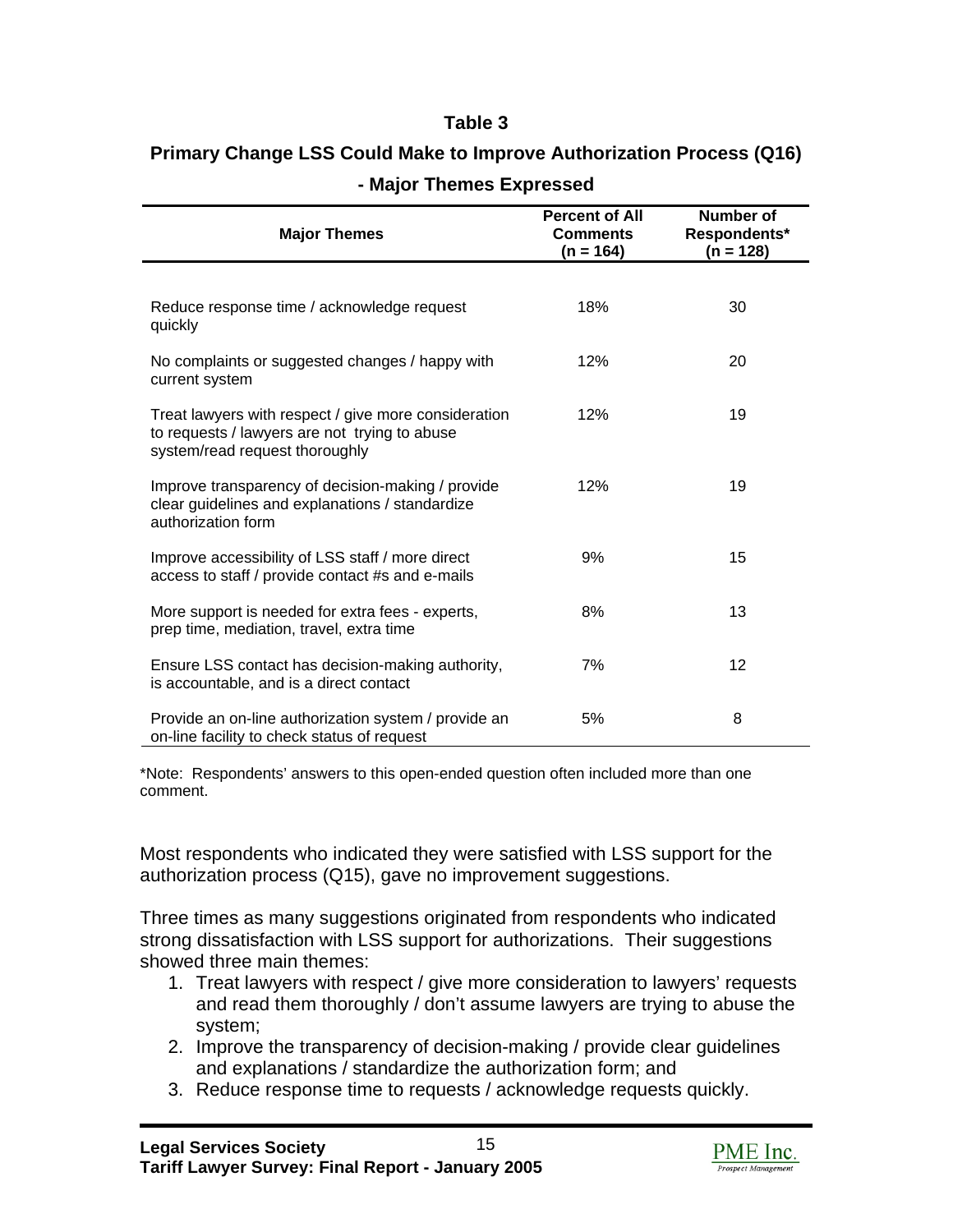The first of these themes was also frequently suggested by those who only partly agreed that they were satisfied with the authorization process.

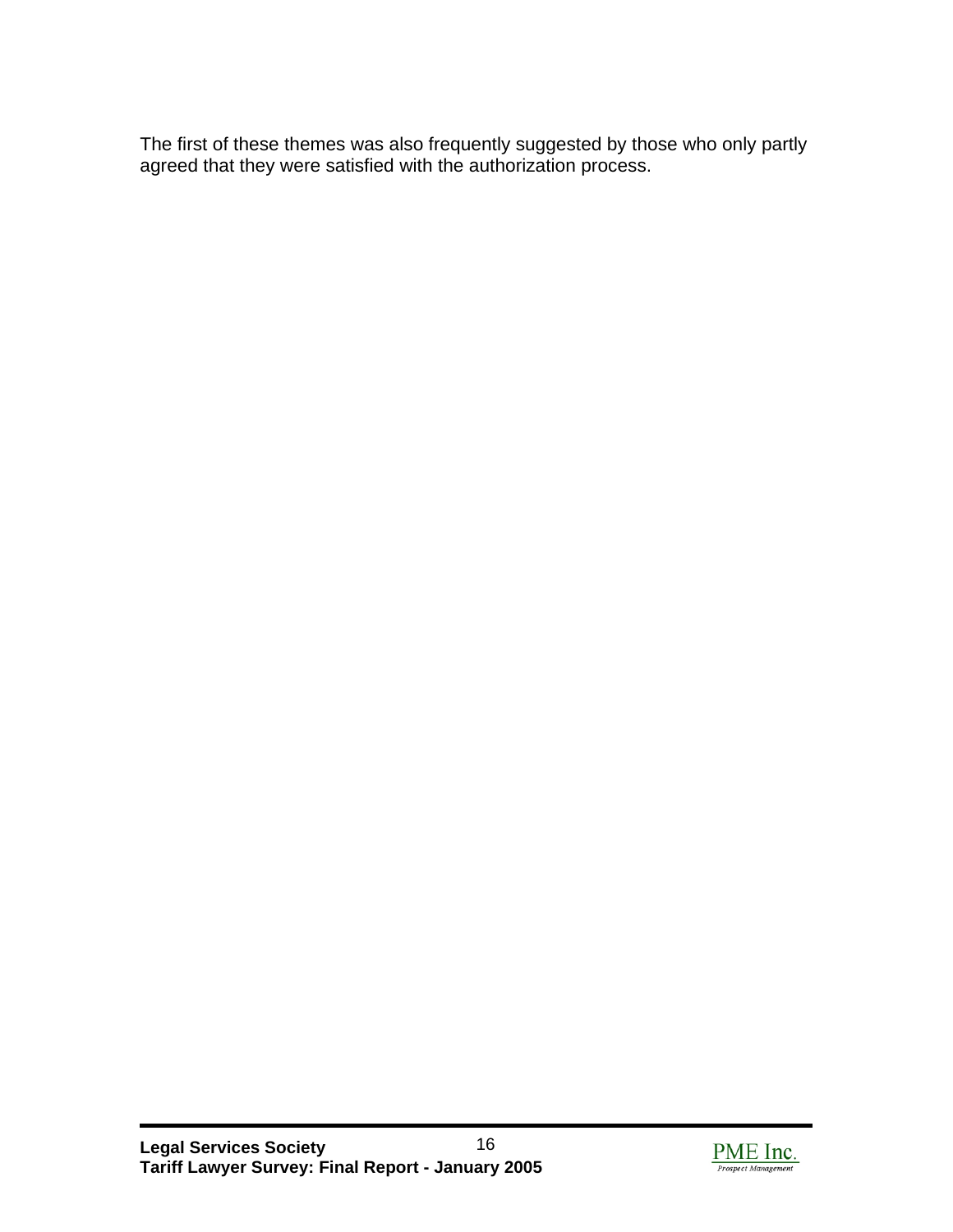## <span id="page-20-1"></span><span id="page-20-0"></span>**IV.III Accounts**

## **Timeliness of Account Payment (Q17)**

- 81% agreed that LSS paid their accounts within an acceptable length of time; 6% did not agree (see Figure 3).
- Those with more clients in 2003 and those with more reliance on LSS for their 2003 professional income were more likely to agree (see Figure 4).



### **Figure 3: Accounts – Satisfaction with Aspects of the Process**

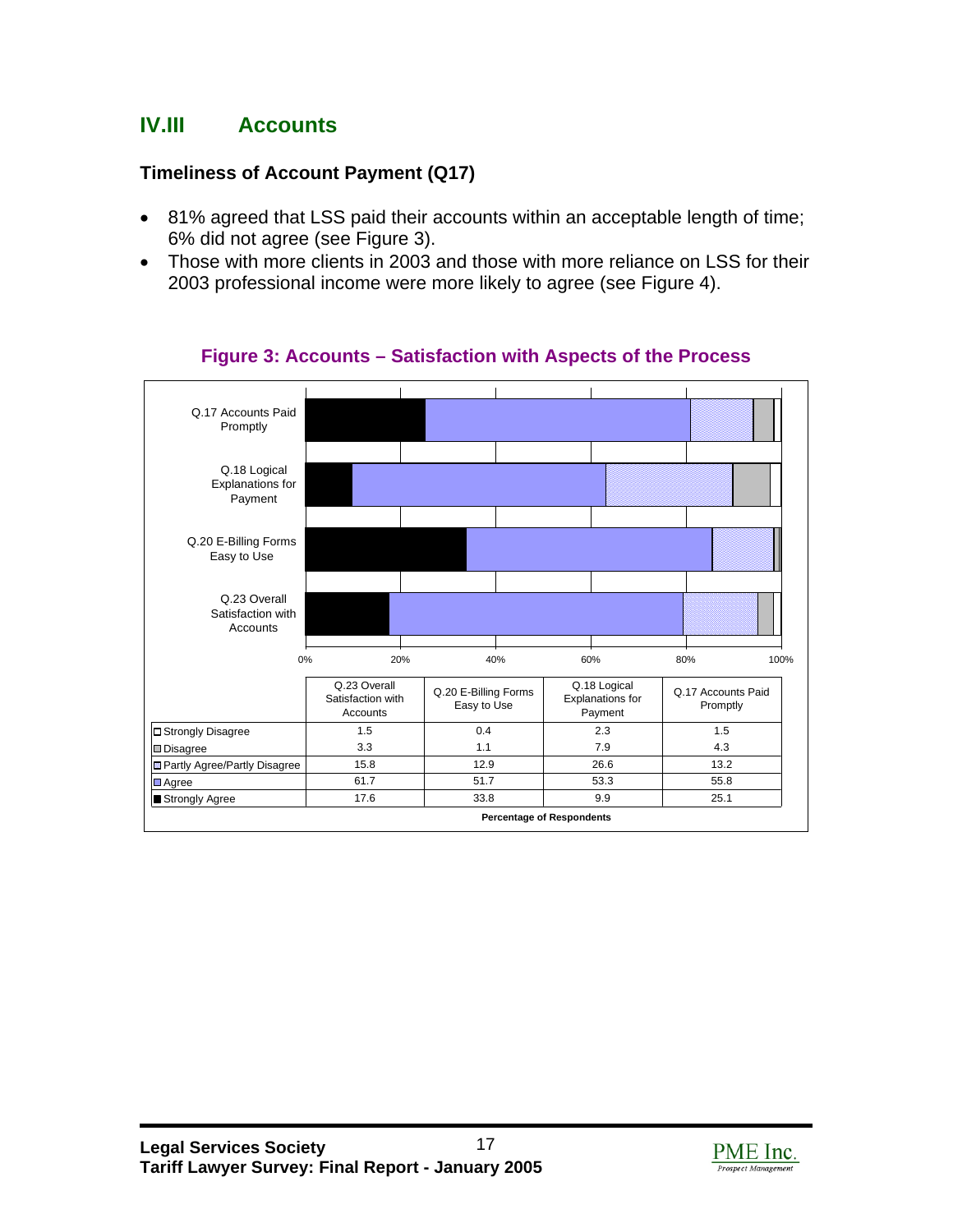#### <span id="page-21-0"></span>**Figure 4: Satisfaction with Timeliness of Account Payment (Q17) Compared to Number of LSS Clients in 2003 (Q52)**



## **Explanation of Payment Decisions (Q18)**

• 63% agreed that LSS provides logical explanations for its payment decisions; 10% disagreed (see Figure 3). These findings were consistent across all demographic groupings tested.

## **Use of E-Billing (Q19-21)**

- Of those who used e-billing, 86% agreed the forms were easy to use; 2% disagreed (see Figure 3).
- E-billing users who shared office space with other lawyers were particularly satisfied.

However, 33% of all respondents reported that they don't use e-billing. High users were more likely to be:

- those with more LSS clients in 2003 (see Figure 5)
- those who relied on LSS for a higher proportion of their professional income (see Figure 6).

This corresponds with the reasons given for not using e-billing:

• over 40% of those who don't use e-billing said it was because they did not do enough LSS work to justify the time needed to get set up and learn the system (see Table 4).

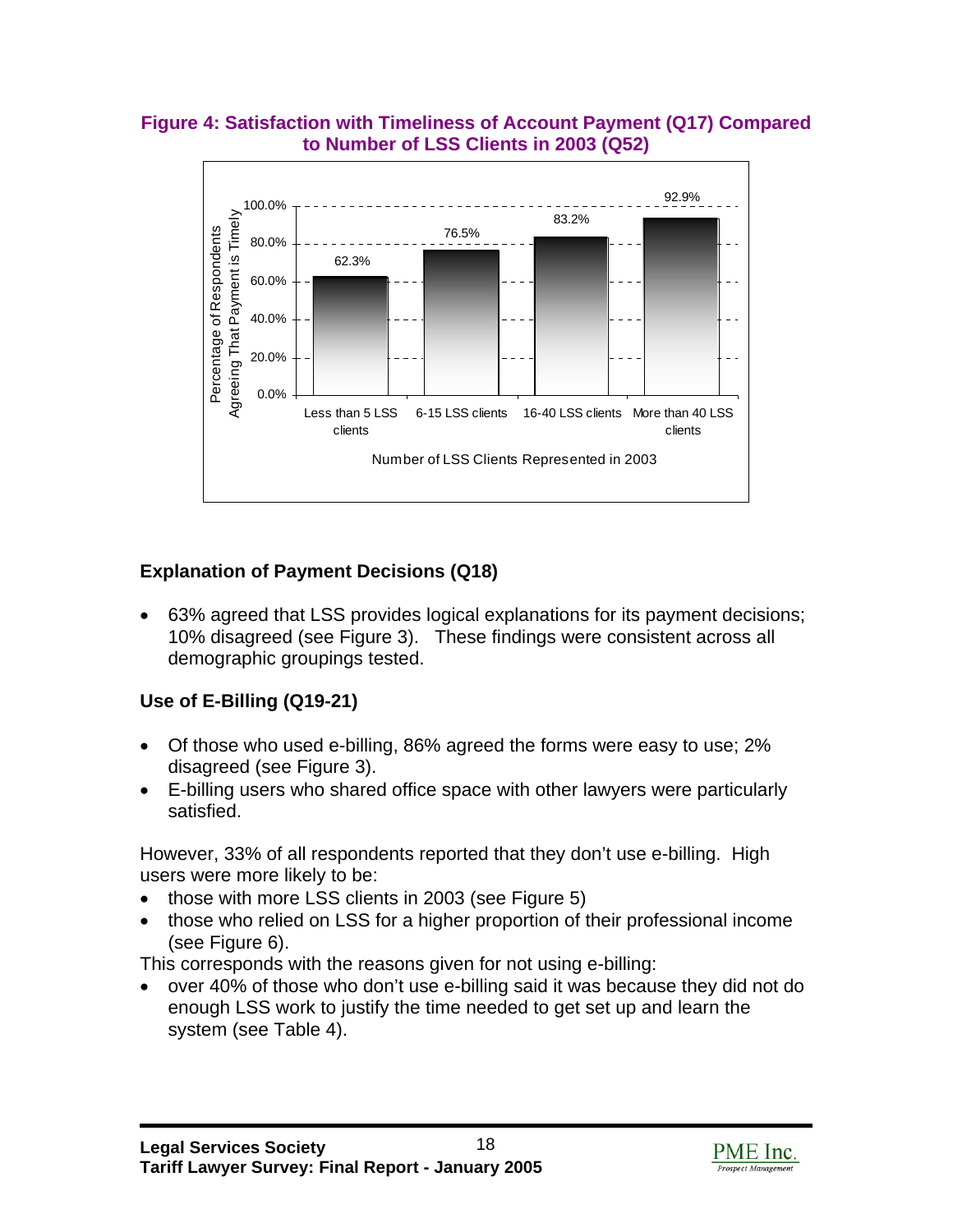<span id="page-22-1"></span><span id="page-22-0"></span>Level of computer knowledge and capacity for e-business appeared to be important factors in the use of e-billing. A positive relationship existed between current use of e-billing and interest in e-authorization. In addition;

- 18% of respondents who did not use e-billing said they were not sufficiently computer literate and/or they preferred paper forms (see Table 4).
- 21% said they were still uncertain about using e-billing and might change their minds later.

### **Figure 5: Use of E-Billing (Q19) Compared to Volume of LSS Clients in 2003 (Q52)**



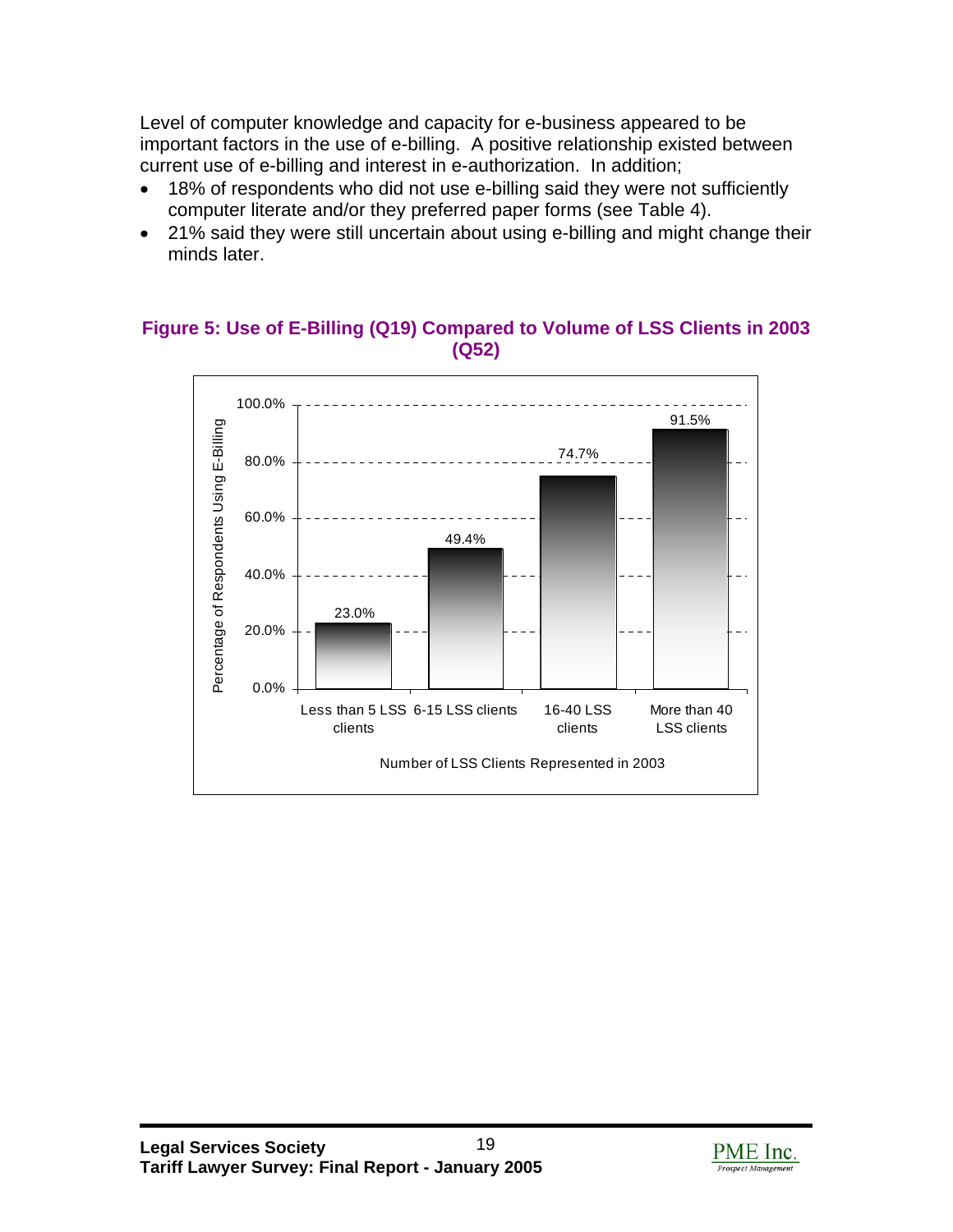#### <span id="page-23-1"></span><span id="page-23-0"></span>**Figure 6: Use of E-Billing (Q19) Compared to Percent of 2003 Income Obtained From LSS Work (Q54)**



| Table 4                                                        |  |
|----------------------------------------------------------------|--|
| Reasons for Not Using E-Billing (Q21) - Major Themes Expressed |  |

| <b>Main Themes</b>                                                    | <b>Percent of All</b><br><b>Comments</b><br>(n = 116) | Number of<br>Respondents*<br>$(n = 106)$ |
|-----------------------------------------------------------------------|-------------------------------------------------------|------------------------------------------|
| Not enough LSS work to justify the time / Too busy                    | 38%                                                   | 44                                       |
| Still uncertain / May change mind                                     | 19%                                                   | 22                                       |
| Not sufficiently computer literate / prefer paper<br>forms            | 16%                                                   | 19                                       |
| Do not have the computer hardware to support E-<br>billing / use MACs | 6%                                                    | 7                                        |
| System is cumbersome and problematic                                  | 6%                                                    |                                          |

\*Note: Respondents' answers to this open-ended question often included more than one comment.

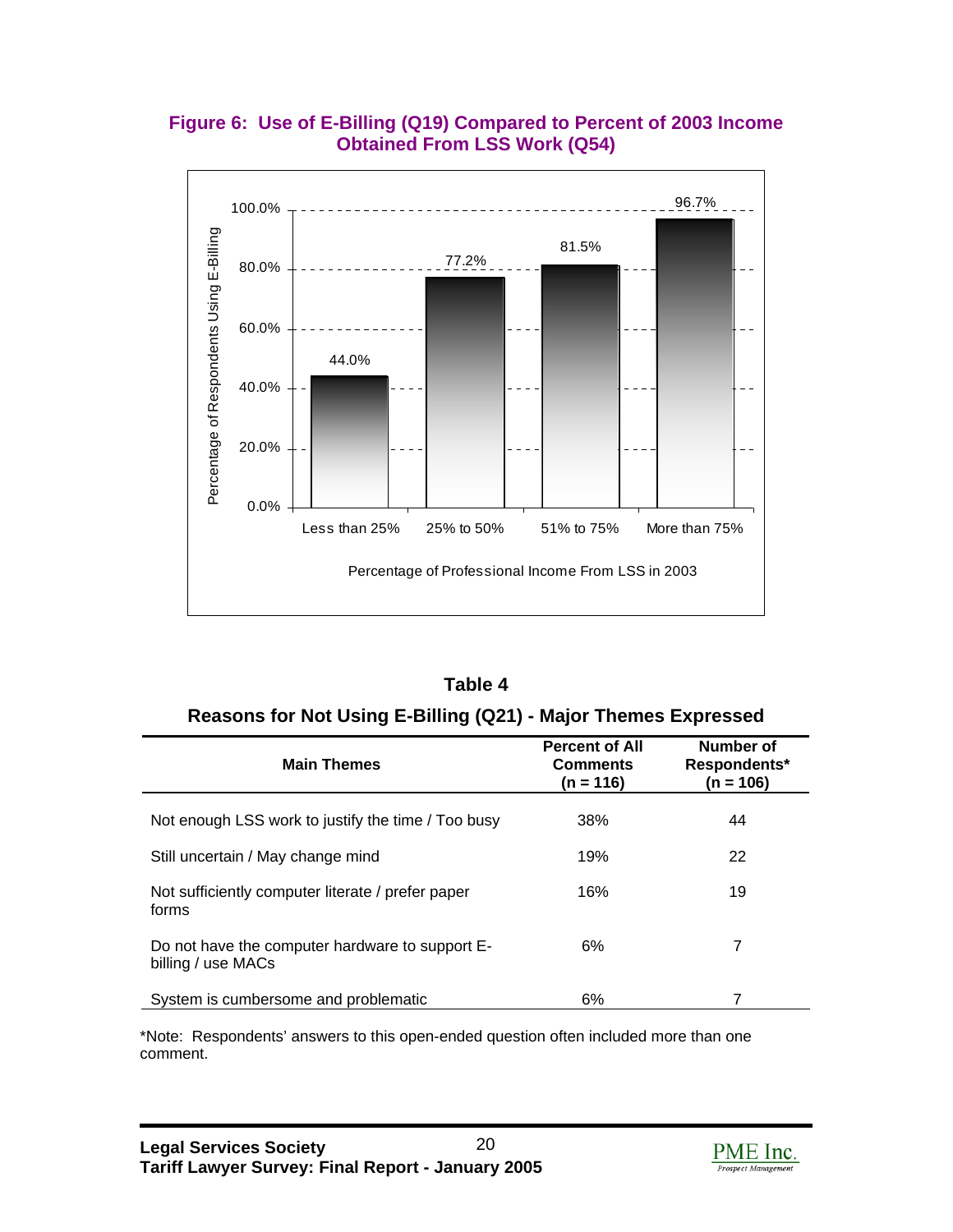## <span id="page-24-1"></span><span id="page-24-0"></span>**Use of Electronic Funds Transfer (EFT) (Q22)**

- 66% said they would use EFT if it were available.
- Similar percentages said they used e-billing and said they would use eauthorization. Those interested in using EFT were not necessarily current ebillers but they were very likely to be interested in using e-authorization.
- Interest in using EFT was also positively related to volume of LSS clients in 2003.

#### **Overall Satisfaction with LSS Support for Accounts Process and Suggestions for Primary Improvements Q23-24)**

- 79% agreed that they were satisfied with the support received from LSS; less than 5% disagreed (see Figure 3).
- The most common improvement suggestion for accounts was that no change is required (see Table 5).
- Those who agreed they were satisfied generally had high volumes of LSS clients in 2003 and had obtained a high percent of their 2003 income from LSS work. This may be because those who do more work with LSS are more familiar with the system for account payment.
- Male lawyers indicated higher satisfaction than females.

Just under 40% of all respondents gave improvement suggestions for accounts. Common requests were faster response times, increased tariff rates and coverage, and clearer communication by LSS on payment issues (see Table 5).

#### **Table 5**

#### **Primary Change that LSS Could Make to Improve Account Payment Process (Q24) - Major Themes Expressed**

| <b>Major Themes</b>                                                                     | <b>Percent of All</b><br><b>Comments</b><br>$(n = 198)$ | Number of<br>Respondents*<br>$(n = 155)$ |
|-----------------------------------------------------------------------------------------|---------------------------------------------------------|------------------------------------------|
| No changes - happy with the current process                                             | 19%                                                     | 37                                       |
| Faster response time                                                                    | 13%                                                     | 26                                       |
| Increase the tariff rates and items eligible for billing                                | 9%                                                      | 18                                       |
| Clear communications about issues with billing, status of<br>billing, and deductions    | 9%                                                      | 18                                       |
| Electronic commerce (billing, payments and deposits) and e-<br>billing for duty council | 8%                                                      | 15                                       |
| Simplify billing forms - paper and electronic                                           | 8%                                                      | 15                                       |
| 21<br><b>Legal Services Society</b>                                                     |                                                         | PME Inc                                  |

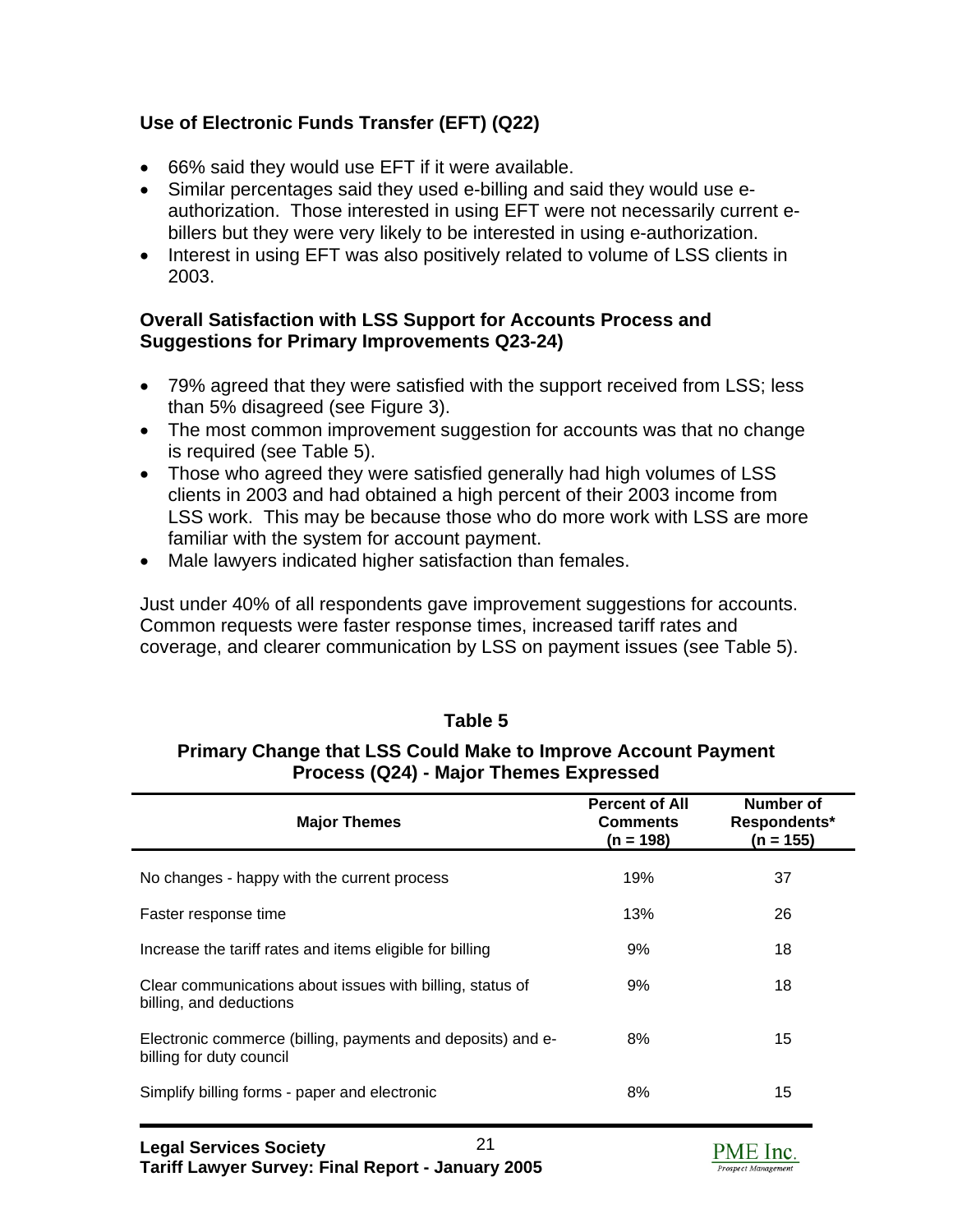| <b>Major Themes</b>                                                                                                       | <b>Percent of All</b><br><b>Comments</b><br>$(n = 198)$ | Number of<br>Respondents*<br>$(n = 155)$ |
|---------------------------------------------------------------------------------------------------------------------------|---------------------------------------------------------|------------------------------------------|
| More trust and respect - do not reduce payments for<br>reasons that do not reflect effort                                 | 8%                                                      | 15                                       |
| Help desk support, accessible through a phone number<br>answered by a person - not a fax                                  | 5%                                                      | 9                                        |
| Remove the 10% holdback                                                                                                   | 4%                                                      | 8                                        |
| Do not spend time on disputes over small monetary sums /<br>more flexibility in dealing with errors or omissions in forms | 4%                                                      |                                          |

\*Note: Respondents' answers to this open-ended question often included more than one comment.

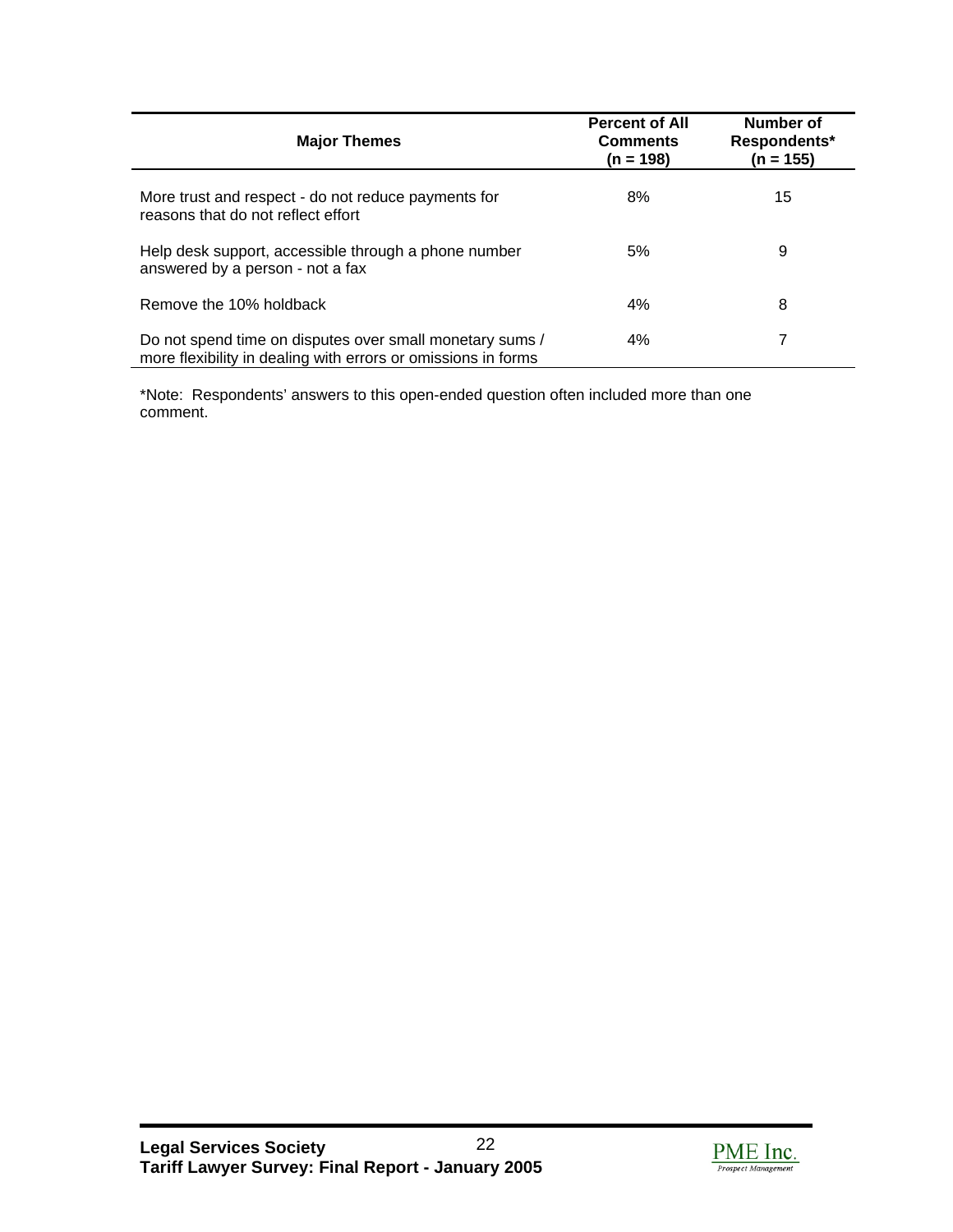## <span id="page-26-1"></span><span id="page-26-0"></span>**IV.IV Guide to Legal Aid Tariffs**

#### **Ease of Use of On-Line Guide (Q25-26)**

• 72% of on-line guide users agreed that they could locate information easily; 6% disagreed (see Figure 7). This pattern was consistent across the population of on-line guide users.

Less than 30% of survey respondents, however, had used the on-line guide. Frequent users were most likely to be:

- lawyers with higher reliance on LSS work for their professional income
- lawyers with fewer years of experience with LSS
- lawyers with less than 5 years in the bar
- e-billers

 There was no relationship between use of the on-line guide and interest in either of the proposed new on-line services; e-authorization and EFT.

#### **Figure 7: Satisfaction with LSS Written Communications and On-Line Tariff Guide**



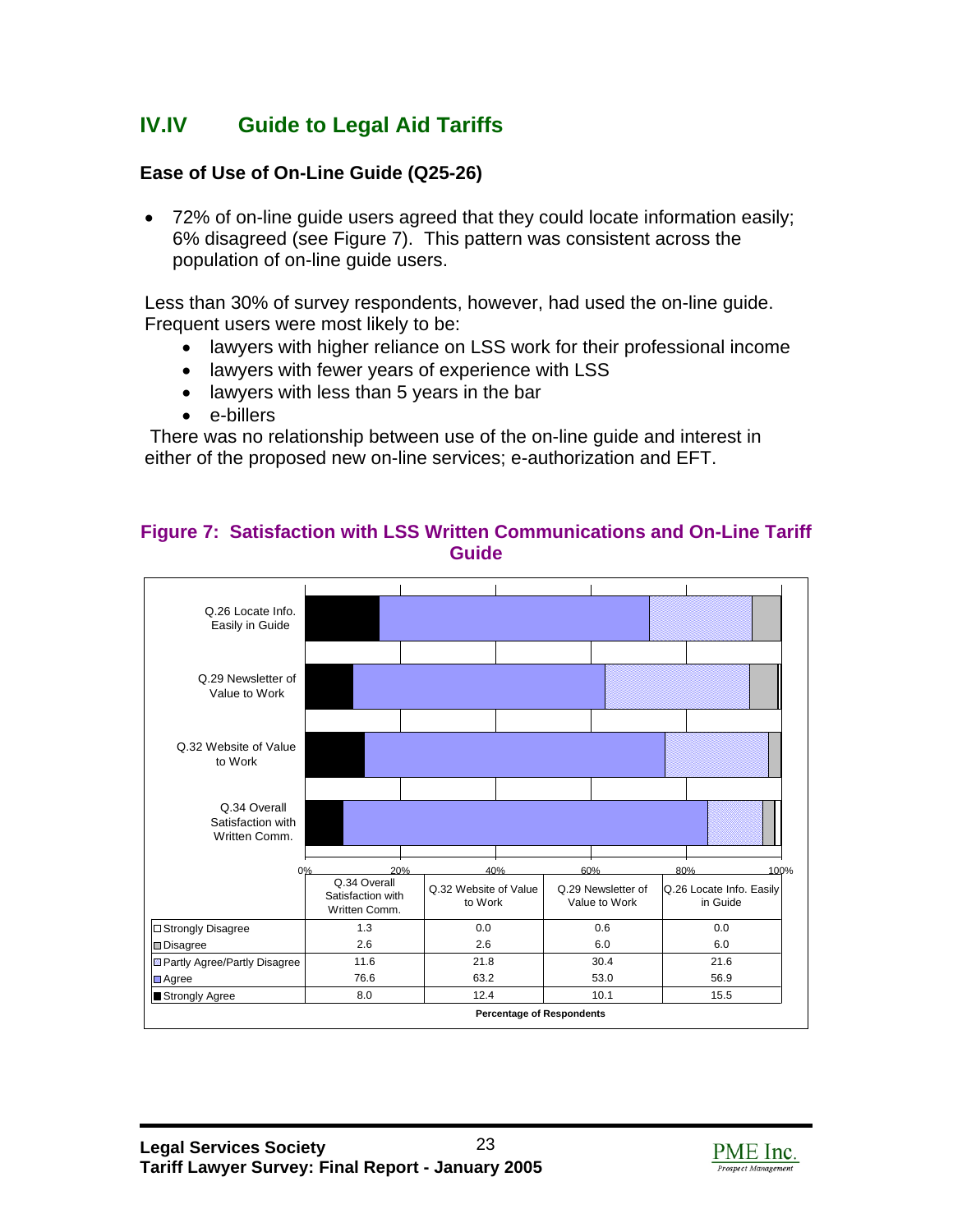## <span id="page-27-0"></span>**IV.V Written Communications**

## **Legal Aid Fax (Q27-29)**

- 91% received the LSS Legal Aid Fax every month; 88% read it.
- Those who received less than 25% of their income from LSS work were less likely to read the newsletter.
- 94% of those who received the newsletter agreed or partly agreed that it was of value in their work (see Figure 7); 7 % disagreed.
- Those with more LSS clients found the newsletter of more value. Those who relied least on LSS work for their professional income rated the newsletter's value lowest.

## **LSS Website (Q30-32)**

- 248 lawyers (63% of those who responded) indicated they used the LSS website.
- Those with more LSS clients were more likely to use it. Those with low reliance on LSS work for their professional income were least likely to use it. More use occurred among the least experienced lawyers (less than 5 years in the bar) and less use among the most experienced (26 years or more in the bar).

The website section used most often was *'Billing and Other Information for Legal Aid Lawyers'* (selected by 89% of respondents). The section used least was *'Information About LSS and Its Resources'* (see Table 6).

- Over 97% of those who used the website agreed or partly agreed that it was of value in their work; none of the respondents strongly disagreed (see Figure 7).
- Those who had worked longer for LSS rated the value of the website in their work significantly higher.

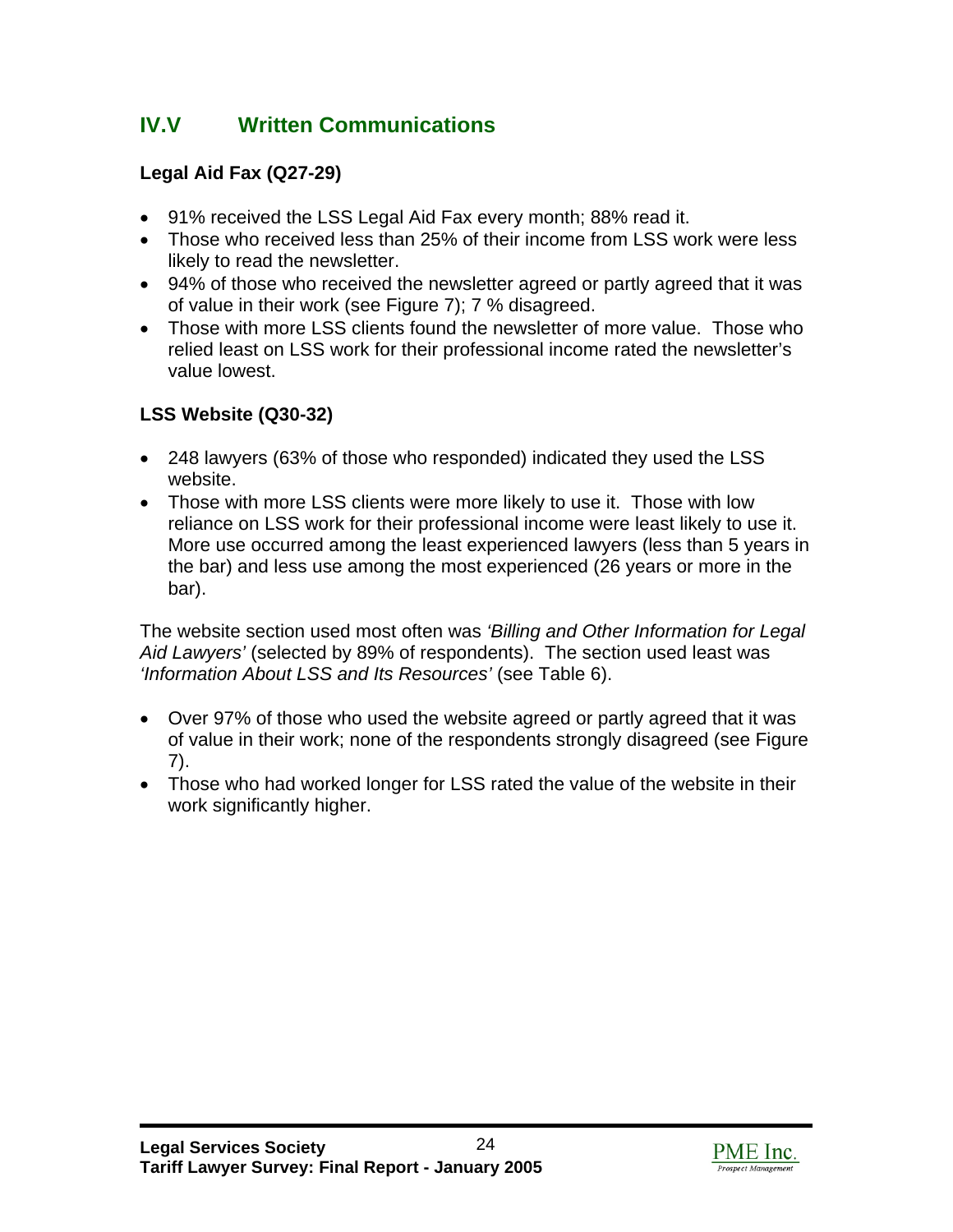<span id="page-28-0"></span>

| <b>Website Sections</b>                                              | <b>Percent of All</b><br><b>Selections</b><br>(n = 557) | Number of<br>Respondents*<br>(n = 246) |
|----------------------------------------------------------------------|---------------------------------------------------------|----------------------------------------|
| <b>Billing and Other Information For Legal</b><br><b>Aid Lawyers</b> | 39%                                                     | 89%                                    |
| Legal Information, Including LSS<br>Publications, and Lawlink        | 19%                                                     | 43%                                    |
| Links To Other Sites About The Law In<br>BC                          | 17%                                                     | 38%                                    |
| Information About Legal Aid In BC                                    | 15%                                                     | 33%                                    |
| Information About LSS and Its Resources                              | 11%                                                     | 24%                                    |

# **Table 6**

**Usage of Different Sections of the LSS Website (Q31)** 

\*Note: Most respondents indicated that they used more than one of the sections of the LSS website.

#### **Method of Written Communication By LSS (Q33)**

Fax and E-mail:

- 392 lawyers responded
- 50% of these chose Fax as their first choice for written communications from LSS, and an almost equal percentage chose E-mail (see Table 7).
- 44% chose Fax as their second choice and 35%% chose E-mail as their second choice.
- Those who did not select these as their top two choices tended to be male and tended not to be sharing office space with other lawyers.

Fax was most likely to be first choice for:

- those with more clients
- those not interested in using e-authorization

E-mail was most likely to be first choice for:

- those with fewer clients.
- those interested in using e-authorization
- those interested in using EFT.

LSS website or postal service:

- Very few chose either as their first choice
- Postal service was the preferred second choice for 19%.

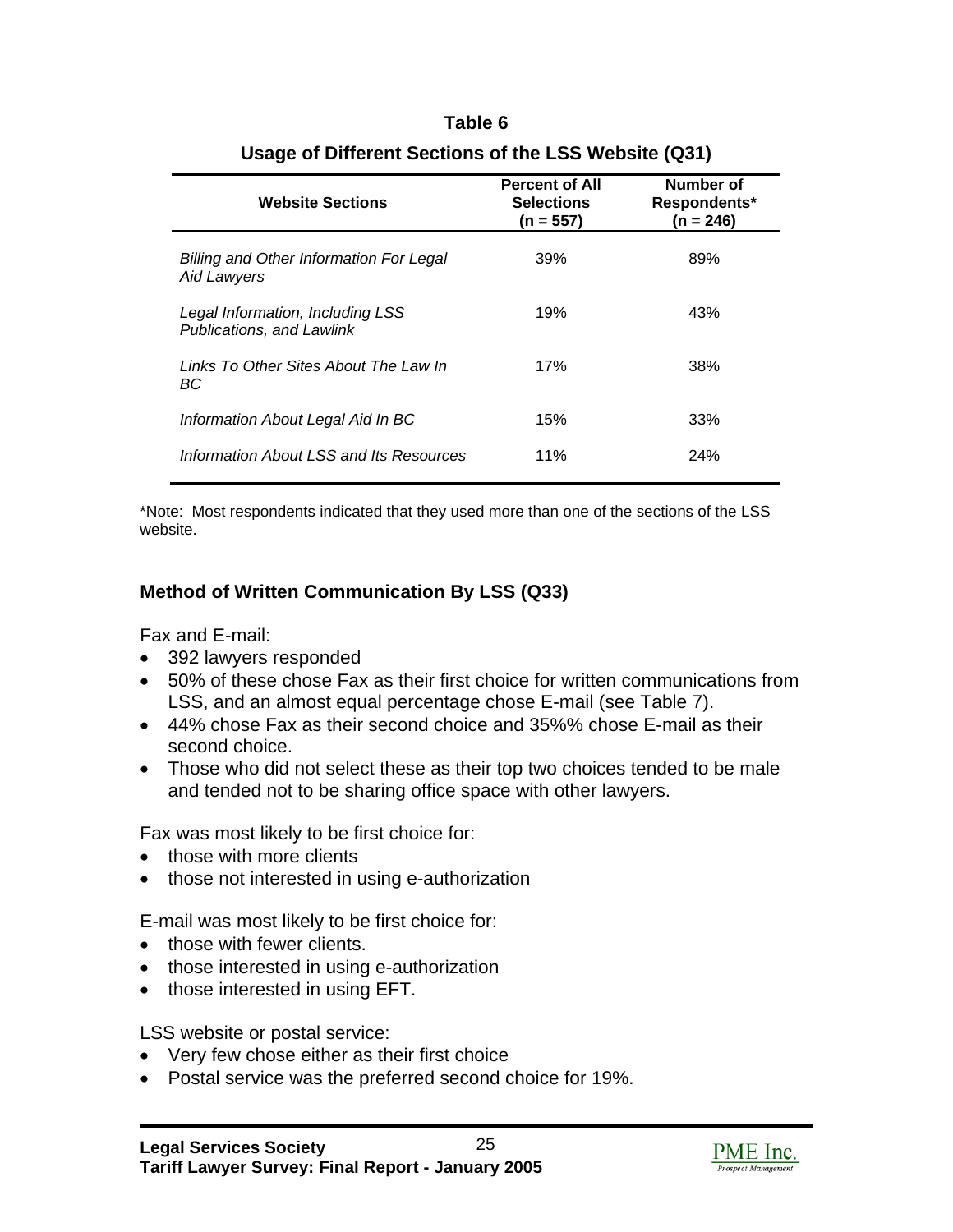<span id="page-29-1"></span><span id="page-29-0"></span>• Postal service was least likely to be first or second choice for lawyers who had indicated interest in using either e-authorization or EFT.

#### **Table 7**

#### **First and Second Preferences for Written Communications From LSS (Q33)**

|                | <b>Percent of Respondents Selecting Method As:</b> |            |                                         |
|----------------|----------------------------------------------------|------------|-----------------------------------------|
| <b>Method</b>  | <b>1st Choice</b>                                  | 2nd Choice | 1 <sup>st</sup> or 2nd<br><b>Choice</b> |
| Fax            | 50%                                                | 44%        | 94%                                     |
| E-mail         | 46%                                                | 35%        | 81%                                     |
| Postal Service | 4%                                                 | 19%        | 23%                                     |
| LSS website    | 1%                                                 | 2%         | 3%                                      |

#### **Overall Satisfaction with Written Communications from LSS and Suggestions for Primary Improvements (Q34-35)**

- 85% agreed that they were satisfied with the written communications from LSS; less than 4% disagreed (see Figure 7). These patterns of agreement were consistent across all demographic groups tested.
- 26% gave improvement suggestions, however the most common response was that no changes are required (see Table 8).
- Other common improvement suggestions were to discontinue the use of fax in favour of e-mail, to be clearer and more concise, and to be more respectful of tariff lawyers in communications.

#### **Table 8**

#### **Primary Change LSS Could Make to Improve Written Communications (Q35) – Major Themes Expressed**

| <b>Percent of All</b><br>Number of<br><b>Comments</b><br>Respondents*<br><b>Major Themes</b><br>$(n = 107)$<br>$(n = 114)$ |  |
|----------------------------------------------------------------------------------------------------------------------------|--|
| 32%<br>No changes - happy with written communications<br>37                                                                |  |
| Use e-mail instead of fax, including. newsletter /<br>18%<br>20<br>stop faxing                                             |  |
| Be more clear and concise - especially with respect<br>13%<br>15                                                           |  |
|                                                                                                                            |  |

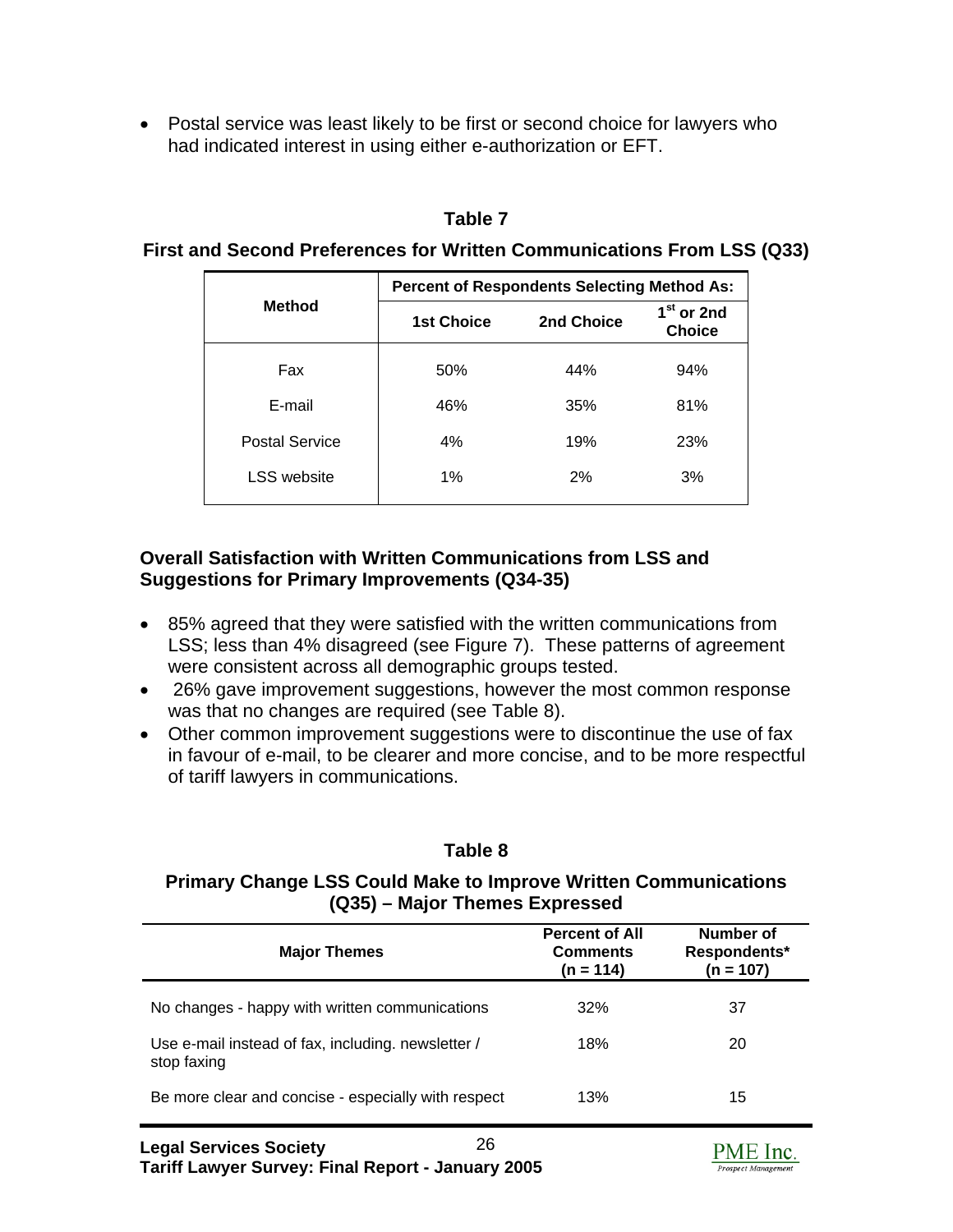| <b>Major Themes</b>                                                                                              | <b>Percent of All</b><br><b>Comments</b><br>(n = 114) | Number of<br>Respondents*<br>$(n = 107)$ |
|------------------------------------------------------------------------------------------------------------------|-------------------------------------------------------|------------------------------------------|
| to billing matters - e.g., deductions                                                                            |                                                       |                                          |
| More respectful communications - especially re:<br>billing / more transparency and big picture<br>communications | 9%                                                    | 10                                       |
| Target communications by type of law practiced /<br>communicate less                                             | 7%                                                    | 8                                        |
| Improve timeliness of responses                                                                                  | 4%                                                    | 5                                        |

\*Note: Respondents' answers to this open-ended question often included more than one comment.

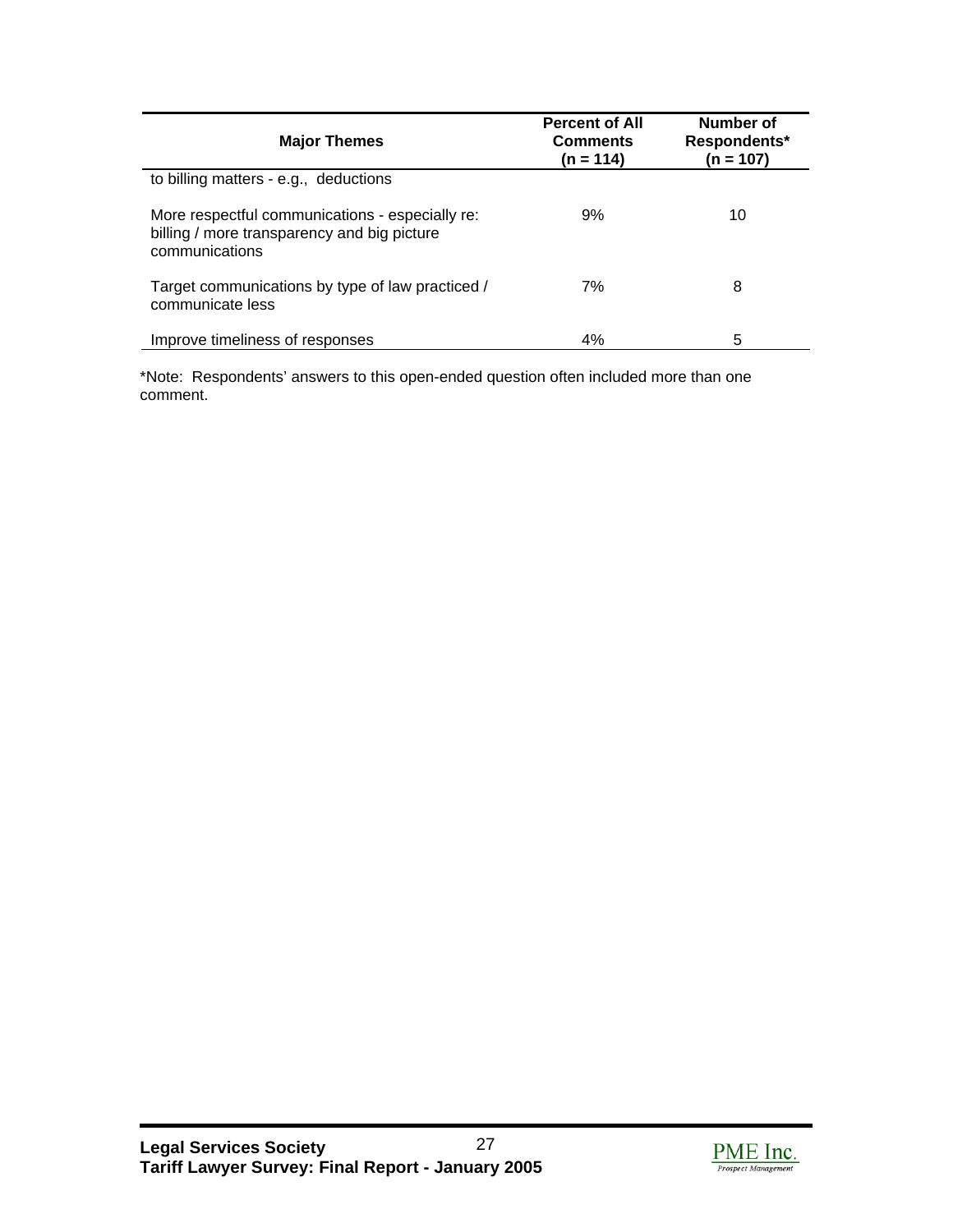## <span id="page-31-1"></span><span id="page-31-0"></span>**IV.VI Overall LSS Support for Tariff Lawyers**

#### **Response to Non-Urgent Telephone Inquiries (Q36-38)**

- 64% agreed that non-urgent phone inquiries to LSS were answered within an acceptable length of time (see Figure 8). This pattern was consistent across all the demographic groupings tested.
- 35% did not agree or only partly agreed that they were satisfied. On average, each of these respondents cited 1.5 areas where response times were unacceptable.
- Authorizations was the area cited most often and by the most respondents (see Table 9). Those who cited authorizations for having unacceptable wait times for non-urgent phone inquiries were likely to be those who also indicated they were less than satisfied with the wait time for non-urgent authorization decisions (Q10). Both groups were more likely to be female than male.
- Referrals was cited the fewest times as an area where non-urgent phone inquiries were not answered in an acceptable length of time (see Table 9).



### **Figure 8: Satisfaction with Aspects of Overall LSS Support**

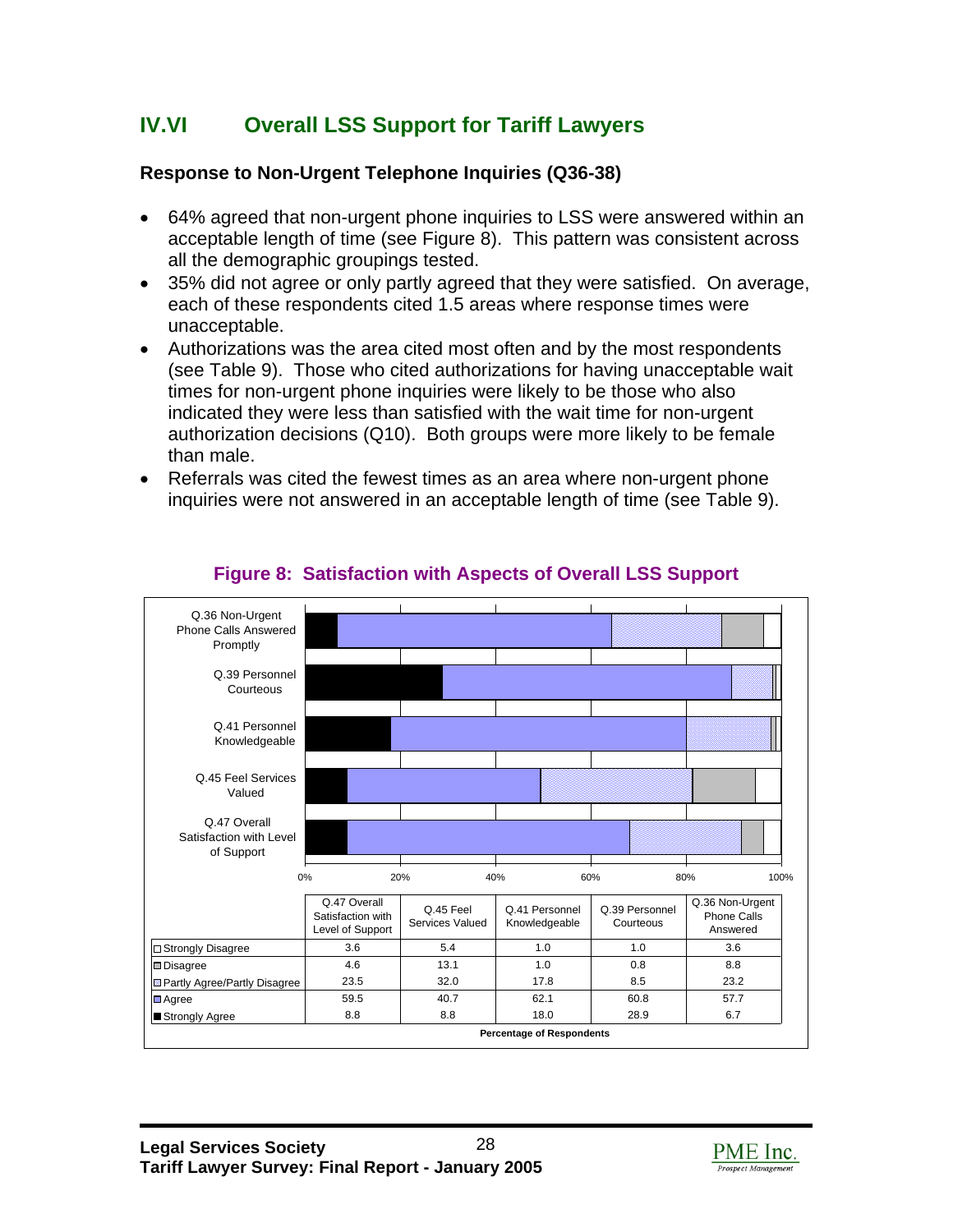#### **Table 9**

| Area           | <b>Number of Respondents</b><br>$(n = 139)$ | <b>Percent of All Negative</b><br>Citations ( $n = 206$ ) |
|----------------|---------------------------------------------|-----------------------------------------------------------|
| Referrals      | 54                                          | 26%                                                       |
| Authorizations | 90                                          | 44%                                                       |
| Accounts       | 62                                          | 30%                                                       |

#### <span id="page-32-1"></span><span id="page-32-0"></span>**Areas of LSS with Unacceptable Wait Times for Non-Urgent Phone Inquiries (Q37)**

- 80% indicated that 1-2 days would be an acceptable time to wait for an answer to a non-urgent telephone inquiry; 12% said less than 1 day; 8% said more than 2 days.
- For those who indicated wait times were unacceptable in specific areas (Q37), expectations appeared highest for referrals: the percent of respondents expecting responses in less than one day was greatest for referrals and less for authorizations or accounts (see Table 10).

## **Table 10**

#### **Acceptable Non-Urgent Phone Inquiry Wait Times (Q38) for Respondents Who Were Less Than Satisfied with Wait Time for Non-Urgent Phone Inquiries in Each Area (Q37)**

| Acceptable       | Percent of Respondents Saying Wait Unacceptable in: |                       |                 |
|------------------|-----------------------------------------------------|-----------------------|-----------------|
| <b>Wait Time</b> | <b>Referrals</b>                                    | <b>Authorizations</b> | <b>Accounts</b> |
| $<$ 1 day        | <b>20%</b>                                          | 13%                   | 13%             |
| 1-2 days         | 72%                                                 | 79%                   | 76%             |
| > 2 days         | 7%                                                  | 9%                    | 11%             |

### **Courteousness of LSS Personnel (Q39-40)**

- 90% agreed that LSS personnel are courteous when contacted; less than 2% disagreed (see Figure 8).
- The level of agreement was significantly higher among male lawyers and significantly lower among lawyers earning less than 25% of their professional income from LSS.

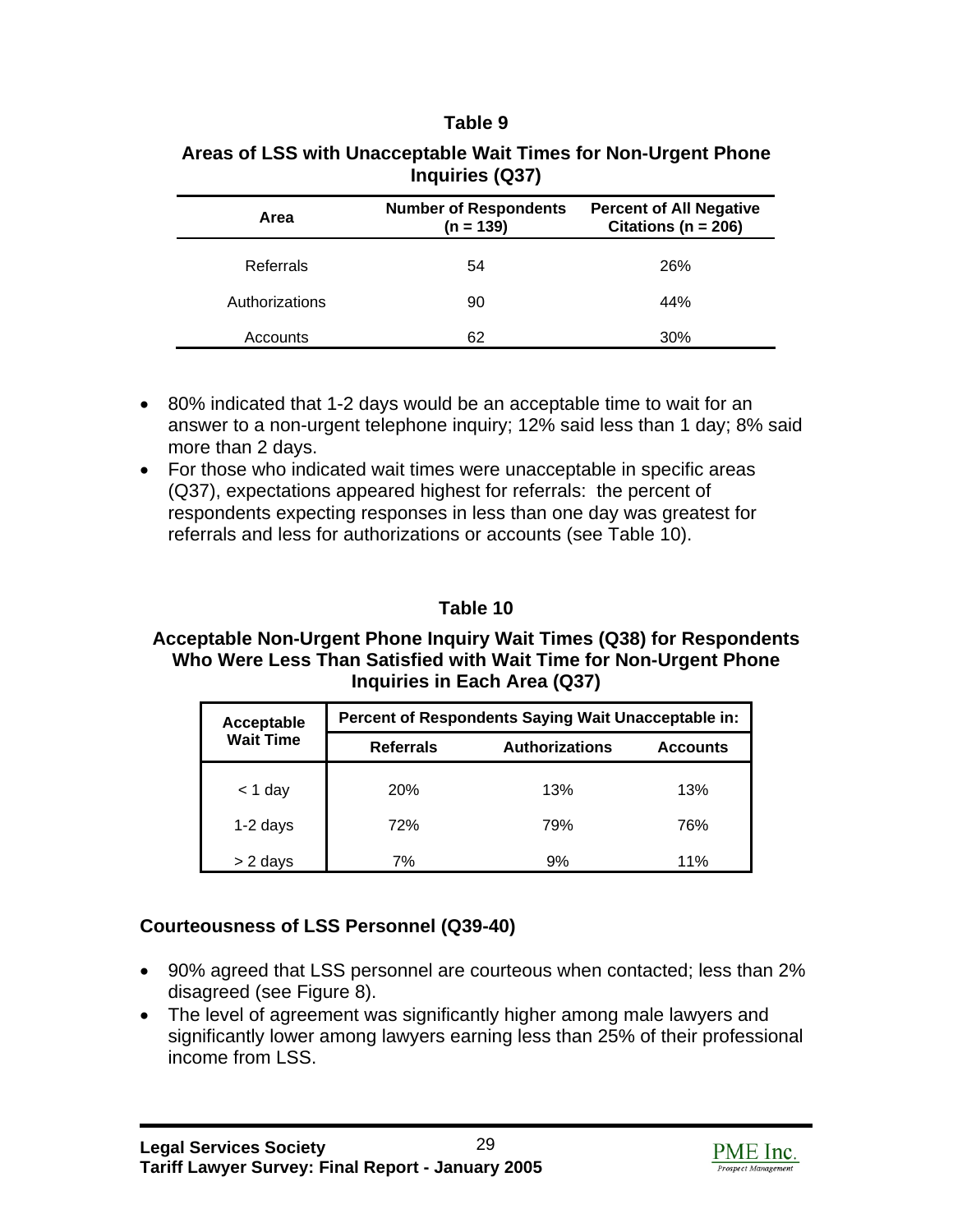<span id="page-33-0"></span>40 respondents indicated that personnel in specific areas of LSS were not courteous when contacted.

- Accounts was cited most often for not having courteous personnel (see Table 11). Those who cited accounts were most likely to be sharing office space with other lawyers or to have offices closest to the Terrace regional office.
- Referrals was cited least often. It was most likely to be cited by immigration and CFCSA lawyers. It was never cited by lawyers with offices in regions other than Vancouver and Terrace.
- Authorizations was more likely to be cited for discourteous personnel by female lawyers than male lawyers.

| Area           | <b>Number of Respondents</b><br>$(n = 40)$ | <b>Percent of All Negative</b><br>Citations ( $n = 62$ ) |
|----------------|--------------------------------------------|----------------------------------------------------------|
| Referrals      | 14                                         | 14%                                                      |
| Authorizations | 22                                         | 22%                                                      |
| Accounts       | 26                                         | 26%                                                      |

## **Table 11 Areas of LSS Where Personnel Are Not Courteous (Q40)**

## **Knowledge of LSS Personnel (Q41-42)**

- 80% agreed that LSS staff were knowledgeable when contacted; 2% disagreed (see Figure 8).
- Authorizations was named most often for not having knowledgeable personnel (see Table 12). Those who named authorizations were more likely to be male or to not share office space with other lawyers.
- Referrals was cited least often for not having knowledgeable personnel.

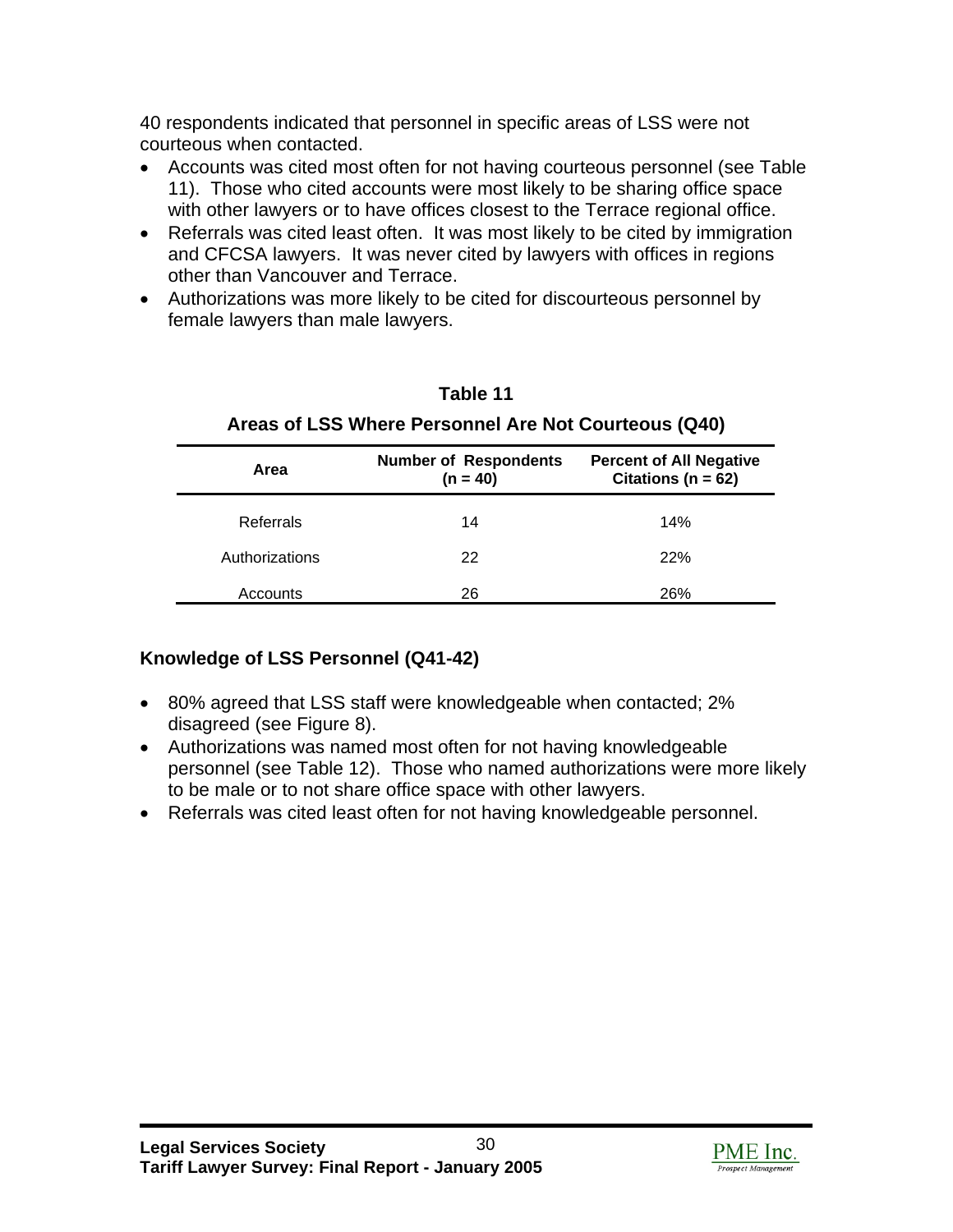#### **Table 12**

<span id="page-34-1"></span><span id="page-34-0"></span>

| Area           | <b>Number of Respondents</b><br>$(n = 76)$ | <b>Percent of All Negative</b><br>Citations ( $n = 118$ ) |
|----------------|--------------------------------------------|-----------------------------------------------------------|
| Referrals      | 31                                         | 26%                                                       |
| Authorizations | 48                                         | 41%                                                       |
| Accounts       | 39                                         | 33%                                                       |

#### **Areas of LSS Where Personnel Are Not Knowledgeable (Q42)**

#### **Use of LSS Services for Non-LSS Clients (Q43-44)**

- 62% said they had directed non-LSS clients to other LSS services.
- Those most likely to have done this were: lawyers with higher volumes of LSS clients, lawyers who did mainly CFCSA cases, and lawyers based in the Vancouver region.
- Those least likely to have done this were: lawyers who did mainly immigration cases, and lawyers based in the Kelowna region.
- On average, those who had directed non-LSS clients to other LSS services had referred them to at least 2 other services. Family Law duty counsel and Criminal duty counsel were referred most; Brydges Line was referred least (see Table 13).

| <b>Service</b>          | <b>Number of Respondents</b><br>Referring ( $n = 242$ ) | <b>Percent of All Referrals</b><br>$(n = 561)$ |
|-------------------------|---------------------------------------------------------|------------------------------------------------|
| Family Law duty counsel | 181                                                     | 32%                                            |
| Criminal duty counsel   | 171                                                     | 31%                                            |
| Law Line                | 70                                                      | 13%                                            |
| Family law website      | 60                                                      | 11%                                            |
| <b>LSS</b> publications | 50                                                      | 9%                                             |
| Brydges Line            | 29                                                      | 5%                                             |

### **Table 13**

#### **Referral of Non–LSS Clients to Other LSS Services (Q44)**

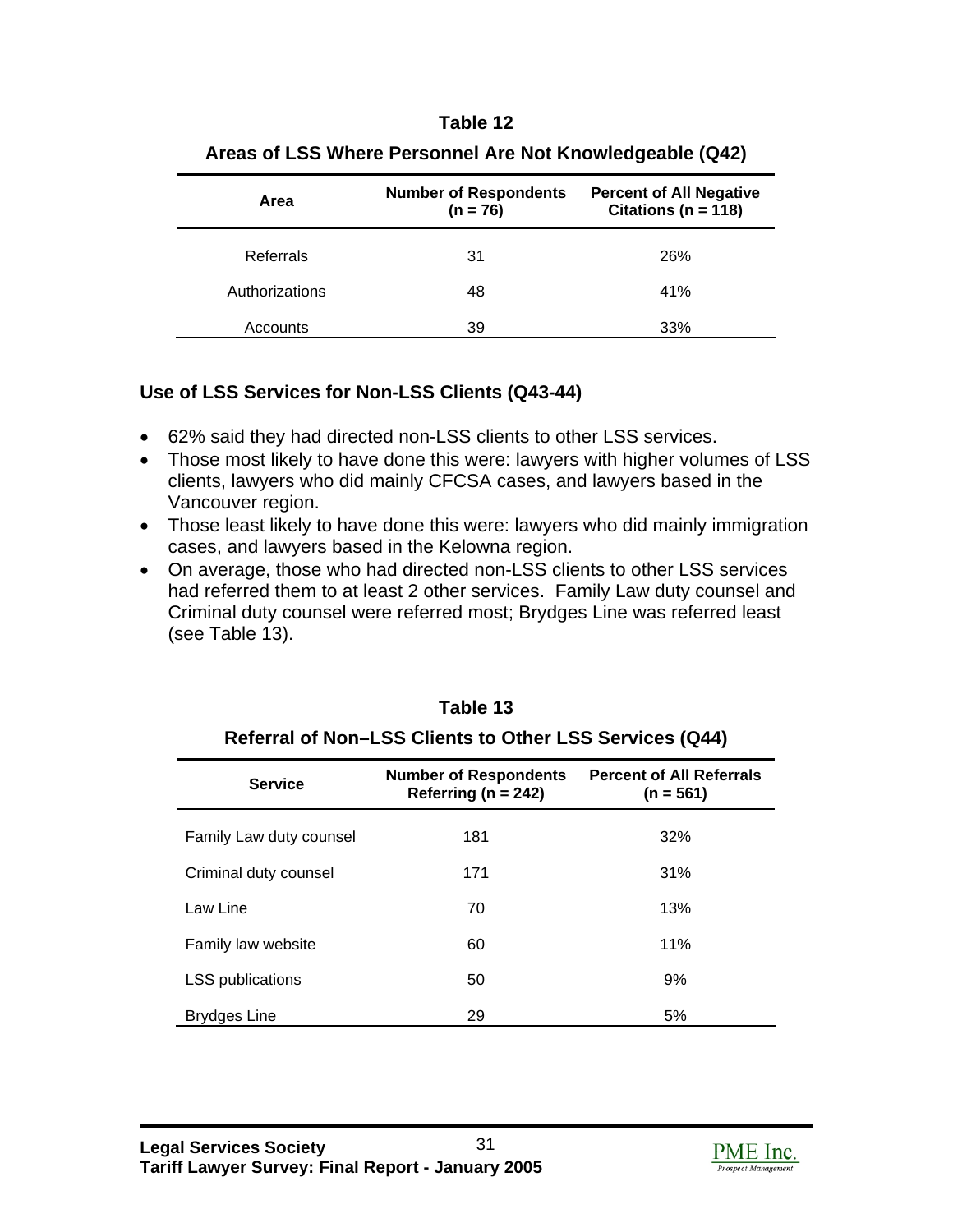<span id="page-35-1"></span><span id="page-35-0"></span>A number of patterns were present in the demographic characteristics of respondents who referred non-LSS clients to each of these LSS services (see Table 14).

#### **Table 14**

#### **Features of Lawyers Referring LSS Services to Non-LSS Clients**

| <b>Service</b>             | Demographics of Lawyers More Likely to Refer Non-LSS<br><b>Clients to Service</b>                                                                                                                          |
|----------------------------|------------------------------------------------------------------------------------------------------------------------------------------------------------------------------------------------------------|
| Family Law duty<br>counsel | • Higher volumes of LSS clients in 2003<br>• 2003 LSS casework was mainly family or CFCSA<br>• Work mainly in offices nearest LSS regional offices other<br>than Vancouver                                 |
| Criminal duty<br>counsel   | • Higher volumes of LSS clients in 2003<br>• 2003 LSS casework was mainly criminal<br>$\bullet$ Male<br>• Work mainly in offices nearest the LSS regional offices of<br>Kelowna, Prince George and Terrace |
| Law Line                   | • Fewer than five years in the bar<br>• Done LSS work for less than three years                                                                                                                            |
| Family law<br>website      | • 2003 LSS casework was mainly family or CFCSA<br>• Fewer years in the bar                                                                                                                                 |
| <b>LSS</b><br>publications | • Not sharing office space with other lawyers                                                                                                                                                              |
| <b>Brydges Line</b>        | • Higher volumes of LSS clients in 2003<br>• Higher reliance on LSS work for 2003 professional income<br>• Not sharing office space with other lawyers                                                     |

### **Value Shown by LSS for Tariff Lawyers (Q45-46)**

• Less than 50% of respondents agreed with the statement that LSS valued their services; 19% disagreed (see Figure 8).

Responses to this question were linked to the major type of LSS case represented in 2003:

- those doing criminal and family cases were least likely to agree, and
- those doing immigration cases were the most likely to agree.

There was no significant relationship with any of the other demographic variables tested.

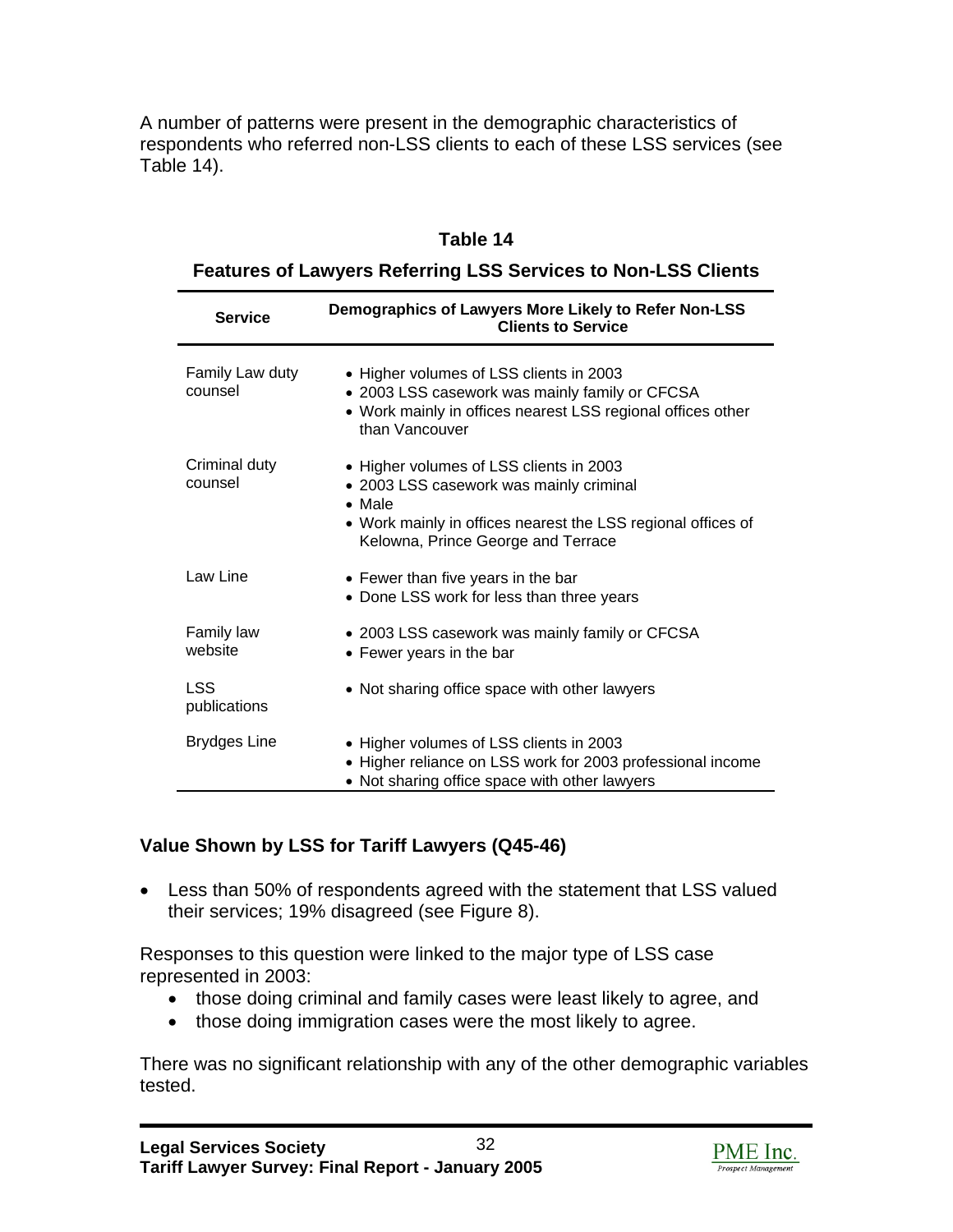Most of the 196 respondents who disagreed provided explanations (see Table 15). The most frequent reasons given were:

- low tariff rates
- inadequate tariff coverage
- poor recognition and respect by LSS for the sacrifices of legal aid lawyers
- excess bureaucracy and paperwork at LSS; too little focus on clients.

## **Table 15**

## **Reasons Why Tariff Lawyers Feel Services Are Not Valued by LSS (Q46)**

| <b>Major Reasons</b>                                                                                                                | <b>Percent of All</b><br><b>Comments</b><br>$(n = 268)$ | Number of<br>Respondents*<br>$(n = 156)$ |
|-------------------------------------------------------------------------------------------------------------------------------------|---------------------------------------------------------|------------------------------------------|
| The Tariff fee is too low                                                                                                           | 31%                                                     | 82                                       |
| The number of hours and range of services covered<br>by the Tariff does not reflect the time required to<br>deliver quality service | 29%                                                     | 77                                       |
| LSS does not recognize sacrifices Tariff lawyers<br>make / LSS thinks doing lawyers a favour e.g.<br>authorizing extra time         | 15%                                                     | 39                                       |
| LSS is a bureaucracy / too much paperwork /<br>focused inward and not on clients                                                    | 11%                                                     | 29                                       |
| Tariff structure rewards litigation                                                                                                 | 3%                                                      | 7                                        |
| Abuse of system by lawyers/clients/government<br>through deep funding cuts                                                          | 3%                                                      | 7                                        |

\*Note: Respondents' answers to this open-ended question often included more than one comment.

#### **Overall Satisfaction with Support Received from LSS and Suggestions for Primary Improvements (Q47-48)**

- 68% of respondents agreed that they were satisfied with the overall support provided by LSS to tariff lawyers; 24% partly agreed (see Figure 9).
- Female lawyers were significantly less likely to agree than male lawyers.
- The level of agreement was consistent across all other demographic variables tested.

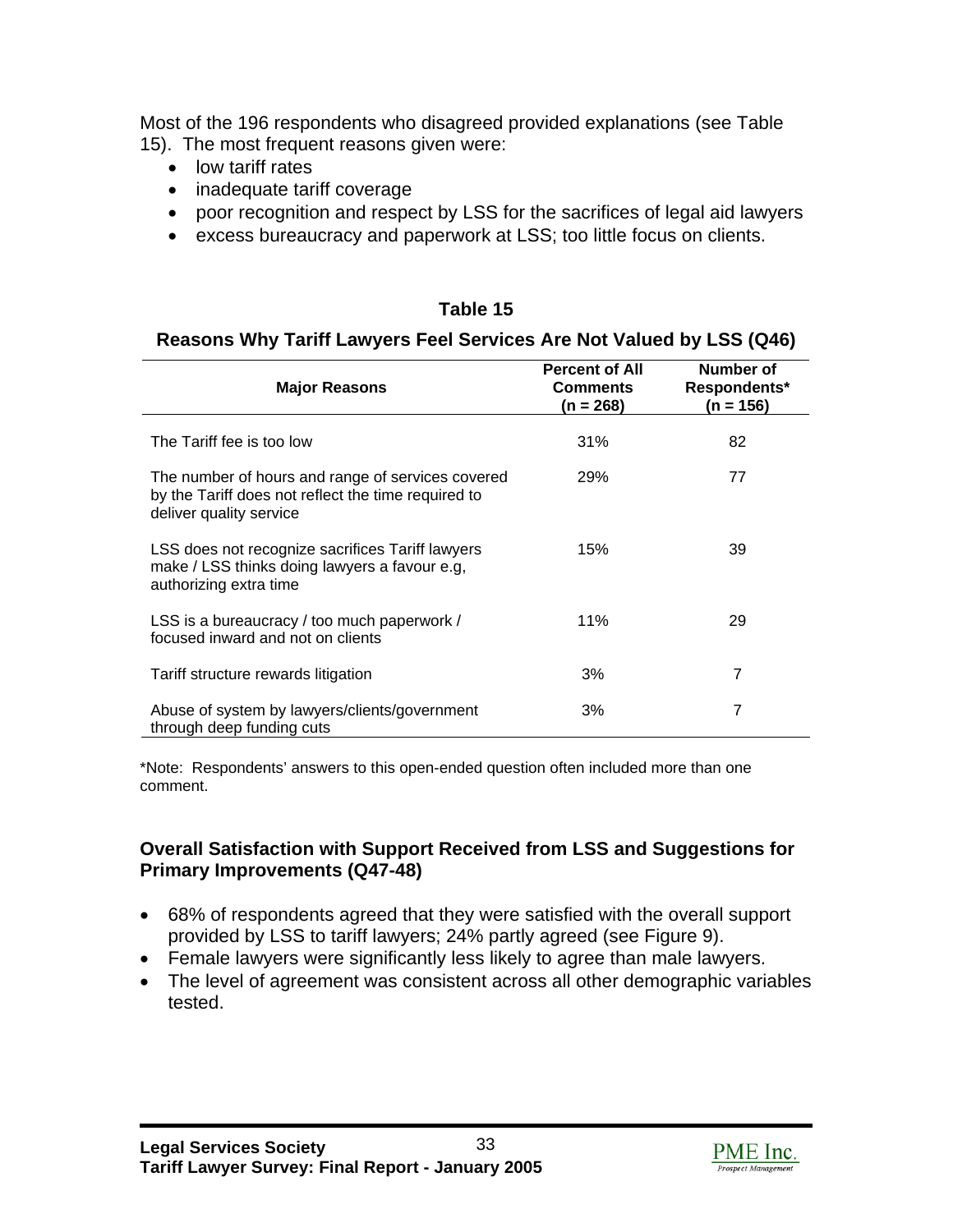

**Figure 9: Overall Satisfaction with Support Received from LSS (Q47)** 

38% of all respondents provided improvement suggestions for LSS' overall support for tariff lawyers (see Table 16).

- One third of all suggestions cited the need for a tariff structure that values lawyers' work and encourages early resolution of legal matters.
- Also frequently mentioned were: the need for improved LSS customer service to tariff lawyers, and that no changes were required.

## **Table 16**

#### **Primary Change That LSS Could Make to Improve Overall Support for Tariff Lawyers (Q48) - Major Themes Expressed**

| <b>Major Themes</b>                                                                                                 | <b>Percent of All</b><br><b>Comments</b><br>(n = 188) | Number of<br>Respondents*<br>$(n = 156)$ |
|---------------------------------------------------------------------------------------------------------------------|-------------------------------------------------------|------------------------------------------|
| A Tariff structure that values the work performed<br>and that encourages early resolution of matters<br>(pre-trial) | 36%                                                   | 68                                       |
| Improved customer service / more staff / more<br>accessible / more helpful                                          | 11%                                                   | 21                                       |
| No changes - happy with overall support                                                                             | 10%                                                   | 19                                       |

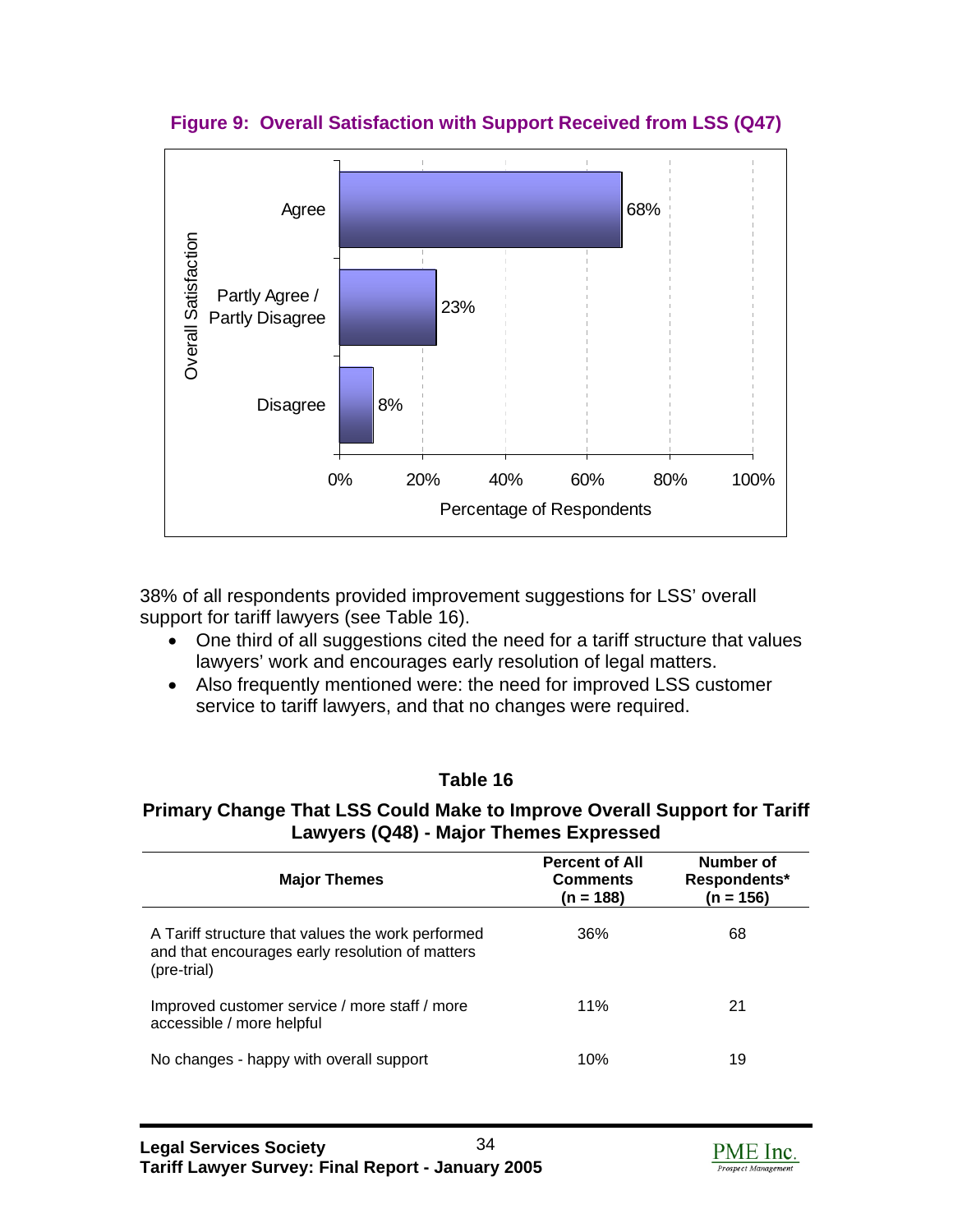| <b>Major Themes</b>                                                             | <b>Percent of All</b><br><b>Comments</b><br>(n = 188) | Number of<br>Respondents*<br>$(n = 156)$ |
|---------------------------------------------------------------------------------|-------------------------------------------------------|------------------------------------------|
| Do not feel supported or respected by LSS                                       | 9%                                                    | 16                                       |
| A fair referral process and allocation of duty council<br>work / more referrals | 7%                                                    | 14                                       |
| Timely processing of authorizations and<br>disbursements and clear explanations | 7%                                                    | 13                                       |
| More funding is needed for legal aid / LSS should do<br>more lobbying           | 5%                                                    | 9                                        |

\*Note: Respondents' answers to this open-ended question often included more than one comment.

Analysis was done to derive the importance of each service area by examining its impact on the probability of respondents being satisfied with overall LSS support<sup>[7](#page-38-0)</sup>. This showed that the order of impact on overall satisfaction, from greatest to least, is:

- 1. Payment (Accounts)
- 2. Authorization
- 3. Referral
- 4. Written Communications.

A Service Improvement Matrix (see Figure 10) produced from the scores for derived importance and satisfaction was used to identify the areas with the greatest need for service improvements.



<span id="page-38-0"></span> $7$  Logistic regression was used to determine the impact of being satisfied with payment, referral, authorization and written communications on the probability of being satisfied overall (Agreed or Strongly Agreed that they were satisfied in Q47). Analysis of the beta (B) coefficients for each of the explanatory variables (payment, referral, authorization and written communications) provides an indication of the relative impact that each variable has on the probability of a respondent indicating overall satisfaction.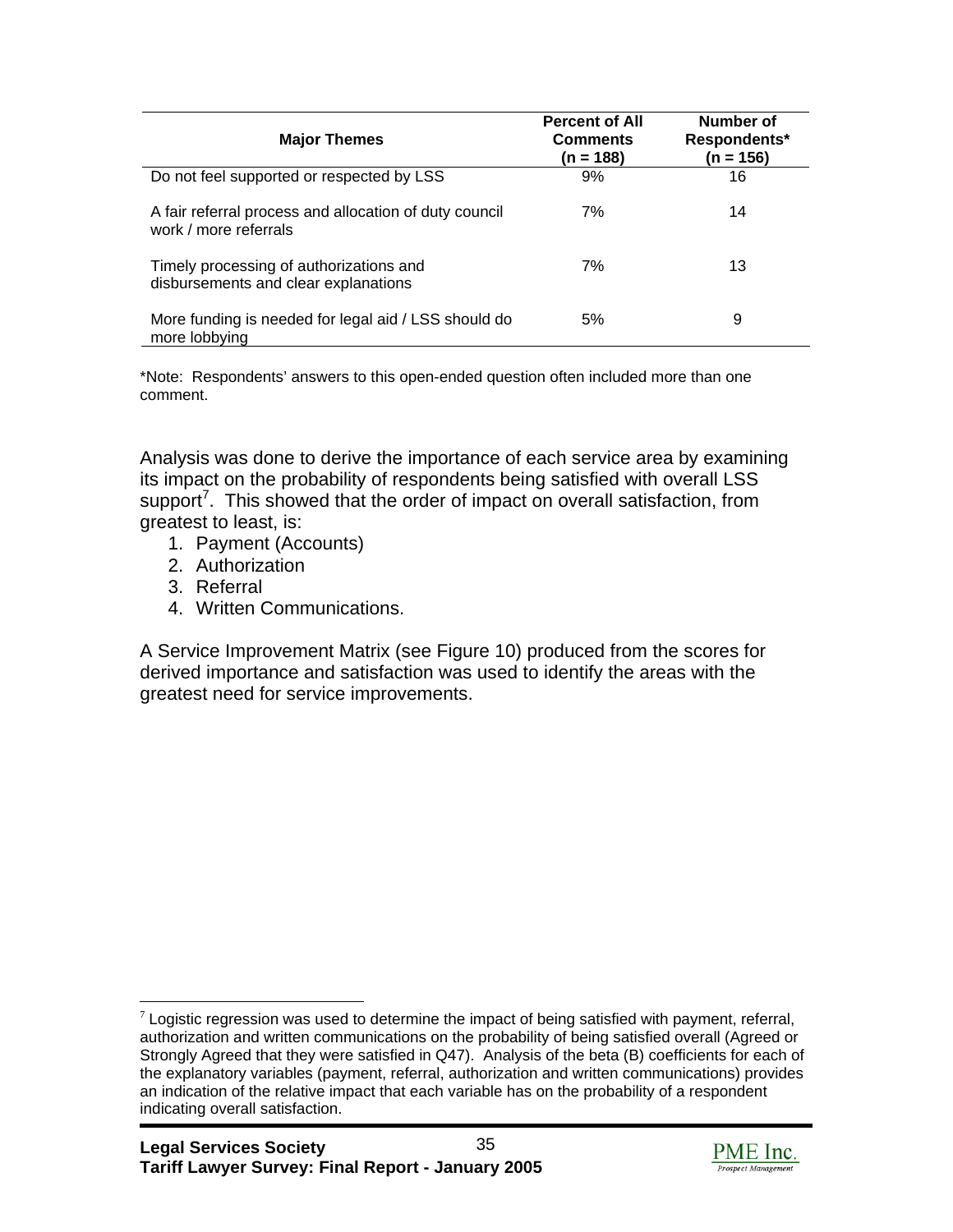



The four quadrants of the matrix, and the position of each service area relative to these quadrants, suggest different priorities for action (see Table 17).

|  |  | <b>Priorities for Service Improvement and Maintenance</b> |  |
|--|--|-----------------------------------------------------------|--|
|  |  |                                                           |  |

| Quadrant | <b>Scores</b>                         | <b>Priority Indicated</b>                 | <b>Area of Service</b>    |
|----------|---------------------------------------|-------------------------------------------|---------------------------|
| 1        | high importance/<br>low satisfaction  | Highest priority for improvement          | Authorization<br>Referral |
| 2        | low importance/<br>low satisfaction   | Lower priority for improvement            |                           |
| 3        | low importance/<br>high satisfaction  | Lower priority to maintain<br>performance | Written<br>Communications |
| 4        | high importance/<br>high satisfaction | High priority to maintain<br>performance  | Payment (Accounts)        |

<span id="page-39-0"></span> $\overline{\phantom{a}}$ ∗ See explanation of Derived Importance in preceding footnote.

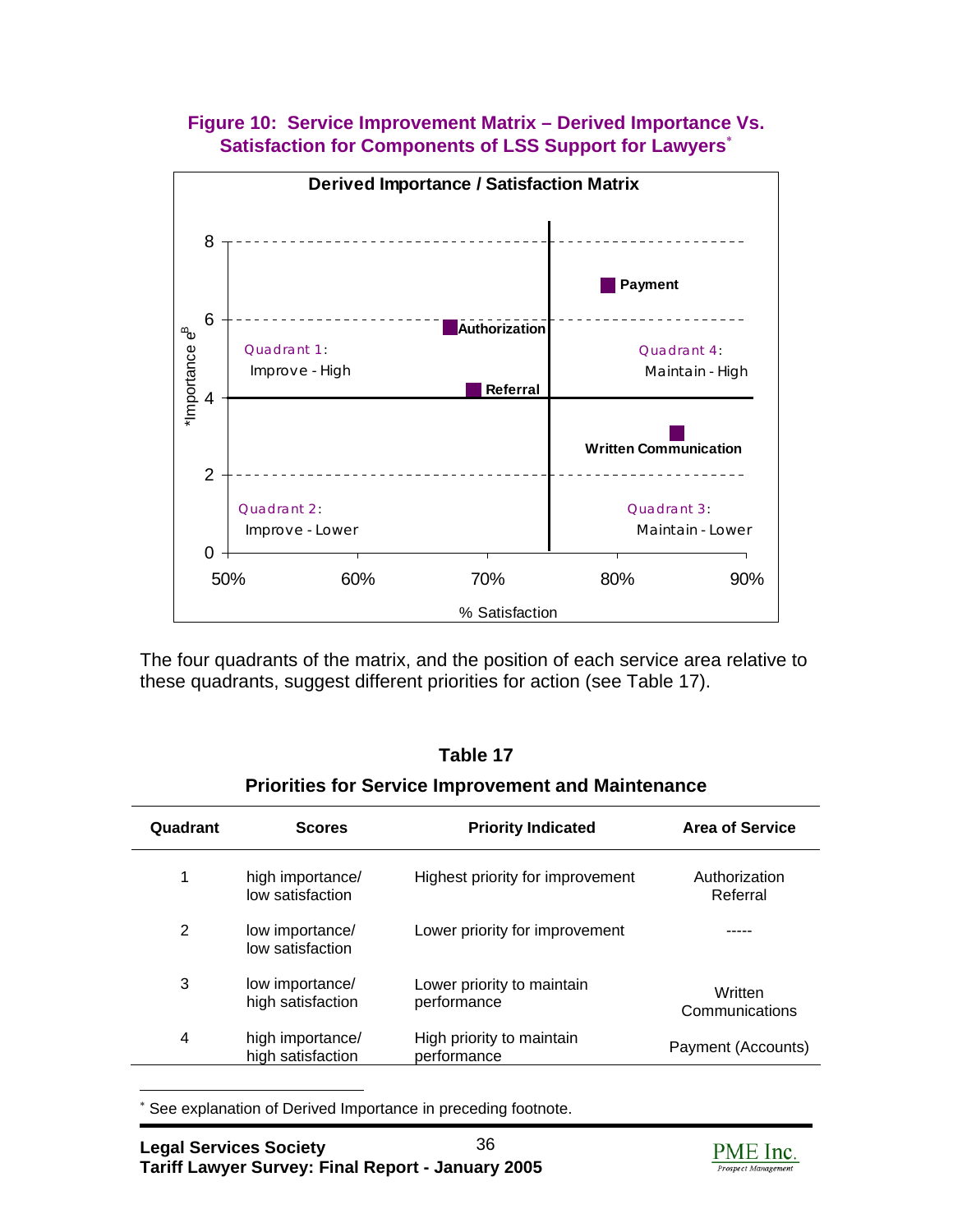# **IV.VII LSS Priorities**

# **Application of Available LSS Funding (Q49-50)**

 When asked to assess whether or not LSS does a good job overall of allocating limited resources to meet the legal needs of low income people:

• 10% of all respondents did not answer

• 6% of these said that they did not have enough experience to answer.

Of those who answered (363 lawyers):

- 42% agreed that LSS did a good job allocating limited resources; 38% partly agreed; 21% disagreed (see Figure 11).
- Female lawyers were less likely to agree. Analysis confirmed that this was not a result of differences in other variables such as main type of case, volume of clients or years of experience with LSS.
- Those who shared space with another lawyer were more likely to think LSS does a good job.



# **Figure 11: Satisfaction with Allocation of Resources by LSS (Q49)**

When asked to choose how LSS should use an increase in funding should one occur, the overall first choice was increased tariff rates, followed by increased family coverage. The results for all five choices are presented in Table 18.

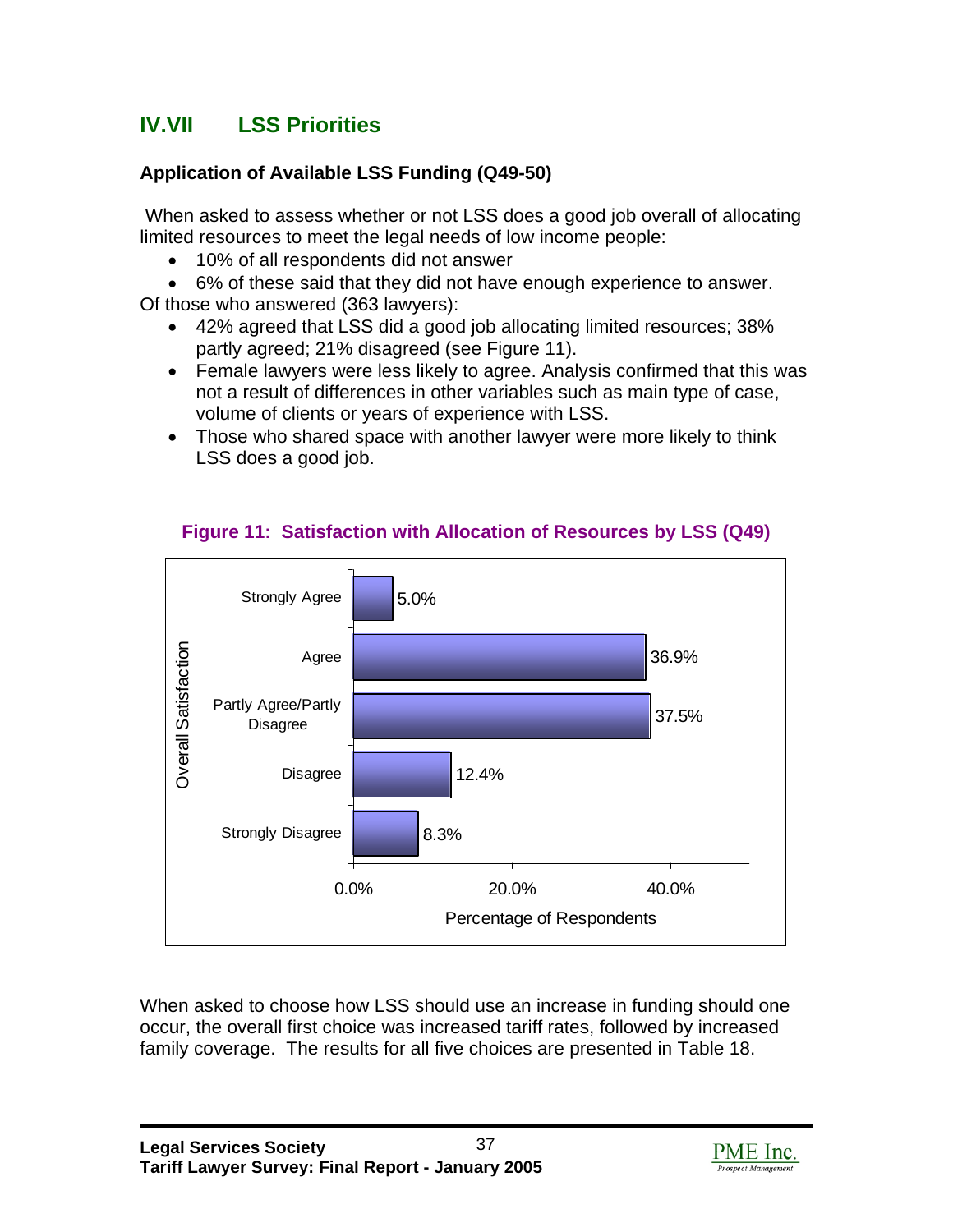#### **Table 18**

| <b>Option</b>                                   | <b>Percent</b><br>Selecting as 1st<br><b>Choice</b> | <b>Percent</b><br>Selecting as 2nd<br><b>Choice</b> | <b>Percent</b><br>Selecting as 1 <sup>st</sup><br>or 2 <sup>nd</sup> Choice |
|-------------------------------------------------|-----------------------------------------------------|-----------------------------------------------------|-----------------------------------------------------------------------------|
| <b>Increased Tariff Rates</b>                   | 53%                                                 | 19%                                                 | 72%                                                                         |
| Increased Family Coverage                       | 25%                                                 | 20%                                                 | 44%                                                                         |
| <b>Higher Financial Eligibility</b><br>Cut-Offs | 9%                                                  | 32%                                                 | 41%                                                                         |
| Increased Poverty Coverage                      | 7%                                                  | 12%                                                 | 18%                                                                         |
| Increased Immigration<br>Coverage               | 5%                                                  | 5%                                                  | 9%                                                                          |
| More LSS Offices                                | 3%                                                  | 5%                                                  | 8%                                                                          |

## **Best Use for Hypothetical Increase in LSS Funding (Q50)**

When compared against the main type of LSS case taken in 2003:

- Those who did primarily criminal cases were much more likely to choose increasing the tariff and raising the financial eligibility cut-off level as top choices; they were less likely to choose increasing family coverage.
- Those who did primarily family cases for LSS in 2003 were more likely to choose increasing the family law coverage as a top choice and less likely to choose increasing the tariff rate or raising the financial eligibility cut-off level.
- Those who did primarily immigration cases were more likely to choose increasing the immigration coverage as a top choice and less likely to choose raising the financial eligibility cut-off level.
- No consistent patterns of response were discernible for CFCSA lawyers due to the small number of CFCSA lawyers who responded.

The same relationships held between primary type of LSS case in 2003 and respondents' second choice for using increased LSS funding.

Selection of an increase in the tariff rate as the #1 priority for use of any additional funding for LSS was more likely to be selected as first choice by:

- those who did mainly criminal cases for LSS in 2003,
- those who earned more than 50% of their professional income from LSS in 2003,
- male lawyers,
- those who had the greatest number of years in the bar,
- lawyers who didn't share office space with other lawyers, and
- those who had 11 or more years experience representing LSS clients.

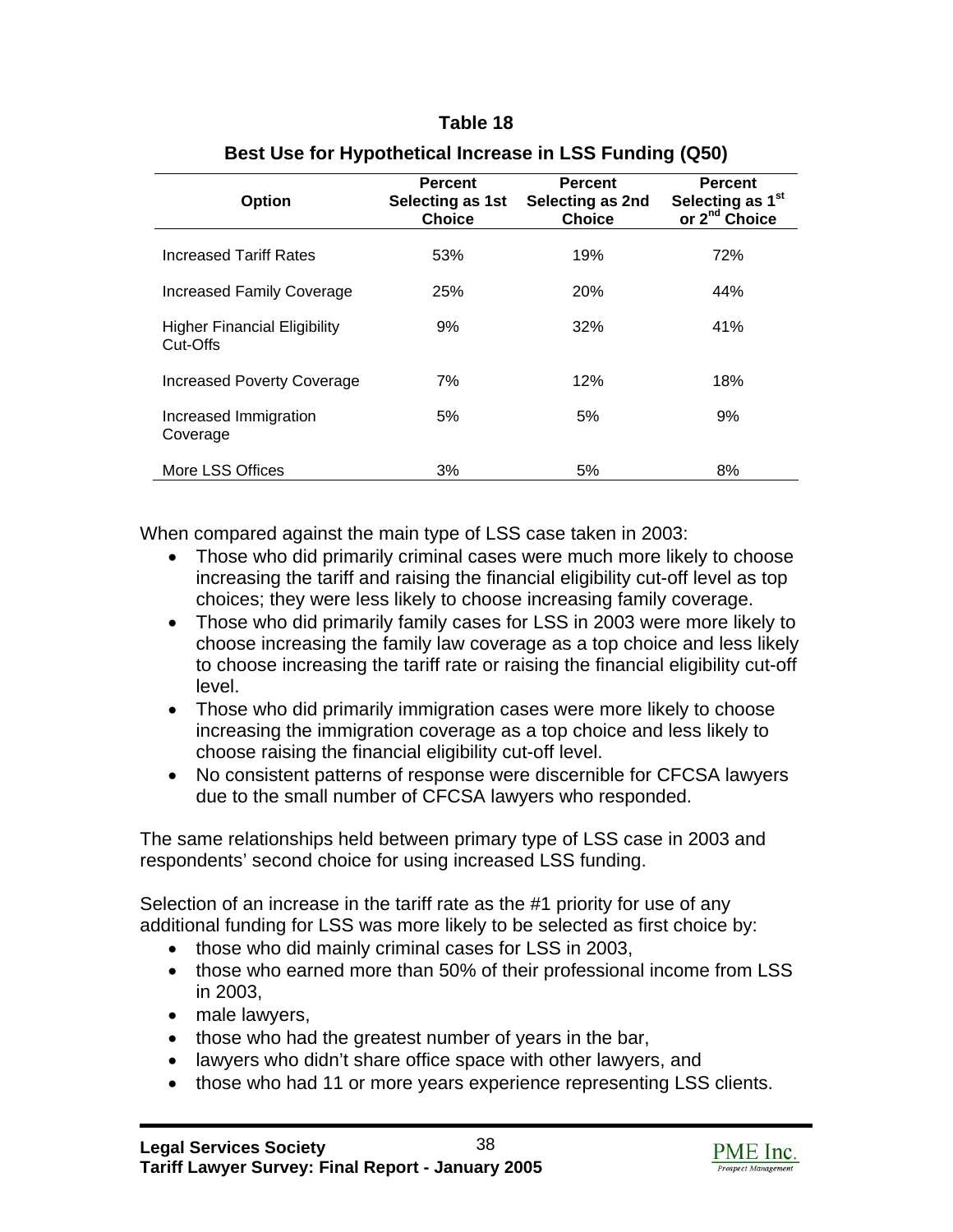# **Improving the Availability of Service to Meet Legal Needs of Low Income People in B.C. (Q51)**

- 62% offered improvement suggestions (see Table 19).
- The most common suggestions related to increasing accessibility to legal aid by relaxing eligibility requirements and simplifying the application process.
- Other frequent suggestions were to seek improved funding, increase family law services and coverage, and increase coverage in additional areas.

## **Table 19**

#### **Ways for LSS to Improve Availability of Services to Meet Legal Needs of Low Income People in BC (Q51) – Major Themes Expressed**

| <b>Major Themes</b>                                                                                        | <b>Percent of All</b><br><b>Comments</b><br>(n = 345) | <b>Number of</b><br>Respondents*<br>(n = 249) |
|------------------------------------------------------------------------------------------------------------|-------------------------------------------------------|-----------------------------------------------|
| Relax eligibility requirements for legal aid/simplify<br>application process                               | 20%                                                   | 68                                            |
| Seek improved funding / lobby government / apply<br>PST charged on legal services to legal aid             | 14%                                                   | 48                                            |
| Provide more Family law service / relax eligibility<br>and improve coverage of services for Family law     | 11%                                                   | 39                                            |
| Expand coverage in poverty law, welfare, WCB,<br>criminal, immigration and other additional areas          | 9%                                                    | 32                                            |
| Restructure tariff to increase rate of pay and<br>services and hours funded / less money to head<br>office | 8%                                                    | 27                                            |
| Provide more local offices / local support / more<br>local hours                                           | 6%                                                    | 20                                            |
| Provide for more legal aid clinics and seminars                                                            | 6%                                                    | 19                                            |
| Address misuse of system by lawyers/clients                                                                | 4%                                                    | 15                                            |
| Expand hours and coverage of duty counsel                                                                  | 4%                                                    | 13                                            |

\*Note: Respondents' answers to this open-ended question often included more than one comment.

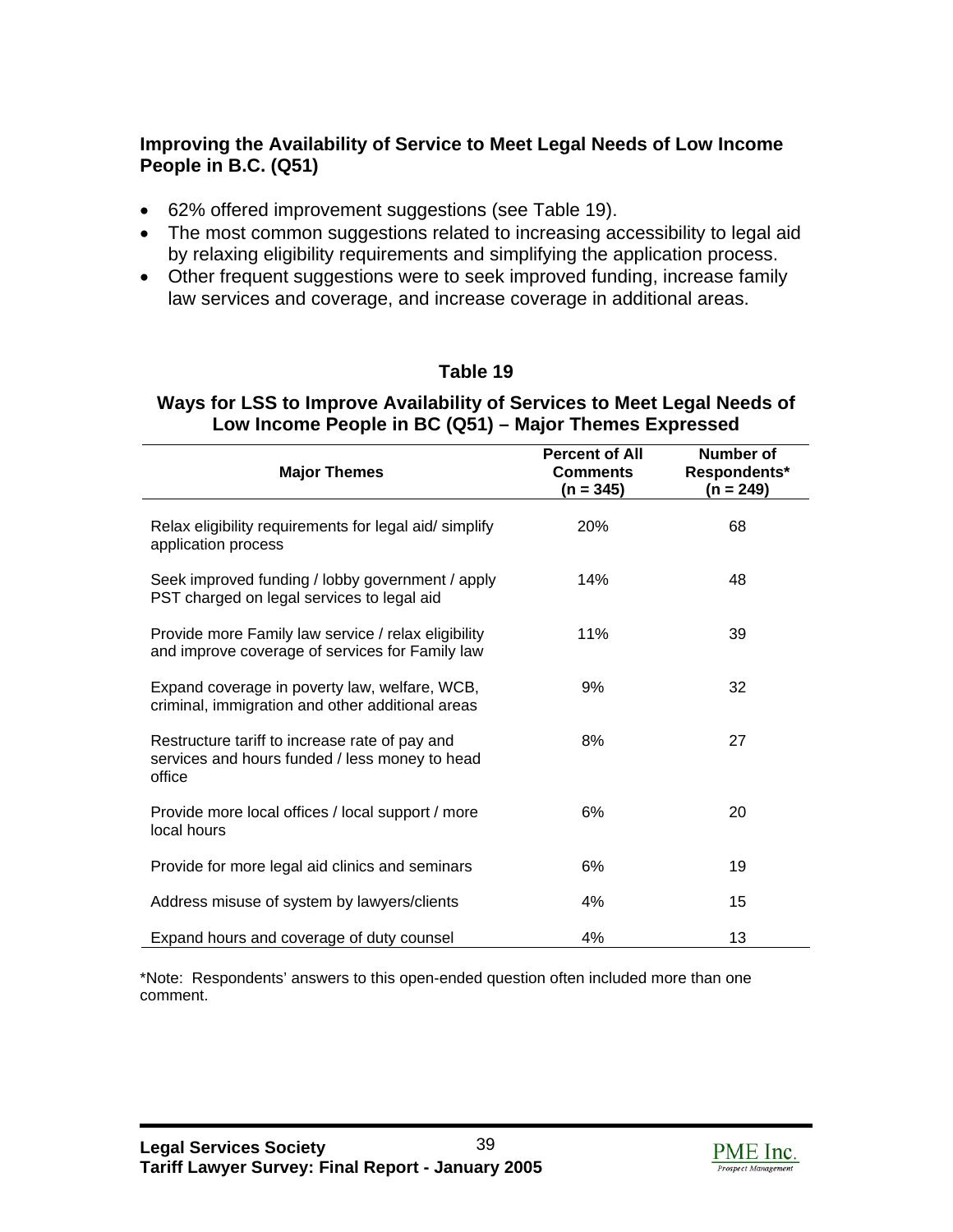# **IV.VIII Demographic Information**

**Number of LSS Clients Represented in 2003 (Q52)** 

See Figure 12.

- 37% represented more than 40 clients in 2003.
- 16% represented less than 5 clients.

## **Figure 12: Number of LSS Clients (Q52)**



# **Figure 13: Major Type of LSS Case Taken (Q53)**



## **Type of Case That Formed the Majority of LSS Clients in 2003 (Q53)**

See Figure 13.

- Lawyers who represented criminal cases formed 52% of respondents.
- Family lawyers formed 32%.
- Immigration and CFCSA lawyers were the smallest groups.

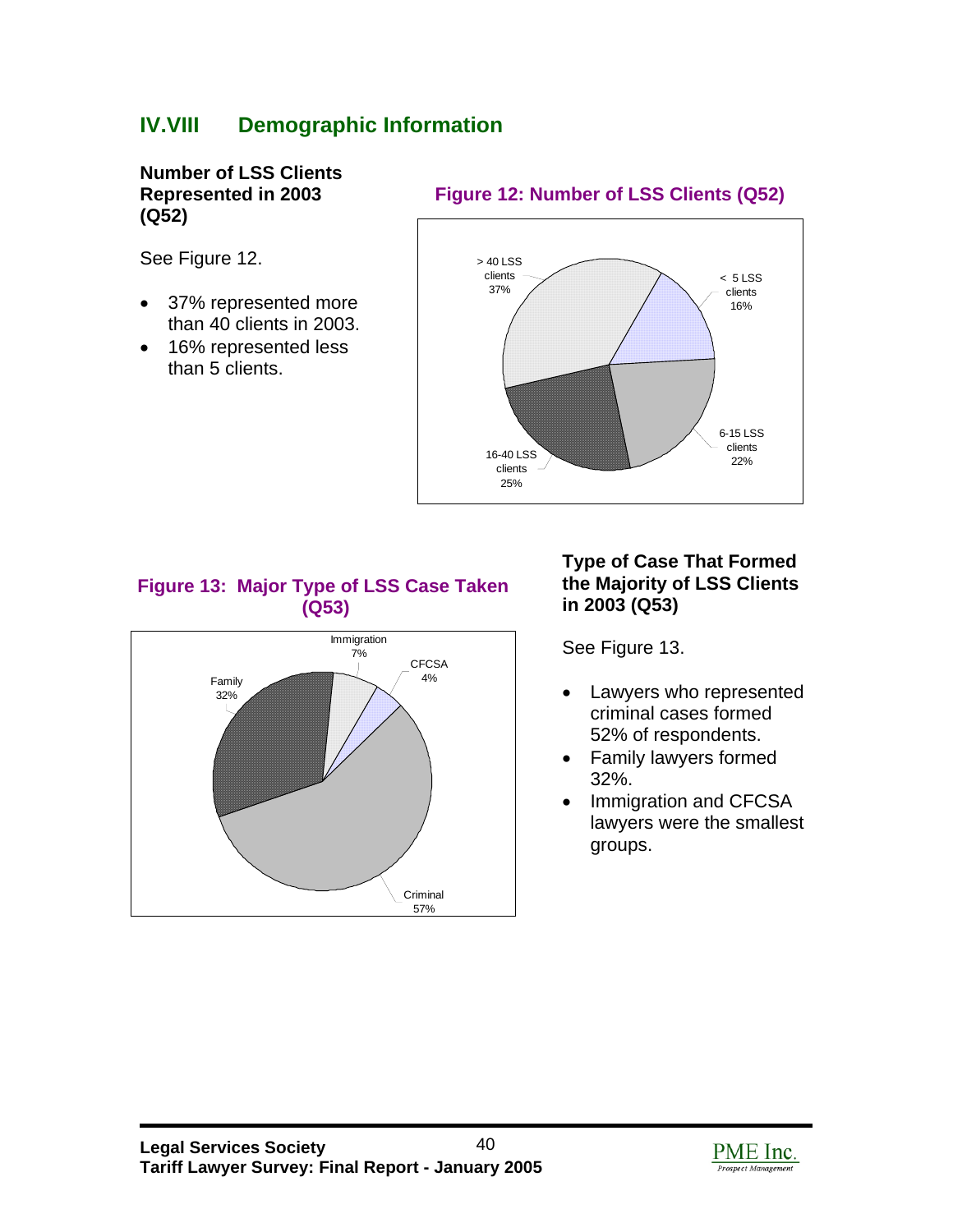#### **Percentage of Total Professional Income in 2003 from LSS Work (Q54)**

See Figure 14.

13% of the survey respondents did not answer this question.

Of those who responded:

- 45% relied on LSS work for less than one quarter of their professional income.
- 33% relied on LSS work for more than one half of their professional income
- Only 17% relied on LSS work for more than 3/4 of their professional income.

### **Figure 14: Professional Income From LSS (Q54)**



Those who shared office space with another lawyer generally got less of their professional income from LSS. Family lawyers relied on LSS work for much less of their professional income than the other three types (immigration, CFCSA and criminal). And, as expected, those who represented the lowest volumes of LSS clients got the smallest % of their income from LSS work



# **Gender (Q55)**

See Figure 15.

10% all survey respondents did not answer this question.

Of those who answered:

- 68% were male
- 32% were female

Female lawyers were more likely to be the younger lawyers, those most recently admitted to the bar, and those with the fewest years of experience with LSS. Male lawyers were more likely to be those with the most LSS

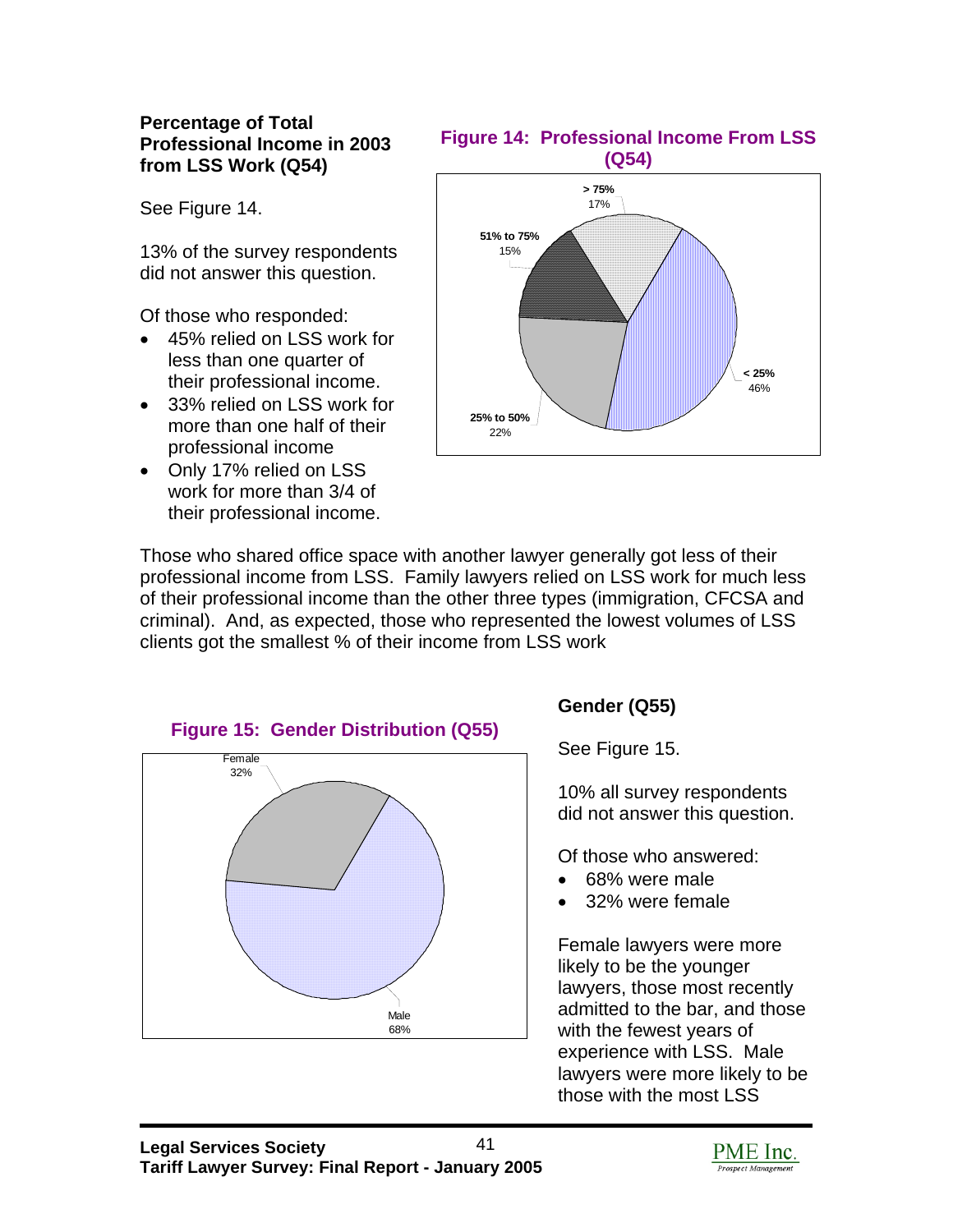clients in 2003.

The highest proportions of female lawyers were found among family law lawyers where respondents were evenly divided between males and females. Lawyers who did mainly immigration LSS cases were slightly less likely to be female and those who did criminal LSS cases are least likely to be female.

# **Age Range (Q56)**

See Figure 16.

10% of all respondents chose not to answer this question.

Of those who responded:

- few were under age 30 (3%) or were over age 60 (4%)
- the largest age group was 41 to 50 years (35%)

As expected, those who had the most years in the bar (26 or more) and had





represented LSS clients the longest were most likely to be the oldest lawyers. Those with the fewest years in the bar and with LSS were the youngest lawyers. Older lawyers were less likely to share office space with other lawyers and younger lawyers were more likely to be female. The highest percentage of female lawyers was found in the 30 to 40 year age group which contained 46% of all female respondents who identified their age.

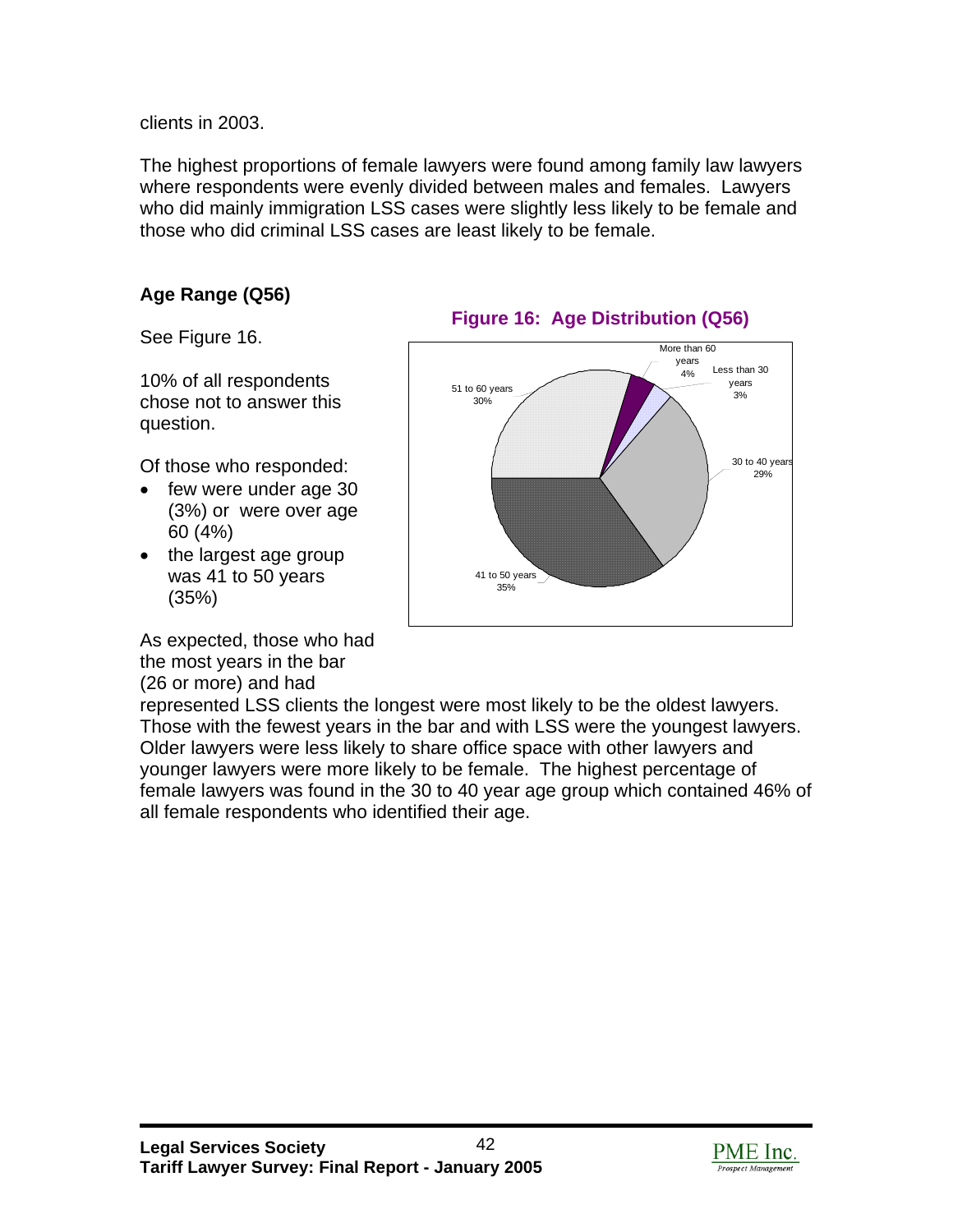

## **Number of Years Since Called to the Bar (Q57)**

See Figure 17.

- Approximately 25% of respondents were found in each of the groups with 5-10 years, 11-15 years, and  $16 - 25$  years in the bar.
- 14% were found in each of the groups with less than 5 years and more than 25 years in the bar
- As expected, those with the most years in the bar also tended to be those

with the most years with LSS and the oldest lawyers.

Female tariff lawyers were more likely to have joined the bar more recently. Those who did mainly immigration cases for LSS were most likely to have recently joined the bar; CFCSA lawyers were least likely to have joined the bar recently.

# **Total Years Representing**

See Figure 18.

- 36% had 3 to 10 years of experience with LSS clients
- 14% had less than 3 years of experience
- Female lawyers were less likely to have long service with LSS.
- All respondents under the age of 30 years had less than 3 years experience doing LSS work.
- Most respondents with

**LSS Clients (Q58) Figure 18: Experience with LSS (Q58) – As of 2004** 



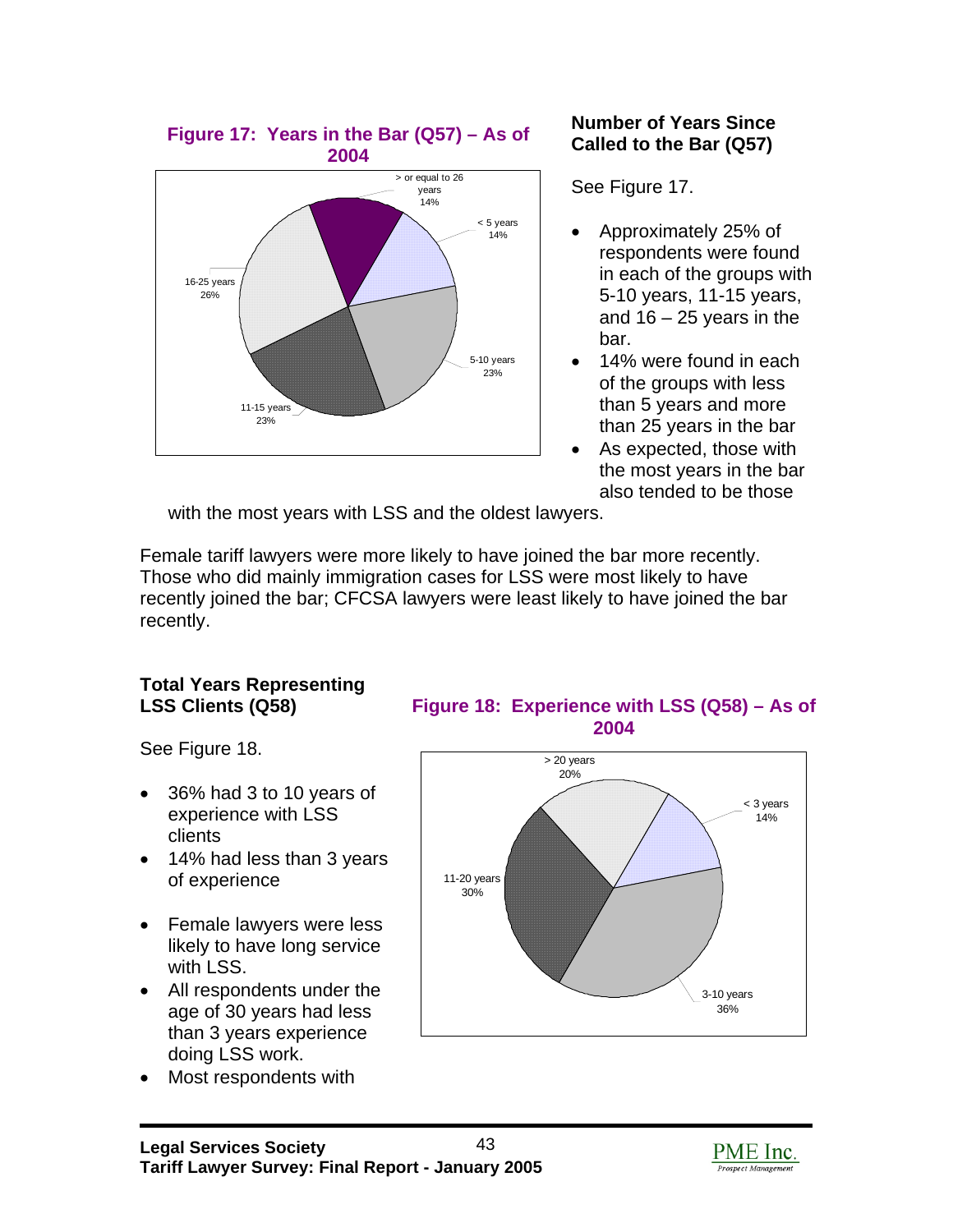more than 20 years of LSS experience had been in the bar more than 26 years.

• Criminal lawyers were more likely to have more LSS experience and family lawyers were more likely to have less.



## **Figure 19: Lawyers Sharing Office Space (Q59)**

# **Sharing Office Space with Other Lawyers (Q59)**

See Figure 19.

- 62% shared space with other lawyers
- Those who made 75% or more of their professional income from LSS work were least likely to share office space with other lawyers
- Lawyers under age 30 years were most likely to share office space

# **Nearest LSS Regional Centre**

See Figure 20.

- 38% were nearest to the Vancouver regional centre.
- 18% were nearest to the Victoria regional centre
- the smallest group were those located closest to the Terrace regional centre (4%)
- The location of tariff lawyers' offices by region was not linked to any of the other demographic variables tested.

**(Q60) Figure 20: Regional Centre Closest to Tariff Lawyer's Primary Office (Q60)** 



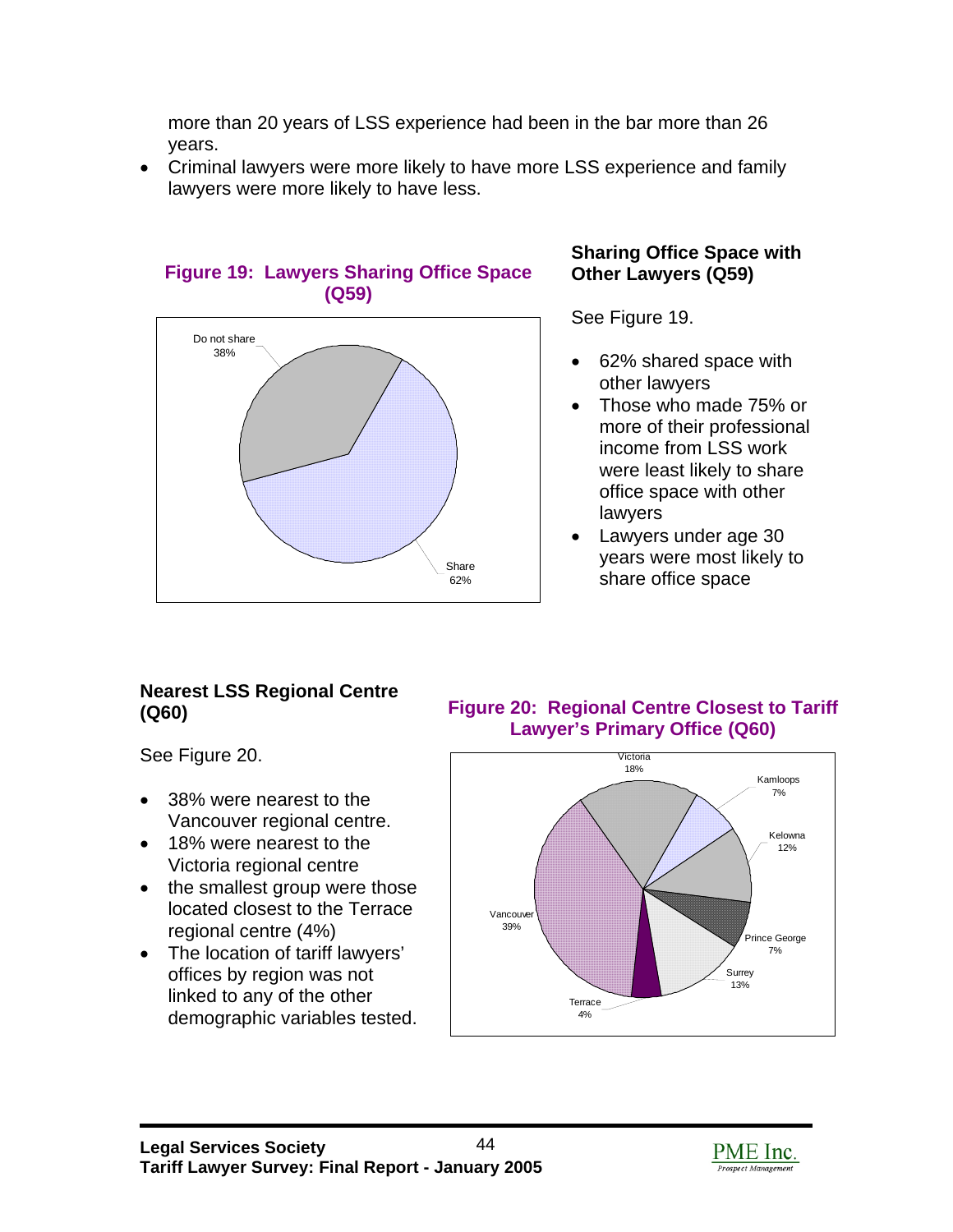# **V. CONCLUSIONS AND APPLICATIONS**

# **V.I Referrals**

Overall satisfaction with the referral process is good. The current process of providing documents for urgent referrals by fax and for all other referrals by mail appears to meet lawyers' needs. LSS could consider determining the current average time to provide both urgent and non-urgent referral documents and establishing these times as service standards.

There is clearly an issue around the perceived fairness of distribution of referrals and more investigation of the process is needed to determine what actions should be carried out to address this. Although some locations are perceived to distribute referrals less fairly than others, caution is needed in interpreting these results as they reflect the opinions of only those respondents who indicated dissatisfaction with the distribution. Moreover, a fair process for distributing referrals may not always result in an even distribution of referrals due to other factors such as lawyer availability or choices made by individual lawyers to accept or decline cases.

# **V.II Authorizations**

Authorizations appears to be the area where there is the greatest need for improved customer service. This area has a high potential impact on overall satisfaction with LSS support but current satisfaction with this service area is low. Problems identified included personnel who were not knowledgeable, unacceptable response times for non-urgent telephone inquiries, unclear and inconsistent authorization decisions and a perceived lack of respect within this area for tariff lawyers. LSS does not appear to meet its guideline of providing urgent authorization decisions within one working day nor its standard for nonurgent authorization decisions in 5 working days.

Most tariff lawyers appear eager to embrace e-authorization. Reluctance to use it seemed mainly due to lack of sufficient computer literacy and/or a preference for paper forms, or a perception that the time/effort required to get set up is not justified for the amount of LSS work done. Overall, the survey results suggest that comfort and satisfaction with one electronic service option increases willingness to use other electronic service options. Since e-authorization should add efficiencies for both LSS and the tariff lawyers, it is worth investing in steps, such as informational and training materials, to simplify the transition for lawyers and increase its probability of acceptance.

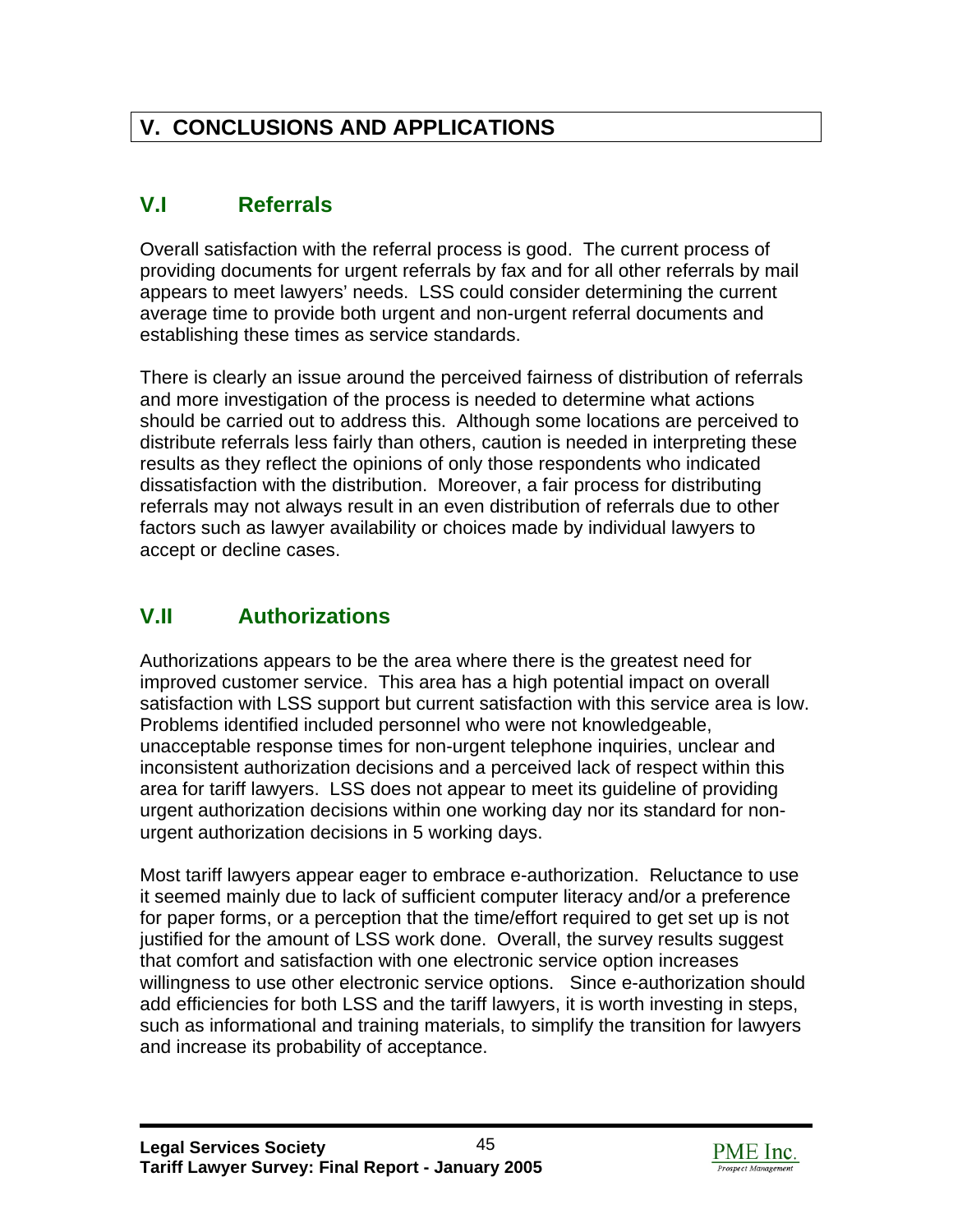# **V.III Accounts**

Overall, tariff lawyers are quite satisfied with the accounts area and this satisfaction increases the more a lawyer works with LSS. Satisfaction is high with the timeliness of accounts payments indicating that the current standard of payment within 30 days of receipt is an appropriate target for measuring performance in this area.

E-billers are very satisfied with the e-billing system, however, only two-thirds of tariff lawyers use it. As with e-authorization, acceptance appears hampered by a perception that the necessary investment of time in learning and equipment is not justified and seems influenced by a lawyer's general familiarity and capacity for e-business. Given the benefits e-billing offers for LSS efficiency and tariff lawyer satisfaction, increased efforts to help non-users make a smooth transition to the system seem warranted.

In general, tariff lawyers would welcome the introduction of an e-service (EFT) to pay their invoices. Their interest does not appear to be a function of their capacity for e-services and may simply reflect general comfort with EFT as a result of the using it for personal and business banking. In any case, EFT appears to be a service that LSS should consider implementing.

# **V.IV Guide to Legal Aid Tariffs**

Although users of the on-line guide find it easy to use, less than one third of tariff lawyers take advantage of this e-service. The survey results suggest that once familiar with the tariff system, lawyers seldom need to consult the guide. Changes to the guide are infrequent and are communicated directly to lawyers via fax newsletter. E-billers are more likely to have used the on-line guide because its main function is to assist lawyers with billing and because e-billing draws lawyers to the LSS website $^8$  $^8$ .

LSS discontinued the paper guide subsequent to the survey and now provides only the on-line guide. The survey suggests the on-line guide could support this decision and that LSS can focus its efforts on training and communication to assist non–users with the transition.

# **V.V Written Communications**

The Legal Aid Fax newsletter is highly used and highly valued by tariff lawyers. The survey administration process, however, revealed considerable error in the



<span id="page-49-0"></span><sup>&</sup>lt;sup>8</sup> Based on discussions with Janice Staryk, Manager, LSS Tariff Operations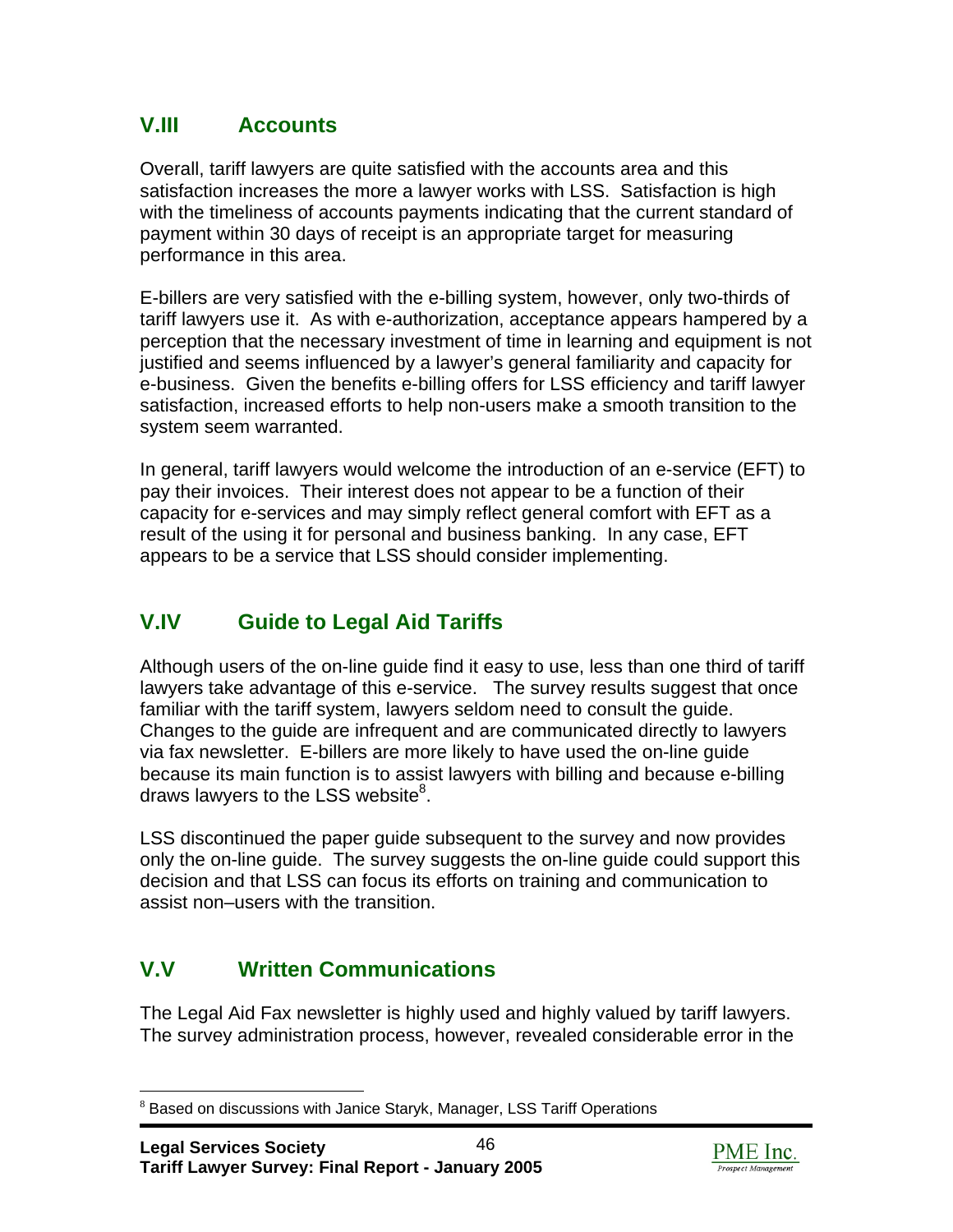current LSS listing of tariff lawyers. This needs to be addressed so that the resources expended on the newsletter benefit all active tariff lawyers.

The LSS website is used most for billing assistance, particularly by those with more LSS clients and higher reliance on LSS work for professional income, who are in turn, the biggest users of e-billing. Level of comfort with technology could explain why use is also highest among the least experienced lawyers and lowest among the most experienced. Based on this, the use of the website by tariff lawyers should grow with their reliance on e-business. This and the high perceived value among current users make maintenance of the website a priority to support e-service.

Tariff lawyers do not, however, support the LSS website as LSS' primary method for written communication at this point. Overall, lawyers prefer fax, followed closely by e-mail. LSS should consider moving to e-mail for standard communication with tariff lawyers. The preference for this method is already high and will grow given that it is favoured by those interested in other e-services. The most frequent change requested for communications among all lawyers was to use e-mail. The e-mail contact information compiled for tariff lawyers as a result of this survey should provide a good starting point for further work.

# **V.VI Overall LSS Support for Tariff Lawyers**

# **Overall**

The majority of tariff lawyers appear satisfied with the overall support provided by LSS to tariff lawyers. This seems consistent across the population with the exception of female lawyers where satisfaction is lower.

Tariff lawyer satisfaction with overall support is a key performance measure for LSS because of the critical role tariff lawyers play in the delivery of legal services for low income people. The survey result of 68% satisfied provides the baseline for this measure. Future re-administrations of the survey (currently planned on a four-year cycle) will help LSS evaluate its success in improving support for tariff lawyers.

# **Non-urgent phone inquiries**

Satisfaction with response time to non-urgent phone inquiries was only fair.

This was particularly true for the authorizations area even although lawyers' expectations for response times here were less demanding than for referrals (where satisfaction with response times was highest). Response times to nonurgent authorization decisions, which are dealt with by fax or mail rather than by telephone<sup>[9](#page-50-0)</sup>, tended to be rated unacceptable by the same group of respondents.



<span id="page-50-0"></span><sup>&</sup>lt;sup>9</sup> Based on discussions with Janice Staryk, Manager, LSS Tariff Operations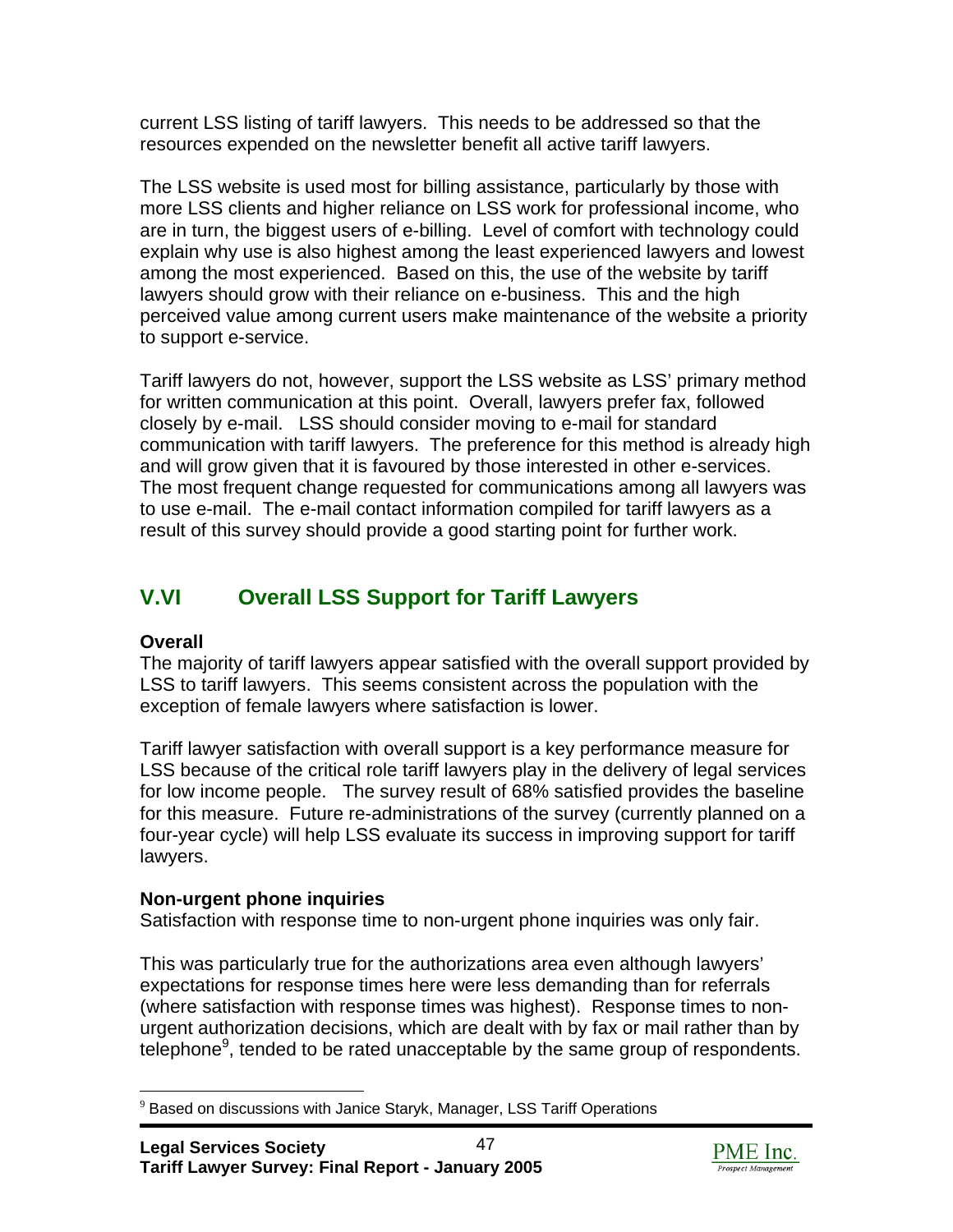Further research would be required to determine why response times in general in authorizations seem unacceptable for this group.

The LSS standard for answering non-urgent inquiries is 24 hours or less in accounts and authorizations<sup>10</sup>. Formalization of non-urgent inquiry response time as a performance measure in each area is recommended, with different targets for each area to reflect the variation in wait times acceptable to lawyers from area to area.

# **Courteousness of LSS personnel**

Satisfaction with the courteousness of LSS personnel appears very high among tariff lawyers. This result should be communicated to LSS staff. The establishment of performance measures and targets for courteousness should also be considered.

# **Level of knowledge of LSS personnel**

Tariff lawyers also seem quite satisfied with the level of knowledge of LSS personnel. The referrals personnel deserve special mention as the area seen to have the fewest incidences of unsatisfactory courteousness and knowledge.

# **Use of LSS services for non-LSS clients**

Tariff lawyers are getting assistance for non-LSS clients by referring them to other LSS services. Although not all services are used to the same degree, different services appear to be serve particular groups of lawyers. Brydges line and LSS publications are the services least often referred to non-LSS clients.

# **Service improvement priorities**

The potential contribution of each service area to overall tariff lawyer satisfaction varies.

- *Payment* (accounts) has the largest potential to impact tariff lawyers' overall satisfaction with LSS support. LSS is doing well in this area and is to be congratulated for its high tariff lawyer satisfaction results. Continued performance here will be key to maintaining overall lawyer satisfaction and retention.
- *Authorization* has a large potential impact on overall satisfaction but tariff lawyers appear less satisfied with it at this time. This should be LSS' highest priority for service improvement effort.
- *Referral* received slightly higher satisfaction ratings but has less potential impact on overall satisfaction. It should be LSS' second highest priority for service improvements.
- *Written communications* currently generates high tariff lawyer satisfaction and because it has the least potential impact on overall satisfaction of all four areas, it should be LSS' lowest priority for service improvement work.



<span id="page-51-0"></span> $10$  No standard exists in referrals but within 24 hours is considered normal. (Based on discussions with Janice Staryk, Manager, LSS Tariff Operations and David Griffiths, Manager, LSS Field Operations.)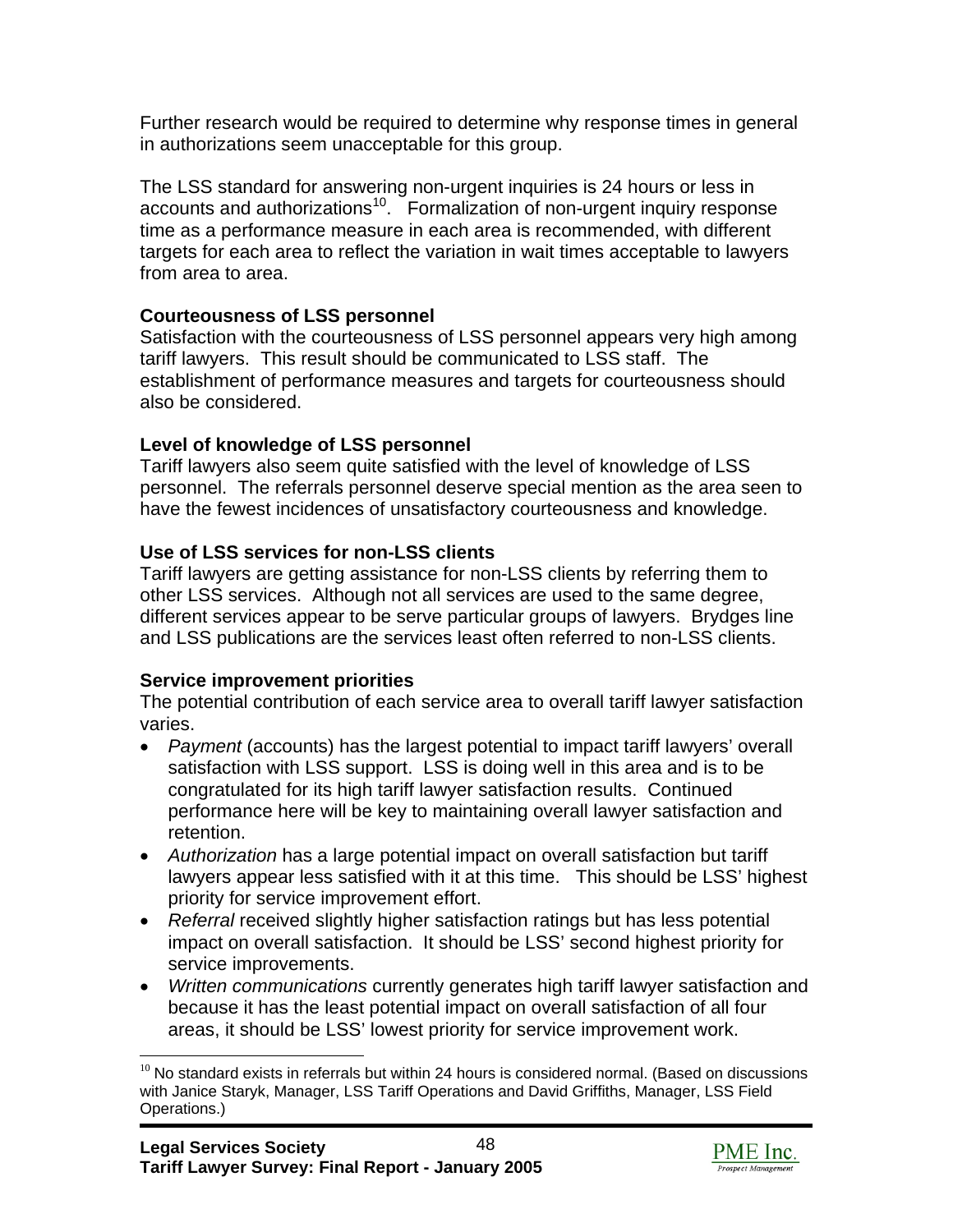# **Feeling valued by LSS**

Although they are generally satisfied with LSS' overall support, tariff lawyers do not feel valued by LSS. This feeling was generally consistent across all demographic groupings tested and strongest among criminal and family lawyers (who do the bulk of LSS cases).

This is a critical organizational capacity issue for LSS. The current legal aid delivery model relies on private bar lawyers to represent LSS clients and the number of lawyers available to do this work is dropping<sup>11</sup>. If lawyers are declining to do LSS work because they do not feel their service is valued by LSS, then changing this must be a high priority for the Society.

The survey results show that tariff rates and the extent of coverage of the tariff are major reasons why lawyers do not feel valued by LSS. The Society is already aware of this and has launched a review of the tariff rates as one step towards addressing this issue.

# **V.VII LSS Priorities**

Overall, tariff lawyers do not appear satisfied with how LSS allocates its resources. However, there is little agreement as to what to do with any additional funding. If the option was provided, lawyers generally chose increased coverage in their area of law as their first choice. Increased criminal coverage was not provided as an option and criminal lawyers (who made up the majority of respondents) favoured increasing the tariff rate. In general, most lawyers saw raising financial eligibility cut-offs as a good thing to do. Few supported using additional funds to increase the number of LSS offices.

This section of the survey again highlighted the overall dissatisfaction with the tariff rates. This is particularly an issue for criminal lawyers, lawyers who earned more than 50% of their professional income from LSS in 2003, male lawyers, lawyers with high numbers of years in the bar, lawyers who don't share office space with other lawyers, and lawyers with 11+ years of LSS service. Nevertheless, when asked how LSS could improve the availability of legal aid services for low income people in B.C., the largest percentage of lawyers suggested relaxing the eligibility requirements. Restructuring the tariff rates and coverage was a common, but less prominent, suggestion.



<span id="page-52-0"></span><sup>&</sup>lt;sup>11</sup> LSS 2004-2007 Service Plan; Discussions with Mark Benton, Executive Director, LSS.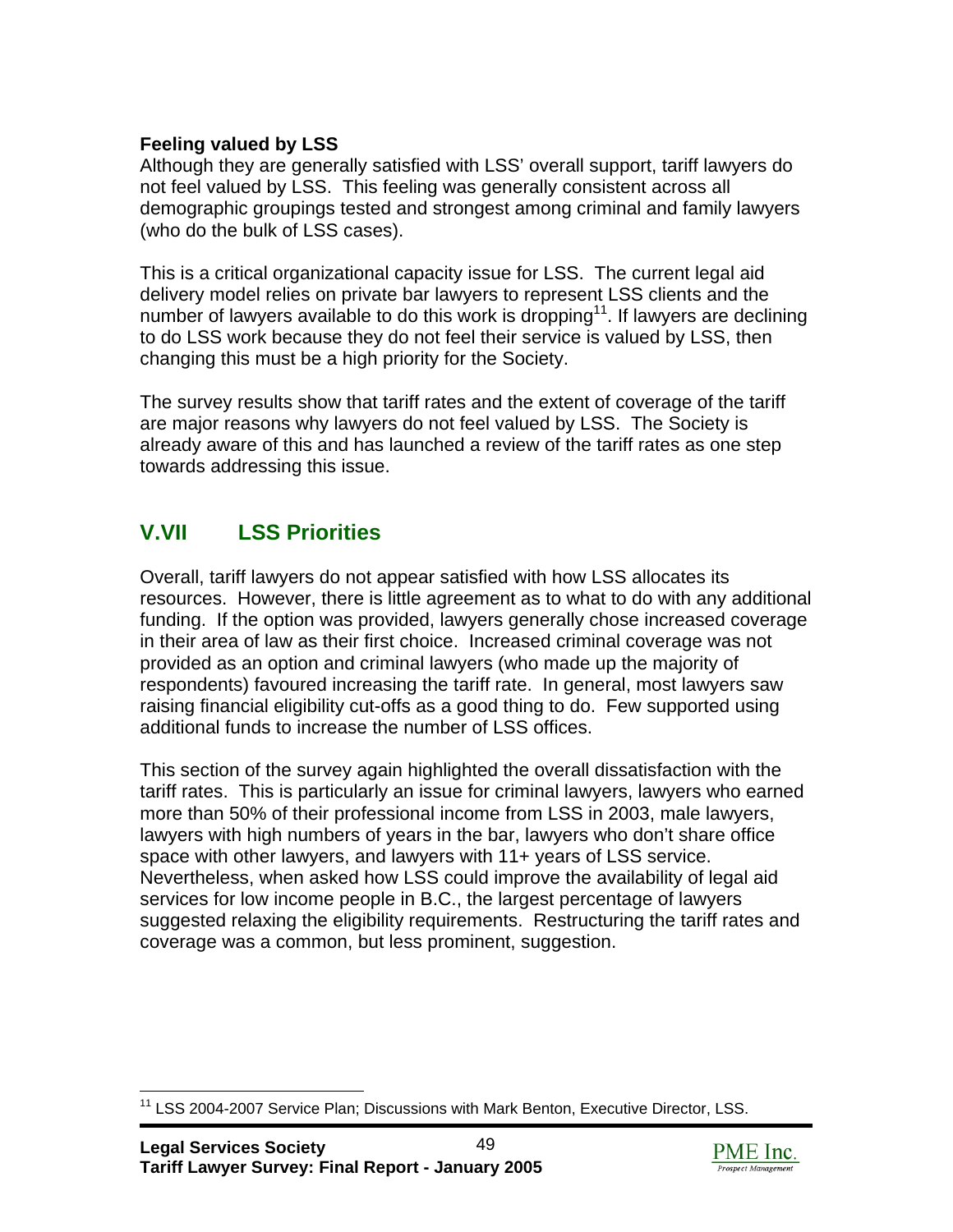# **V.VIII Demographic Information**

Based on LSS data regarding major case type, survey respondents appear to be representative of all tariff lawyers actively working for LSS in 2003<sup>12</sup>. No other data on the demographic make-up of the tariff lawyer population was available for comparison.

The younger lawyers, those most recently admitted to the bar, and those who had the fewest years of experience with LSS had higher proportions of female lawyers. If this reflects the trends in distribution of female to male lawyers in BC, it may have significance for LSS since female lawyers indicated less satisfaction with LSS support. LSS will want to track this statistic and consider service improvements in areas of support of particular importance to female tariff lawyers.

More than one third of current tariff lawyers have ten or fewer years of experience with LSS. This is a key variable to track in future repetitions of the survey as an indicator of potential pressure on the Society's organizational capacity. If this percentage grows, LSS may need to spend more effort on training and orientation for tariff lawyers.

# **V.IX Summary and Overall Themes for Action**

The lawyers who responded to the survey seemed to welcome the opportunity to provide their feedback. The unanticipated volume of written comments showed the depth of their passion for their work and their desire to communicate their ideas with LSS. Seeking feedback demonstrates the Society's appreciation of tariff lawyers and its commitment to providing high quality service. It also provided good suggestions for program improvements and could enable the establishment of several performance measures at both strategic and operational levels.

Seven themes emerge from the survey findings as a base for future action by LSS:

- 1. Tariff Lawyers Are Satisfied Overall
- 2. LSS Resources Could Be Better Allocated
- 3. Tariff Rates and Coverage Are Inadequate
- 4. Tariff Lawyers Feel Under-Valued



<span id="page-53-0"></span> $12$  The survey respondents contained 57% who stated they did mainly criminal cases for LSS and 32% who did mainly family cases. LSS case data indicates that in 2003, criminal lawyers made up between 49% and 72% of LSS tariff lawyers, and family lawyers constituted 28% to 51%. (The percentages of each can only be given as ranges because 23% of LSS lawyers did both family and criminal work.) Lawyers who represented mainly CFCSA cases formed 4% of respondents and immigration lawyers formed 7%. This is also in line with LSS 2003 case data.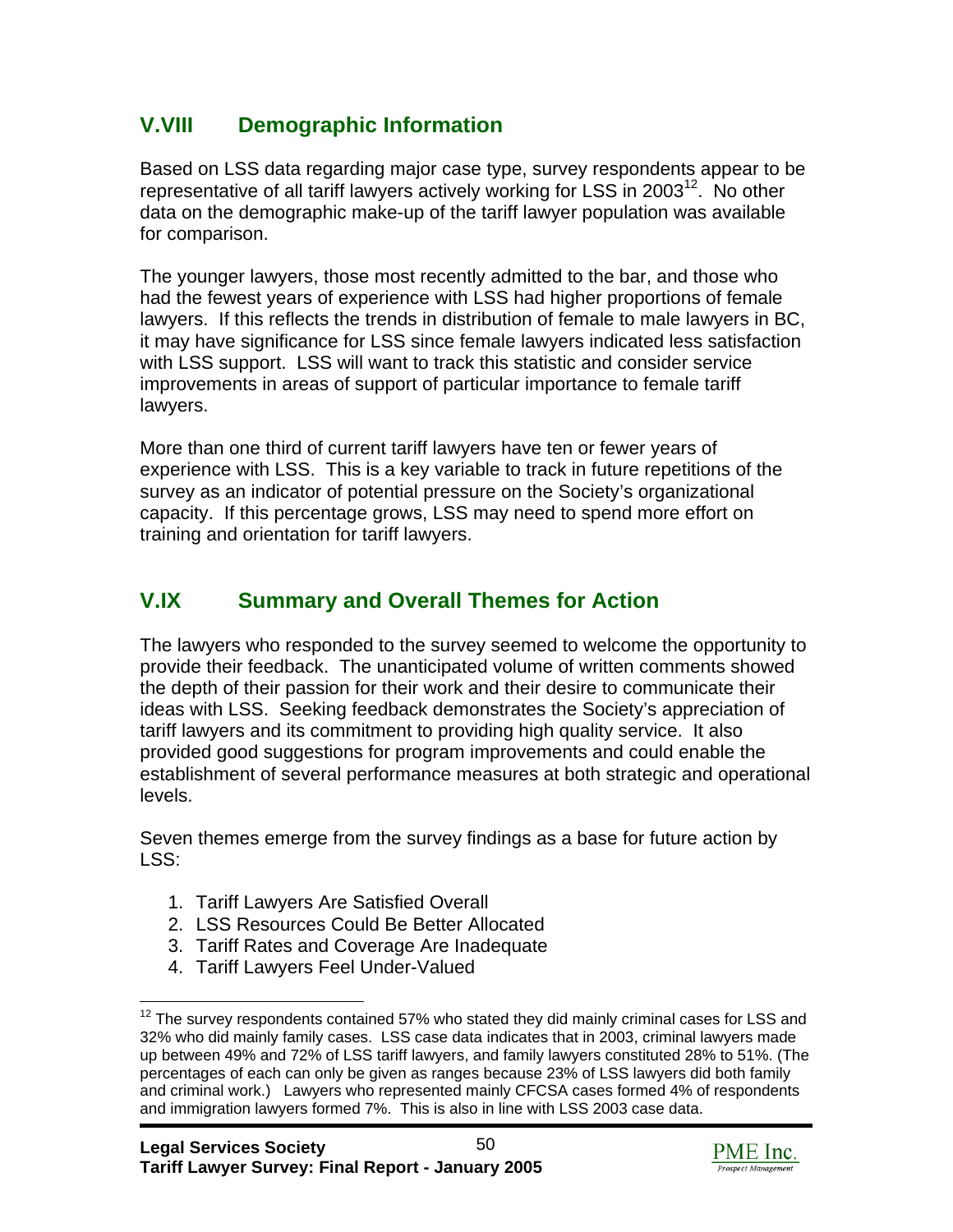- 5. Customer Service Improvements Are Needed
- 6. Referral and Decision-making Processes Should Be More Transparent
- 7. Good Support Exists for E-Business

The survey results suggest specific actions in each area to enhance LSS' ability to maintain an adequate pool of tariff lawyers. These actions are summarized as recommendations in Appendix 1.

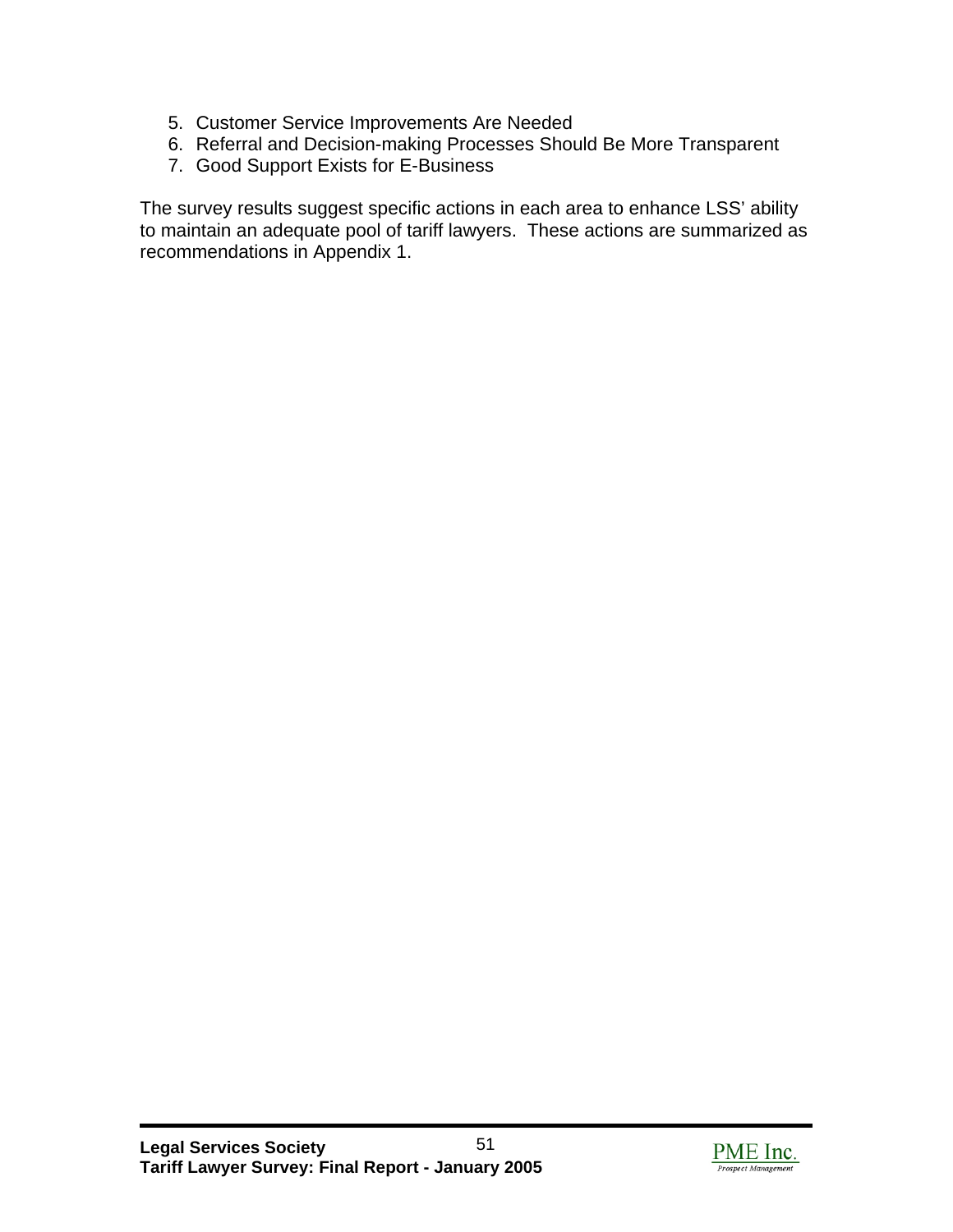# **APPENDIX 1: RECOMMENDATIONS FOR ACTION**

# **Specific Recommendations**

(Organized by Key Themes from the Survey Results)

### **Tariff Lawyers Are Satisfied Overall:**

- 1. LSS should report the overall satisfaction rating of 68% in its 2004- 2005 Annual Service Plan Report as the baseline for one of its key performance measures.
- 2. LSS should consider using the results of the survey to establish a tariff lawyer satisfaction baseline and targets for each of the key areas: referrals (69%), authorizations (67%), accounts (79%) and written communications (85%).
- 3. LSS should monitor the trends in gender makeup of its tariff lawyer population and consider giving higher priority to aspects of its support where female lawyers are less satisfied.

## **LSS Resources Could Be Better Allocated:**

4. Should additional funds become available, LSS should consider raising the financial eligibility cut-offs as a high priority for their use.

## **Tariff Rates and Coverage Are Inadequate:**

5. LSS should apply the findings of this survey in association with the findings of the tariff review to determine and initiate steps to address lawyer dissatisfaction with the tariff as soon as possible.

## **Tariff Lawyers Feel Under-Valued:**

6. LSS should place a high priority on identifying and implementing steps to change the perception among tariff lawyers that they are not valued or respected by the Society.

## **Customer Service Improvements Are Needed:**

7. LSS should consider determining the current average time to provide both urgent and non-urgent referral documents and establishing these times as service standards.

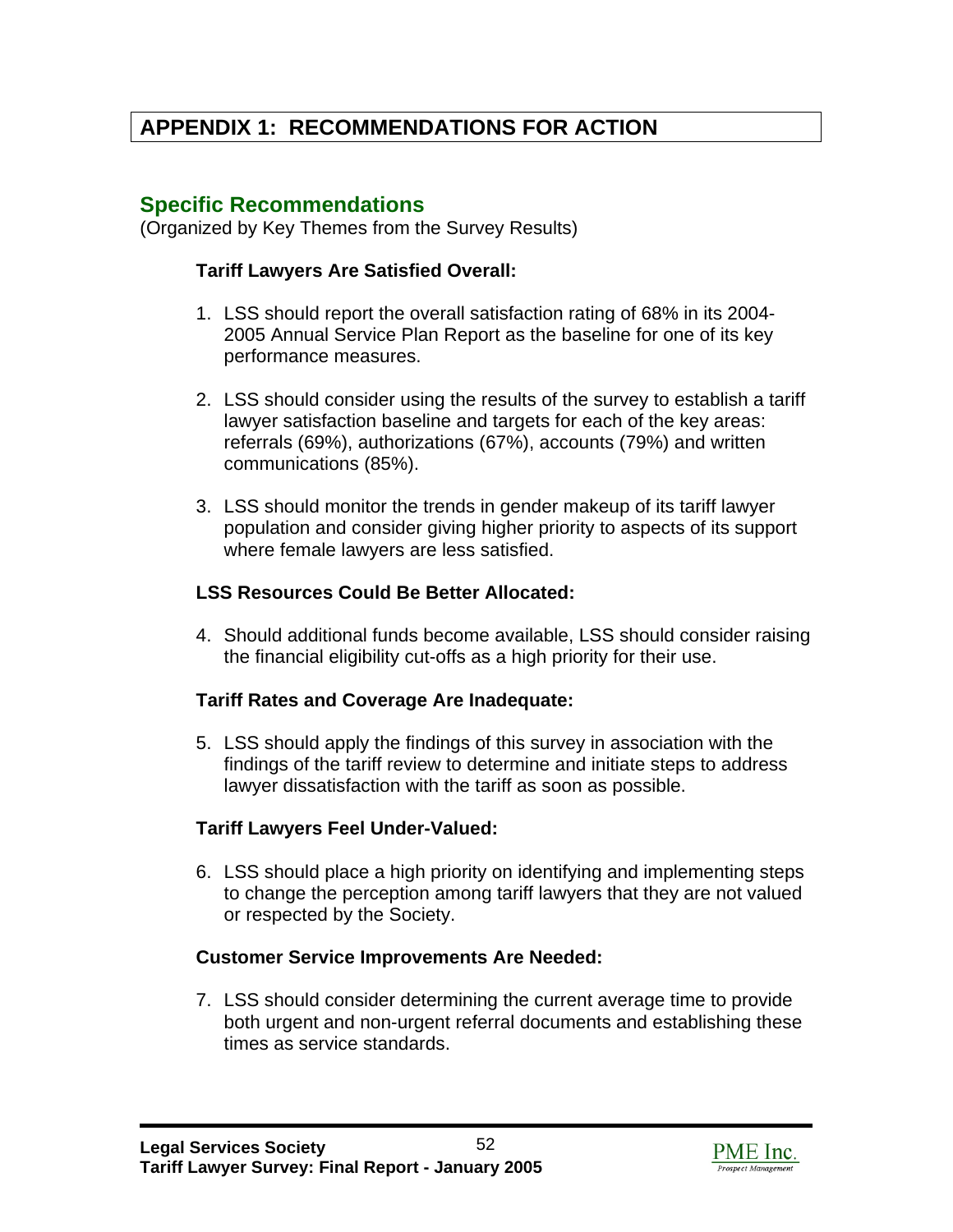- 8. LSS should make the authorizations area its top priority for customer service improvements. Specific components to be improved should include: response times for non-urgent telephone inquiries, non-urgent authorization decisions and urgent authorization decisions; knowledge levels of authorization personnel; and respectfulness shown by authorization personnel. The causes of discontent with the transparency of decision-making should be examined further and steps taken to ensure that the authorization process is as consistent as possible across all LSS cases.
- 9. LSS should establish a performance measure for timeliness of account payment using the current standard of 30 days from receipt to payment as the initial target.
- 10. LSS should establish performance measures and targets for response times for non-urgent telephone inquiries in referrals, authorizations and accounts.
- 11. LSS should communicate its congratulations to all personnel for the very high rating given by tariff lawyers for their courteousness. LSS should also consider using these ratings to establish performance measures and targets for courteousness of LSS personnel.

### **Referral and Decision-Making Processes Should Be More Transparent:**

12. LSS should put in place a process to monitor the equity of the distribution of referrals among its locations and to convey the results to all active tariff lawyers.

# **Good Support Exists for E-Business:**

- 13. LSS should consider implementing e-authorization and EFT services for tariff lawyers.
- 14. LSS should invest in efforts to smooth the transition to e-authorization and EFT and to the use of e-billing and the on-line guide for those who are not yet using LSS e-services. This could include a communication strategy and/or a training process.
- 15. LSS should continue maintenance of its website at its current level or better as an information source and as a tool for providing services that respond to the legal needs of low income individuals in B.C.

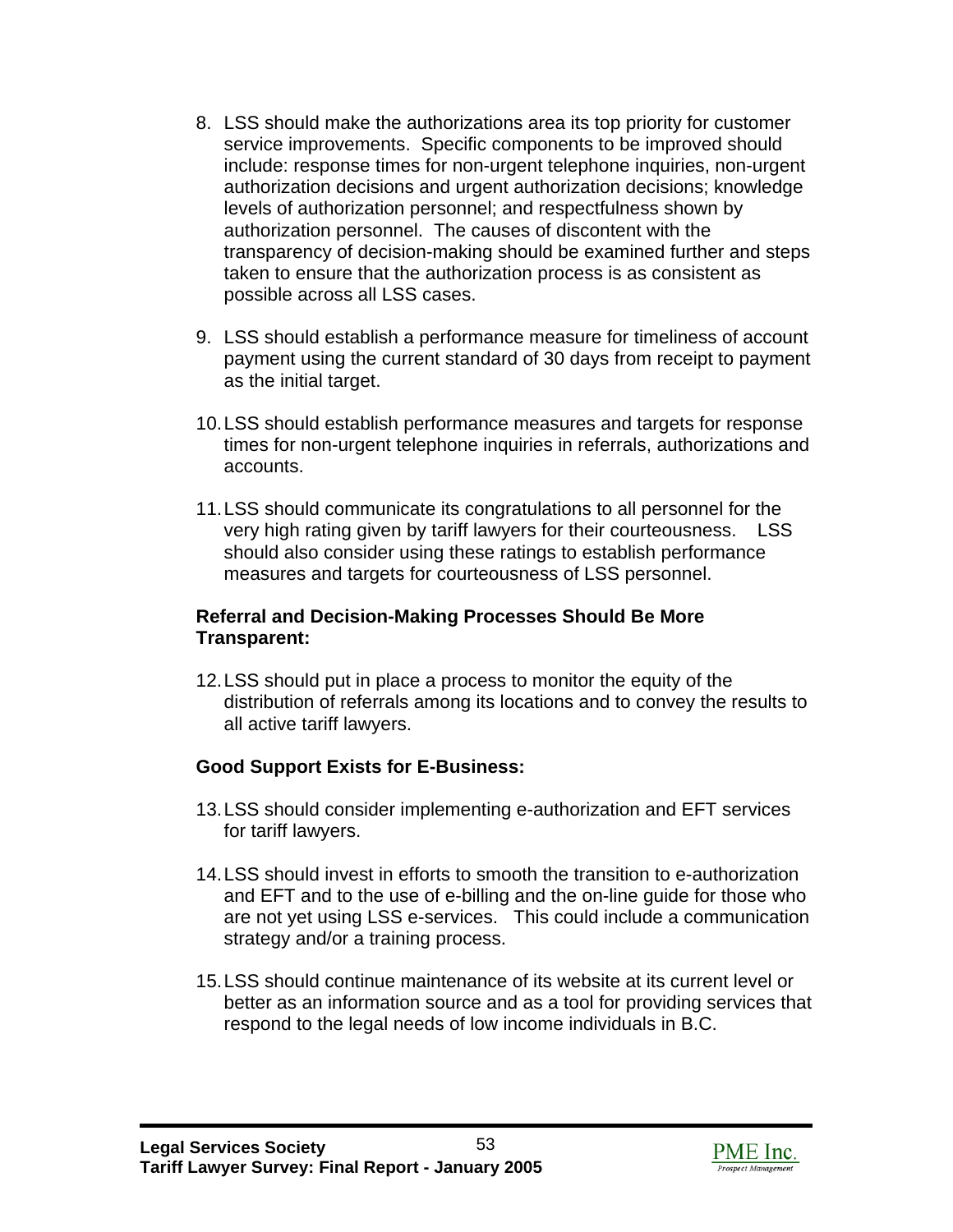- 16. LSS should begin moving to the use of e-mail as a primary method for written communication with tariff lawyers. In preparation for this, LSS will need to fully update its list of tariff lawyers and their e-mail addresses using the work done for this survey as a base.
- 17. At the same time, if LSS intends to continue its Legal Aid Fax newsletter, it should fully update its fax list of active tariff lawyers so that maximum service to tariff lawyers is obtained from the resources expended on the newsletter.

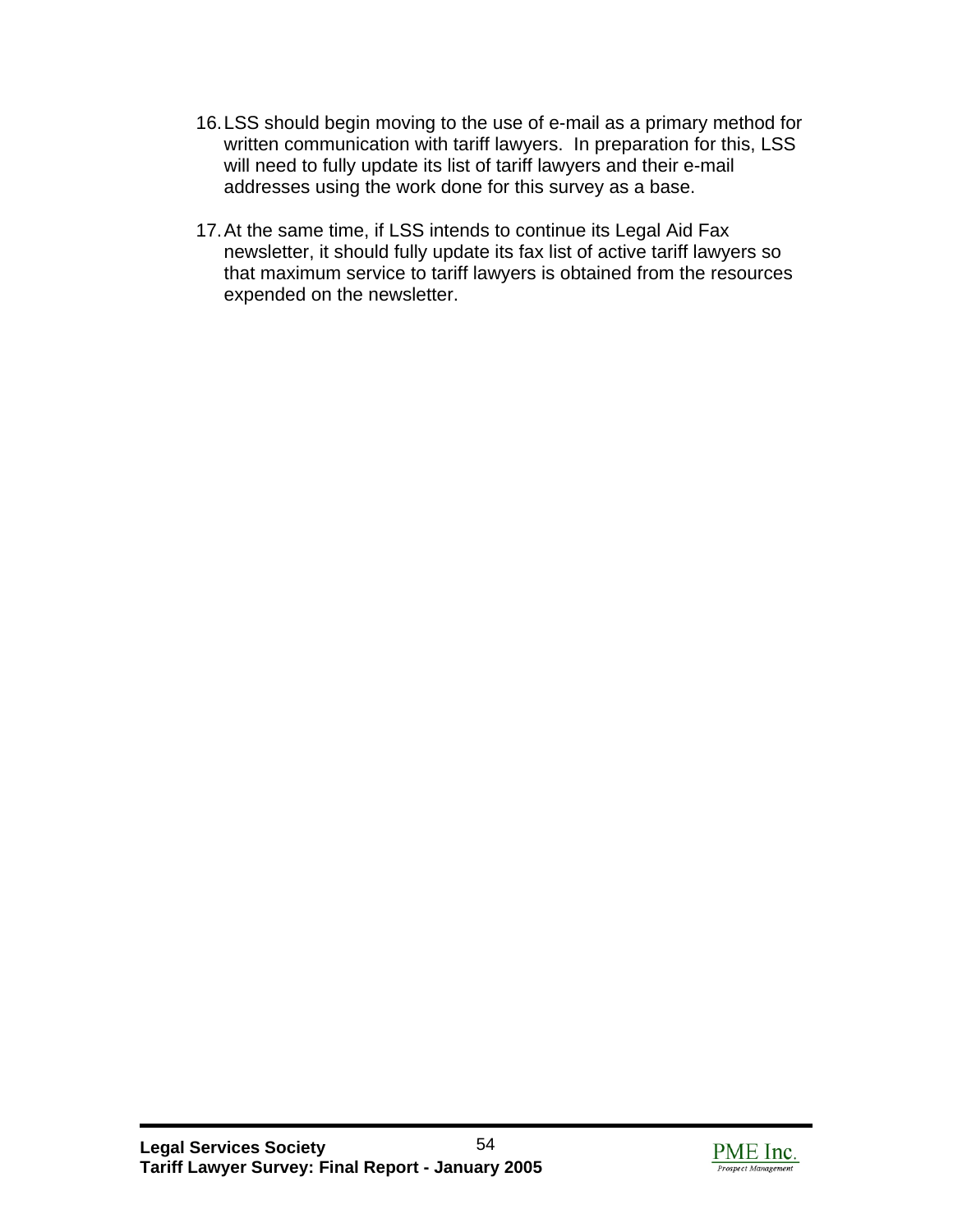# **APPENDIX 2: QUESTIONNAIRE FOR LSS TARIFF LAWYER SATISFACTION SURVEY**

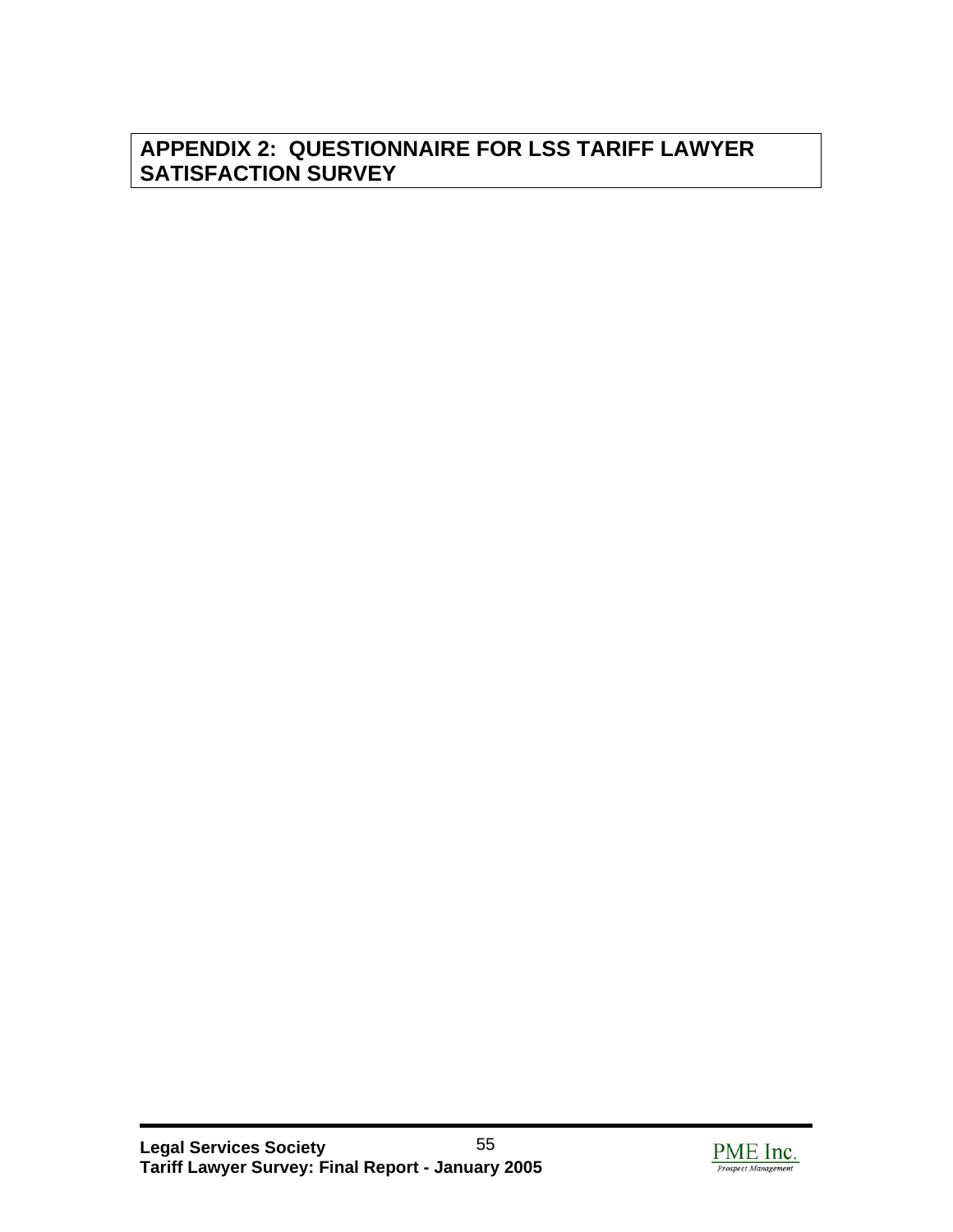## **I. Introduction**

Dear Tariff Lawyer,

As a Tariff Lawyer, you are an integral part of an innovative, collaborative legal aid system that responds to the needs of low income people throughout BC. The Legal Services Society is interested in measuring your satisfaction with its services. By completing this, *LSS Tariff Lawyer Satisfaction Survey*, you will help LSS identify key areas for improvement. LSS' main objective in undertaking this research is to determine how best to support you as you continue to provide your honourable legal aid work.

\_\_\_\_\_\_\_\_\_\_\_\_\_\_\_\_\_\_\_\_\_\_\_\_\_\_\_\_\_\_\_\_\_\_\_\_\_\_\_\_\_\_\_\_\_\_\_\_\_\_\_\_\_\_\_\_\_\_\_\_\_\_\_\_\_\_\_\_\_\_\_\_\_\_\_\_\_

LSS has engaged PME Inc. to conduct the survey on its behalf. All responses will be treated confidentially and information from the survey will be shared with LSS in aggregate form only. Individual respondents will not be identified.

We would appreciate receiving your response by **Thursday February 12, 2004**. Thank you in advance for your valuable input.

Sincerely.

Heather Daynard President PME Inc.

*Click "Next" to get started with the survey.* 

#### **II. Survey Completion Instructions**

**How long will the survey take?** Approximately 20 minutes.

**What time period do the questions refer to?** Please answer based on your dealings with LSS over the past year.

**Unable to complete the survey in one session?** Click "Exit this survey" in the upper right-hand portion of your screen. When you return, you can resume where you left off by clicking on the URL in your survey notification e-mail note from PME Inc. Note: you must use the same computer you started on when you revisit your form.

Why do some questions have a "\*"? The "\*" indicates that a question is mandatory and must be completed in order to progress through the survey. The answers to these questions will be critical to LSS' ability to understand the survey results.

**Need help completing your survey?** Contact Jill Lawrance PME Inc. at [lss\\_survey@ziplip.com](mailto:lss_survey@ziplip.com) or by phone at 250-885-9592.

**Want to know more about LSS' rationale for the survey?** Contact Janice Staryk LSS at janice.staryk@lss.bc.ca or by phone at 604-601-6148.

**What topics does the survey cover?** The survey asks about your experiences and views regarding a variety of LSS services. The following topics are covered:

**Referrals Authorizations Accounts** 

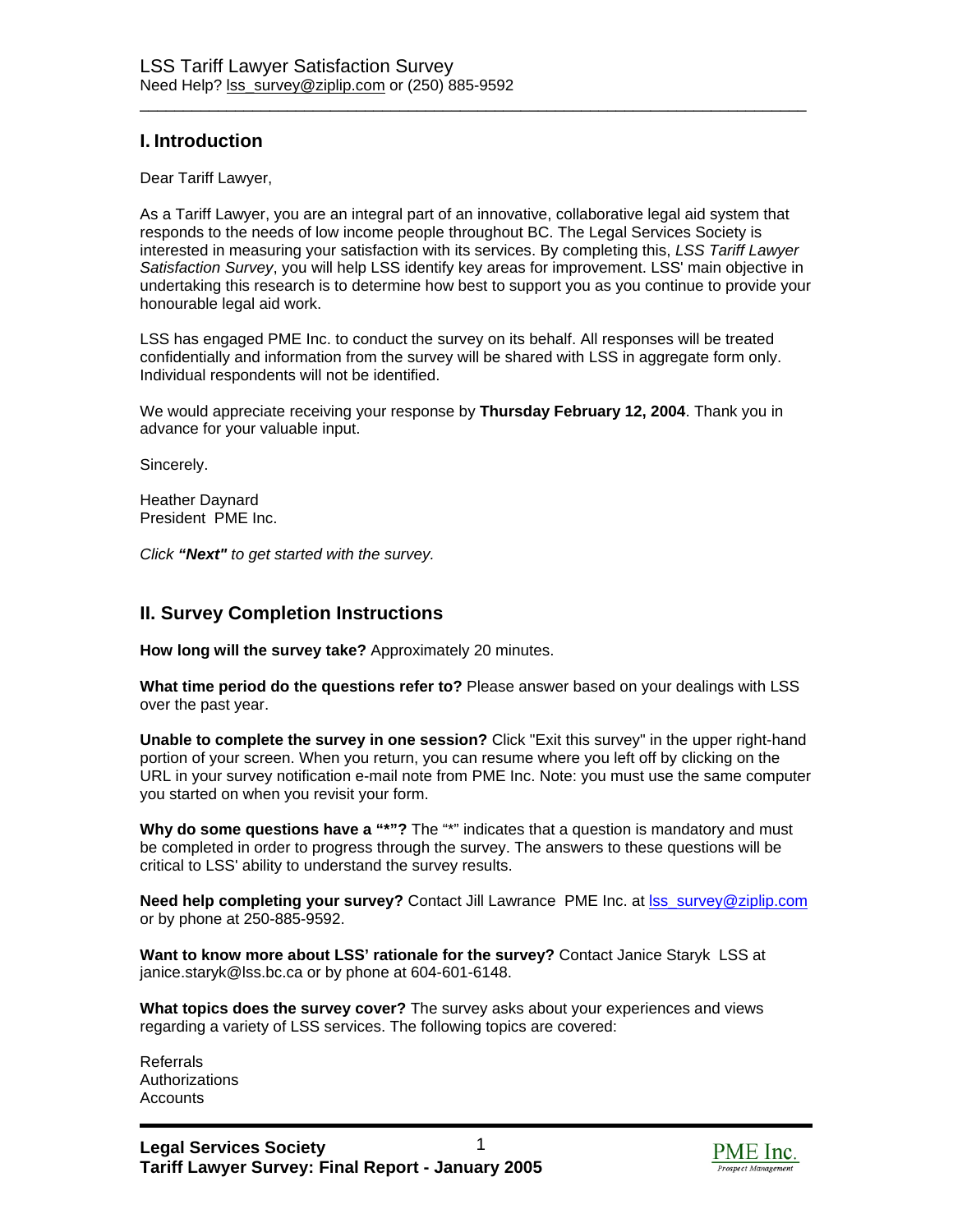Guide to Legal Aid Tariffs Written Communications Overall LSS Support for Tariff Lawyers LSS Priorities Demographic Information

### **III. Draw for Complimentary Course**

In recognition of the tariff lawyers' contribution to LSS through this survey five survey respondents will receive a **free one-day Continuing Legal Education course** of their choice.

\_\_\_\_\_\_\_\_\_\_\_\_\_\_\_\_\_\_\_\_\_\_\_\_\_\_\_\_\_\_\_\_\_\_\_\_\_\_\_\_\_\_\_\_\_\_\_\_\_\_\_\_\_\_\_\_\_\_\_\_\_\_\_\_\_\_\_\_\_\_\_\_\_\_\_\_\_

To ensure you are included in the draw for a complimentary course we are asking you to enter your LSS vendor number.

#### *Please remember your responses are confidential – this number will be seen by PME Inc. only.*

1. Please enter your 6 digit LSS vendor number.

#### **IV. Referrals**

*First, we'd like to know about your experiences with the LSS referral process. Please indicate the extent to which you agree or disagree with the following statements.*

2. Once LSS has approved a client for legal aid I receive the referral document in an acceptable length of time.

| <b>Strongly Agree</b>         |
|-------------------------------|
| Agree                         |
| Partly Agree, Partly Disagree |
| <b>Disagree</b>               |
| <b>Strongly Disagree</b>      |

3. It is easy to get the retainer revised by LSS when changes are required.

Strongly Agree Agree Partly Agree, Partly Disagree Disagree Strongly Disagree Not enough experience to say

4. In my opinion, LSS referrals are distributed fairly.

| <b>Strongly Agree</b>        | Skip to Q. 6 |
|------------------------------|--------------|
| Agree                        | Skip to Q. 6 |
| Partly Agree/Partly Disagree | Continue     |
| <b>Disagree</b>              | Continue     |
| <b>Strongly Disagree</b>     | Continue     |
| Don't know                   | Skip to Q. 6 |

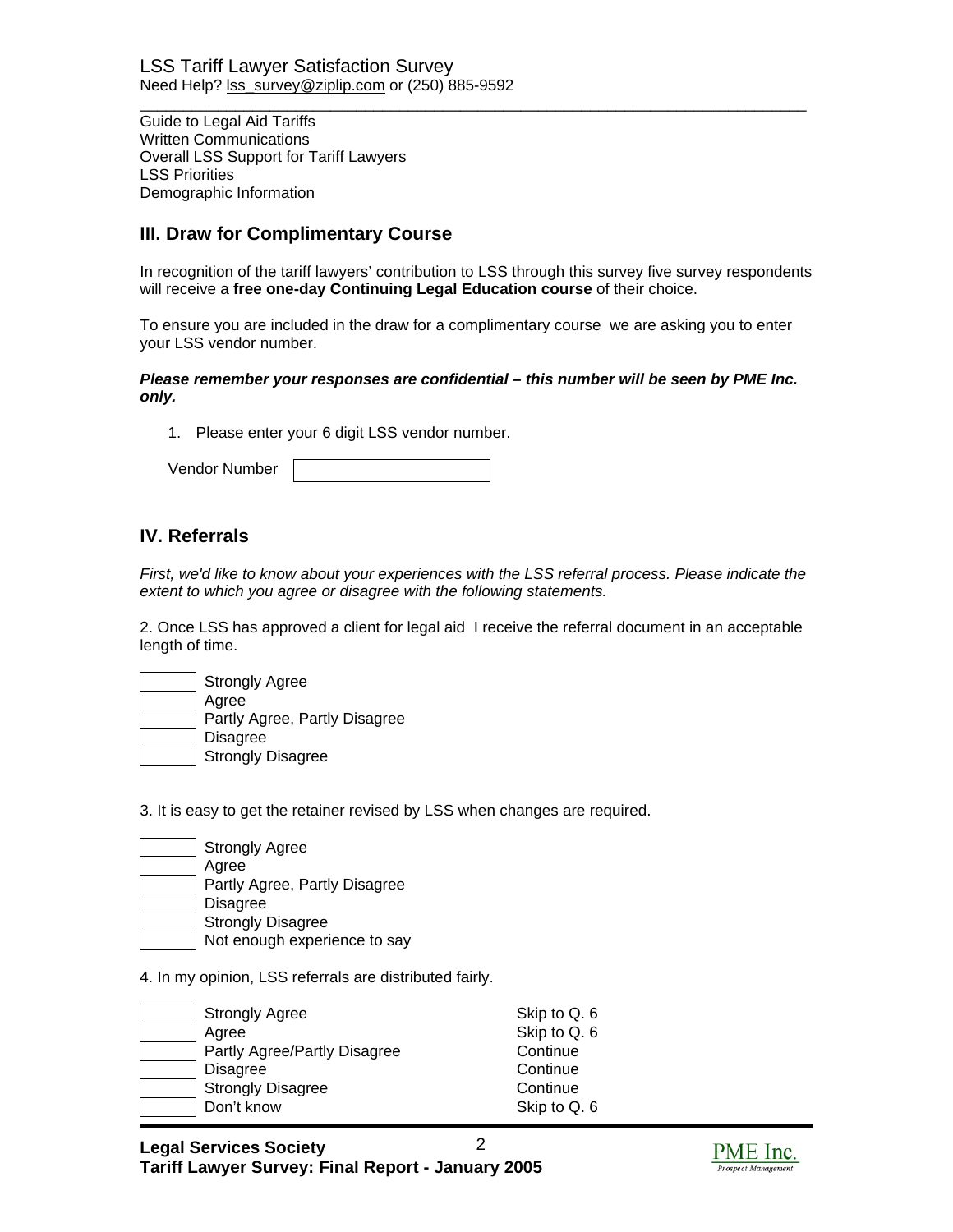5. Please indicate which of the following locations are not distributing referrals fairly? *(Mark all that apply)*

\_\_\_\_\_\_\_\_\_\_\_\_\_\_\_\_\_\_\_\_\_\_\_\_\_\_\_\_\_\_\_\_\_\_\_\_\_\_\_\_\_\_\_\_\_\_\_\_\_\_\_\_\_\_\_\_\_\_\_\_\_\_\_\_\_\_\_\_\_\_\_\_\_\_\_\_\_

| Abbotsford            |
|-----------------------|
| <b>Campbell River</b> |
| Chilliwack            |
| Courtenay             |
| Cranbrook             |
| Dawson Creek          |
| Duncan                |
| Fort St. James        |
| Fort St. John         |
| Hazelton              |
| Kamloops              |
| Kelowna               |
| Nanaimo               |
| Nelson                |
| North Vancouver       |
| Penticton             |
| Port Alberni          |
| Prince George         |
| <b>Prince Rupert</b>  |
| Quesnel               |
| Richmond              |
| Salmon Arm            |
| Sechelt               |
| Surrey                |
| Terrace               |
| Vancouver             |
| Vernon                |
| Victoria              |
| Williams Lake         |

*To what extent do you agree or disagree with the following statement?* 

6. Overall, I am satisfied with the support I receive from LSS with the referral process.

| <b>Strongly Agree</b>         |
|-------------------------------|
| Agree                         |
| Partly Agree, Partly Disagree |
| <b>Disagree</b>               |
| <b>Strongly Disagree</b>      |
| Not enough experience to say  |

7. What is the primary change that LSS could make to improve the referral process for you?

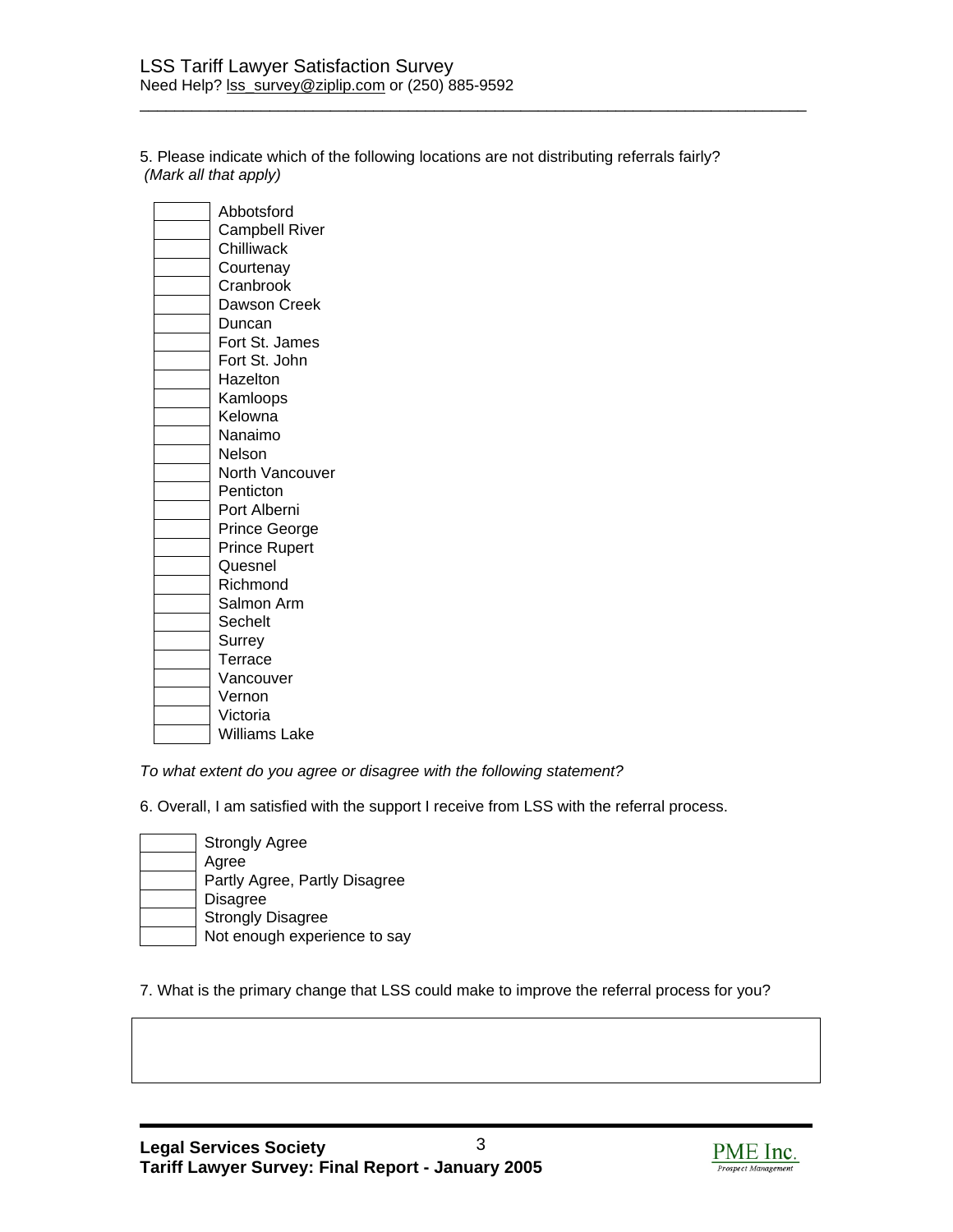#### \_\_\_\_\_\_\_\_\_\_\_\_\_\_\_\_\_\_\_\_\_\_\_\_\_\_\_\_\_\_\_\_\_\_\_\_\_\_\_\_\_\_\_\_\_\_\_\_\_\_\_\_\_\_\_\_\_\_\_\_\_\_\_\_\_\_\_\_\_\_\_\_\_\_\_\_\_ **V. Authorizations**

*Next we have a few questions about your experiences with the LSS authorization process.* 

8. Have you ever submitted a request for authorization or for extra/collapse fees?



*LSS recognizes that authorization requests must be dealt with in a timely manner. With respect to urgent authorization requests, please indicate the extent to which you agree with the following statement* 

9. LSS provides urgent authorization decisions within its guideline of one working day.

| <b>Strongly Agree</b>         |
|-------------------------------|
| Agree                         |
| Partly Agree, Partly Disagree |
| <b>Disagree</b>               |
| <b>Strongly Disagree</b>      |
| Not enough experience to say  |

*Now with respect to non-urgent authorization requests, please indicate the extent to which you agree with the following statement.* 

10. LSS provides non-urgent authorization decisions within an acceptable length of time.

| <b>Strongly Agree</b>         |
|-------------------------------|
| Agree                         |
| Partly Agree, Partly Disagree |
| <b>Disagree</b>               |
| <b>Strongly Disagree</b>      |
| Not enough experience to say  |

11. In your opinion, an acceptable length of time to wait for a non-urgent authorization decision is:

| Less than 2 business days    |
|------------------------------|
| 2-5 business days            |
| More than 5 business days    |
| Not enough experience to say |

*To what extent do you agree or disagree with the following statements?* 

12. LSS explains its authorization decisions clearly.

| <b>Strongly Agree</b>         |
|-------------------------------|
| Agree                         |
| Partly Agree, Partly Disagree |
| Disagree                      |
| <b>Strongly Disagree</b>      |
| Not enough experience to say  |

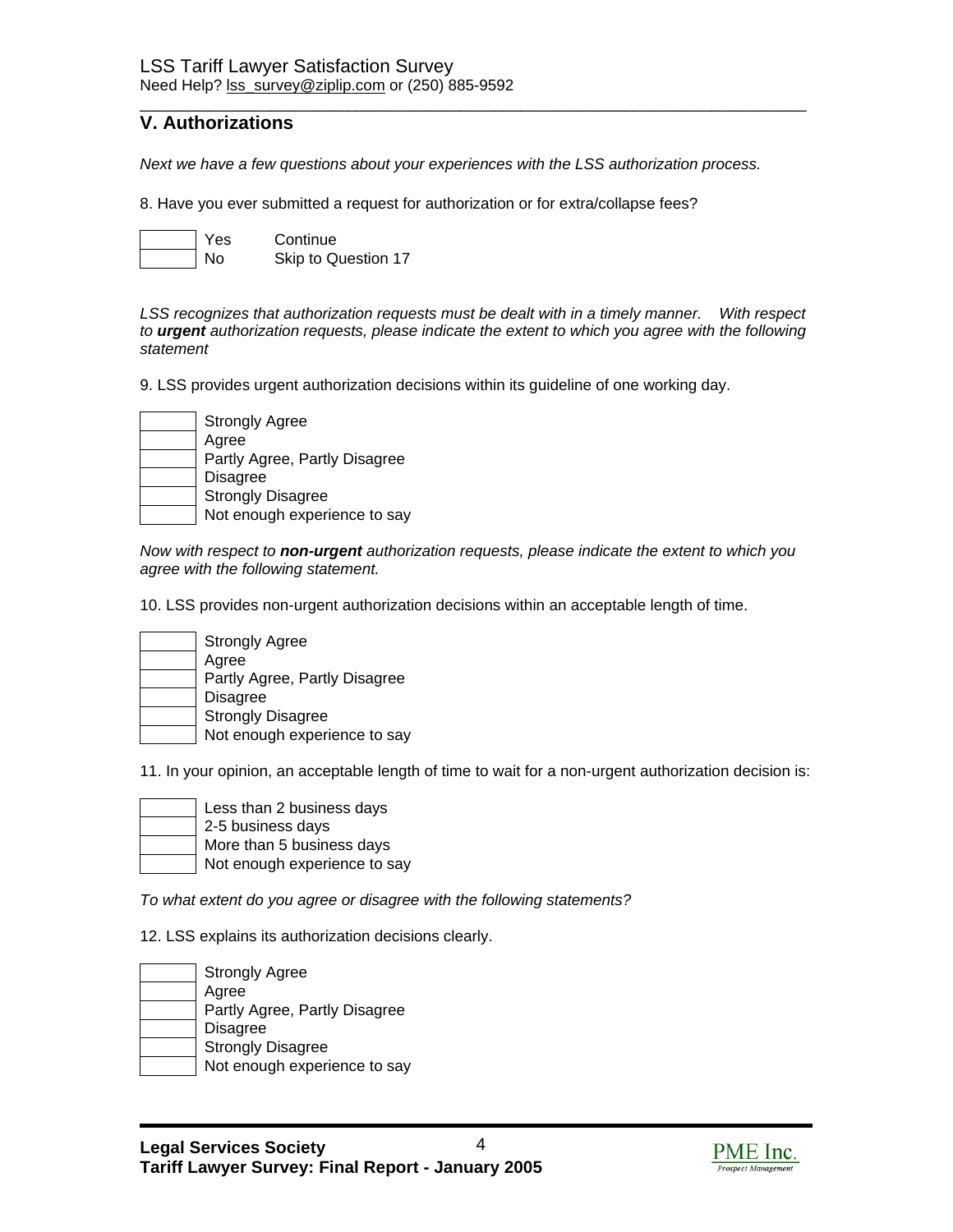LSS is planning to introduce electronic authorizations. This will allow tariff lawyers to use the *Internet to submit authorization requests, check the status of requests and receive authorization decisions.* 

\_\_\_\_\_\_\_\_\_\_\_\_\_\_\_\_\_\_\_\_\_\_\_\_\_\_\_\_\_\_\_\_\_\_\_\_\_\_\_\_\_\_\_\_\_\_\_\_\_\_\_\_\_\_\_\_\_\_\_\_\_\_\_\_\_\_\_\_\_\_\_\_\_\_\_\_\_

13. If an e-authorization service was available, would you use it?

Yes Skip to Question 15 No Continue

14. Please explain why you would not use e-authorizations.

*Please indicate your level of agreement with the following statement?* 

15. Overall, I am satisfied with the support I receive from LSS with the authorization process.



16. What is the primary change that LSS could make to improve the authorization process for you?

#### **VI. Accounts**

*This section asks questions about your experiences with the account payment process. To what extent do you agree or disagree with the following statements?* 

17. LSS pays my accounts within an acceptable length of time.



18. LSS provides logical explanations for its payment decisions.

| <b>Strongly Agree</b>         |
|-------------------------------|
| Agree                         |
| Partly Agree, Partly Disagree |
| <b>Disagree</b>               |
| <b>Strongly Disagree</b>      |

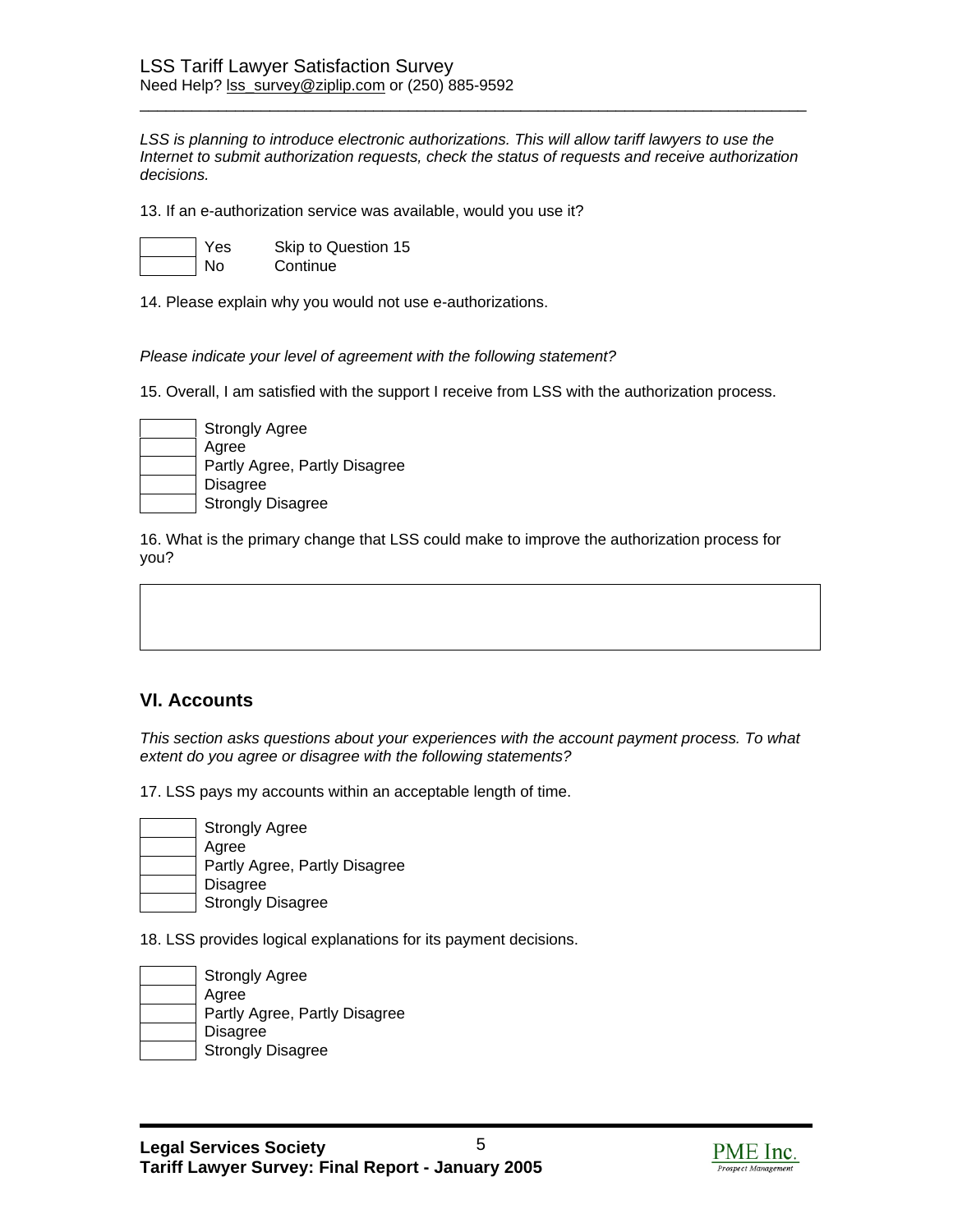19. Apart from Duty Counsel services (where e-billing is not yet available) do you use the E-Billing System to submit your accounts to LSS?

\_\_\_\_\_\_\_\_\_\_\_\_\_\_\_\_\_\_\_\_\_\_\_\_\_\_\_\_\_\_\_\_\_\_\_\_\_\_\_\_\_\_\_\_\_\_\_\_\_\_\_\_\_\_\_\_\_\_\_\_\_\_\_\_\_\_\_\_\_\_\_\_\_\_\_\_\_

es Continue Skip to Question 21

*Please indicate the extent to which you agree with the following statement?* 

20. I find the E-Billing forms easy to use.

| <b>Strongly Agree</b>        | Skip to Q. 22 |
|------------------------------|---------------|
| Agree                        | Skip to Q. 22 |
| Partly Agree/Partly Disagree | Skip to Q. 22 |
| <b>Disagree</b>              | Skip to Q. 22 |
| <b>Strongly Disagree</b>     | Skip to Q. 22 |

21. Please explain why you do not use the E-Billing System to submit your accounts to LSS.

*LSS is planning to introduce electronic funds transfer (EFT). This will allow LSS to pay your invoices by transferring funds directly into your bank account.* 

22. If electronic funds transfer was available, would you use it?



23. Overall, I am satisfied with the support I receive from LSS with the payment process.

| <b>Strongly Agree</b>         |
|-------------------------------|
| Agree                         |
| Partly Agree, Partly Disagree |
| Disagree                      |
| <b>Strongly Disagree</b>      |

24. What is the primary change that LSS could make to improve the account payment process for you?

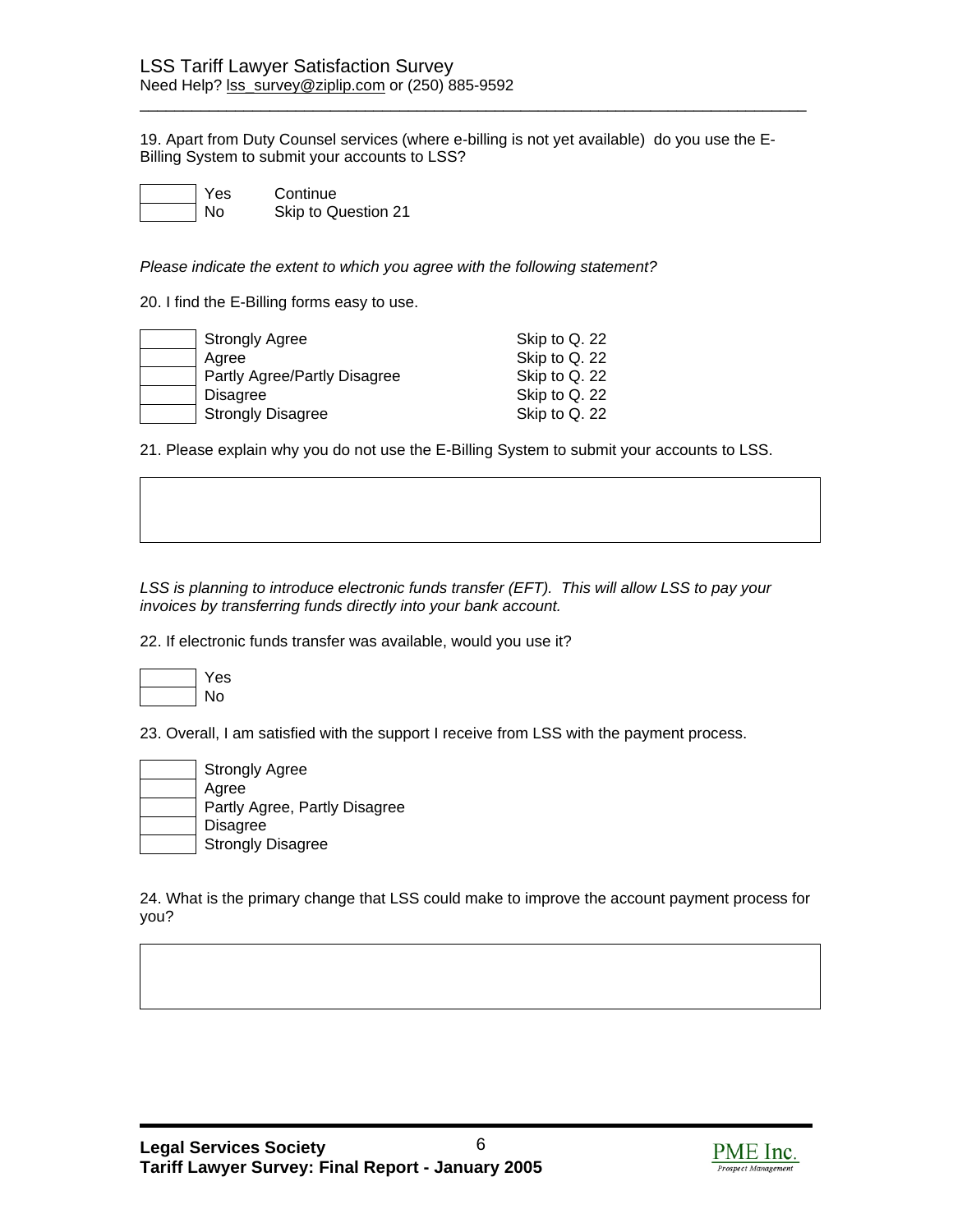#### **VII. Guide to Legal Aid Tariffs**

*Next we ask some questions regarding your satisfaction with the on-line version of the Guide to Legal Aid Tariffs.* 

\_\_\_\_\_\_\_\_\_\_\_\_\_\_\_\_\_\_\_\_\_\_\_\_\_\_\_\_\_\_\_\_\_\_\_\_\_\_\_\_\_\_\_\_\_\_\_\_\_\_\_\_\_\_\_\_\_\_\_\_\_\_\_\_\_\_\_\_\_\_\_\_\_\_\_\_\_

25. Have you used the on-line version of the *Guide to Legal Aid Tariffs*?

Yes Continue No Skip to Question 27

*Please indicate your level of agreement or disagreement with the following statement.* 

26. I can locate information easily in the on-line version of the <I>Guide to Legal Aid Tariffs</I>.



#### **VIII. Written Communications**

*Now we are going to ask a few questions about written communications with LSS, such as newsletters, web site, letters, e-mails, etc.*

27. Do you receive the LSS Legal Aid Fax newsletter every month?



28. Do you read the LSS Legal Aid Fax newsletter?

Yes Continue

No Skip to Question 30

*Please indicate your level of agreement with the following statement.* 

29. The LSS Legal Aid Fax newsletter is of value in my work.

Strongly Agree Agree Partly Agree, Partly Disagree Disagree Strongly Disagree Not enough experience to say

30. Do you use the LSS website?



Yes Continue No Skip to Question 33

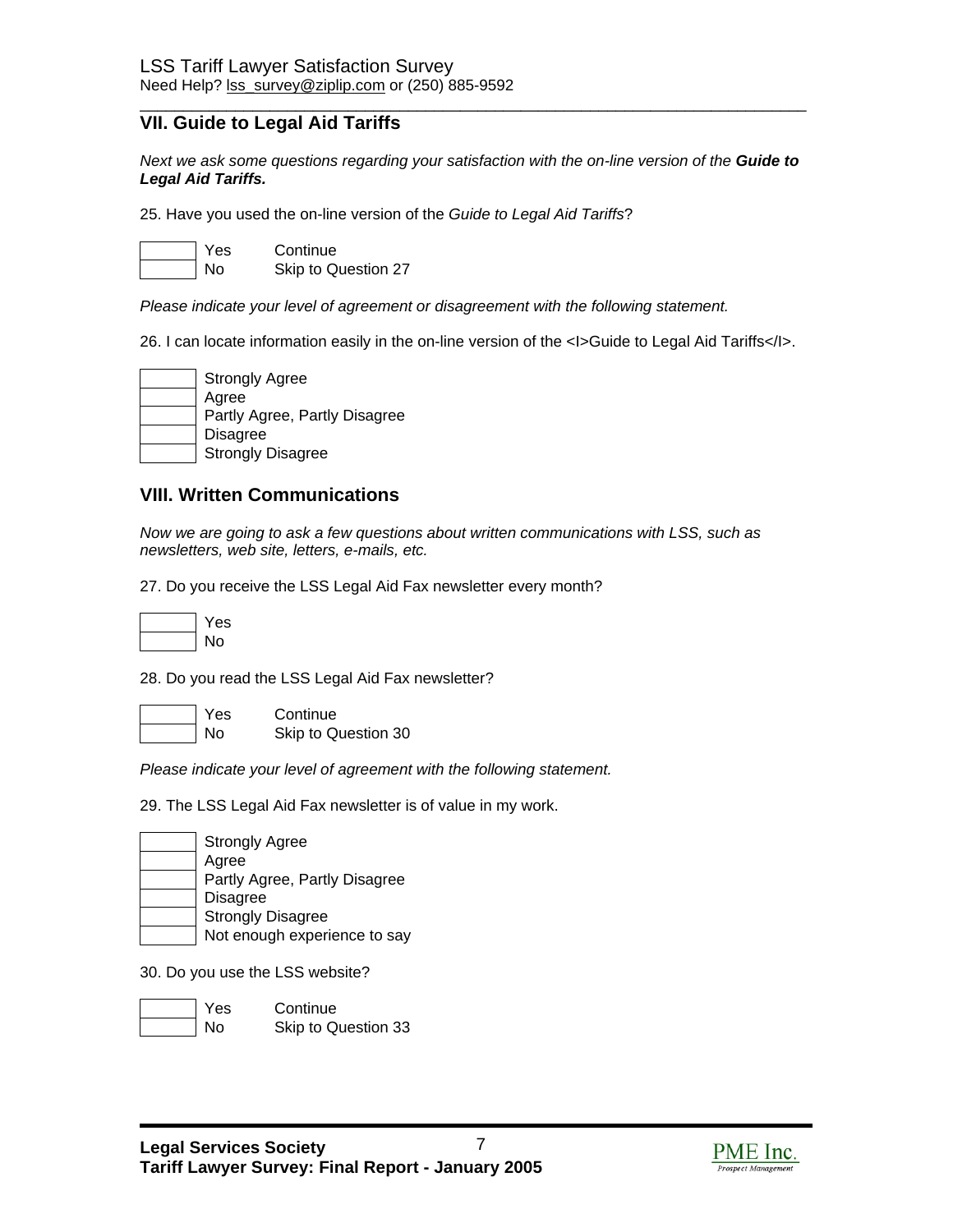31. Of the five sections on the LSS website, which do you use? *(Mark all that apply)* 

| Information about legal aid in BC                                                    |
|--------------------------------------------------------------------------------------|
| Information about the Legal Services Society and its resources                       |
| Legal information, including LSS publications, and LawLink                           |
| Billing and other information for legal aid lawyers                                  |
| Links to other sites about the law in BC (Family Law Website, Electronic Law Library |
| and PovNet)                                                                          |

\_\_\_\_\_\_\_\_\_\_\_\_\_\_\_\_\_\_\_\_\_\_\_\_\_\_\_\_\_\_\_\_\_\_\_\_\_\_\_\_\_\_\_\_\_\_\_\_\_\_\_\_\_\_\_\_\_\_\_\_\_\_\_\_\_\_\_\_\_\_\_\_\_\_\_\_\_

#### *To what extent do you agree with the following statement?*

32. The information on the LSS website is of value in my work.

| <b>Strongly Agree</b>         |
|-------------------------------|
| Agree                         |
| Partly Agree, Partly Disagree |
| <b>Disagree</b>               |
| <b>Strongly Disagree</b>      |
| Not enough experience to say  |

33. When LSS communicates to you in writing, which of the following methods would you prefer they use?

*Please indicate your top two preferences by placing a "1" beside the best method and "2" beside the second best method.* 

| Fax                |
|--------------------|
| E-mail             |
| <b>LSS</b> website |
| Postal service     |

*To what extent do you agree with the following statement?* 

34. Overall, I am satisfied with the written communications I receive from LSS (letters e-mails website newsletter).

Strongly Agree Agree Partly Agree, Partly Disagree Disagree Strongly Disagree

35. What is the primary change that LSS could make to improve its written communications with you (letters e-mails website newsletter)?

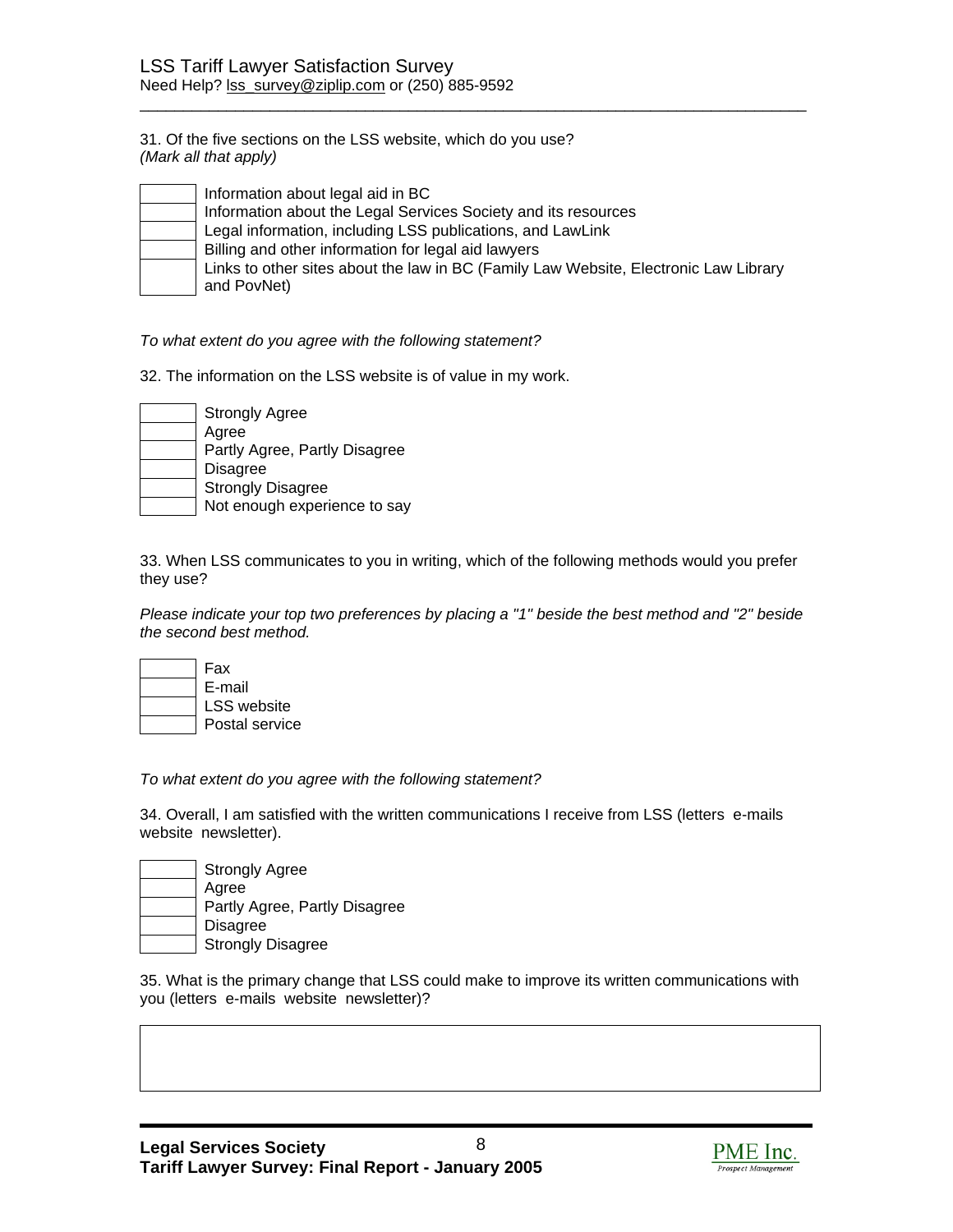## **IX. Overall LSS Support for Tariff Lawyers**

*Now we are interested in your impressions of the overall support you receive from LSS.* 

\_\_\_\_\_\_\_\_\_\_\_\_\_\_\_\_\_\_\_\_\_\_\_\_\_\_\_\_\_\_\_\_\_\_\_\_\_\_\_\_\_\_\_\_\_\_\_\_\_\_\_\_\_\_\_\_\_\_\_\_\_\_\_\_\_\_\_\_\_\_\_\_\_\_\_\_\_

*Please tell us the extent to which you agree or disagree with the following statement*.

36. When I make non-urgent phone calls to LSS, I get an answer to my inquiry within an acceptable length of time.

| <b>Strongly Agree</b> |                              | Skip to Q. 38 |
|-----------------------|------------------------------|---------------|
| Agree                 |                              | Skip to Q. 38 |
|                       | Partly Agree/Partly Disagree | Continue      |
| <b>Disagree</b>       |                              | Continue      |
|                       | <b>Strongly Disagree</b>     | Continue      |

37. Please indicate the area(s) of LSS where you have not received an answer to a non-urgent phone inquiry within an acceptable length of time

*(Mark all that apply)* 

| Referral      |
|---------------|
| Authorization |
| Accounts      |

38. In your opinion, what is an acceptable length of time to wait for an answer to a non-urgent telephone inquiry?



*To what extent do you agree with the following statement?* 

39. When I contact LSS their personnel are courteous.

| <b>Strongly Agree</b>        | Skip to Q. 41 |
|------------------------------|---------------|
| Agree                        | Skip to Q. 41 |
| Partly Agree/Partly Disagree | Continue      |
| <b>Disagree</b>              | Continue      |
| <b>Strongly Disagree</b>     | Continue      |

40. Please indicate the area(s) of LSS where personnel were not courteous?

*(Mark all that apply)* 

| Referral      |
|---------------|
| Authorization |
| Accounts      |

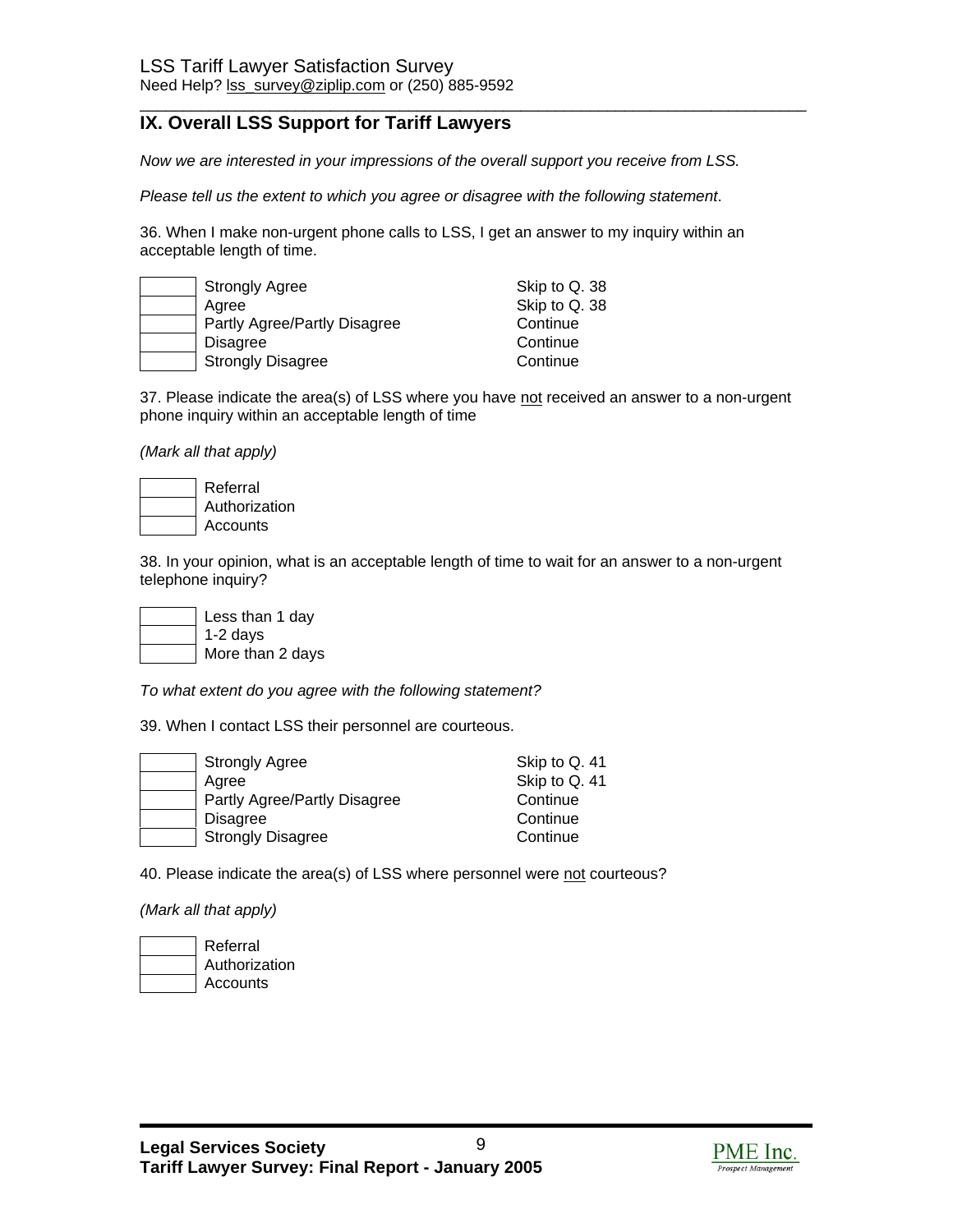*To what extent do you agree with the following statement?* 

41. When I contact LSS, their personnel are knowledgeable.

| <b>Strongly Agree</b>        | Skip to Q. 43 |
|------------------------------|---------------|
| Aaree                        | Skip to Q. 43 |
| Partly Agree/Partly Disagree | Continue      |
| <b>Disagree</b>              | Continue      |
| <b>Strongly Disagree</b>     | Continue      |

42. Please indicate the area(s) of LSS where you found the personnel were <U>not</U> knowledgeable.

\_\_\_\_\_\_\_\_\_\_\_\_\_\_\_\_\_\_\_\_\_\_\_\_\_\_\_\_\_\_\_\_\_\_\_\_\_\_\_\_\_\_\_\_\_\_\_\_\_\_\_\_\_\_\_\_\_\_\_\_\_\_\_\_\_\_\_\_\_\_\_\_\_\_\_\_\_

(Mark all that apply)

Referral Authorization Accounts

43. Have you directed non-LSS clients to the other services that LSS provides (e.g. Brydges Line Criminal duty counsel Family duty counsel Family law website Law Line LSS publications)?

| Yes | Continue            |
|-----|---------------------|
| No  | Skip to Question 45 |

44. To which of the following other LSS services have you directed non-LSS clients?<BR><BR>

*(Mark all that apply)* 

| <b>Brydges Line</b>    |
|------------------------|
| Criminal duty counsel  |
| Family duty counsel    |
| Family law website     |
| Law Line               |
| LSS publications       |
| Other (please specify) |

*Please indicate the extent to which you agree with the following statement.* 

45. I feel that LSS values my services.

|       | <b>Strongly Agree</b>        | Skip to Q. 47 |
|-------|------------------------------|---------------|
| Agree |                              | Skip to Q. 47 |
|       | Partly Agree/Partly Disagree | Continue      |
|       | <b>Disagree</b>              | Continue      |
|       | <b>Strongly Disagree</b>     | Continue      |

46. Please explain why you feel that LSS does <U>not</U> value your services.

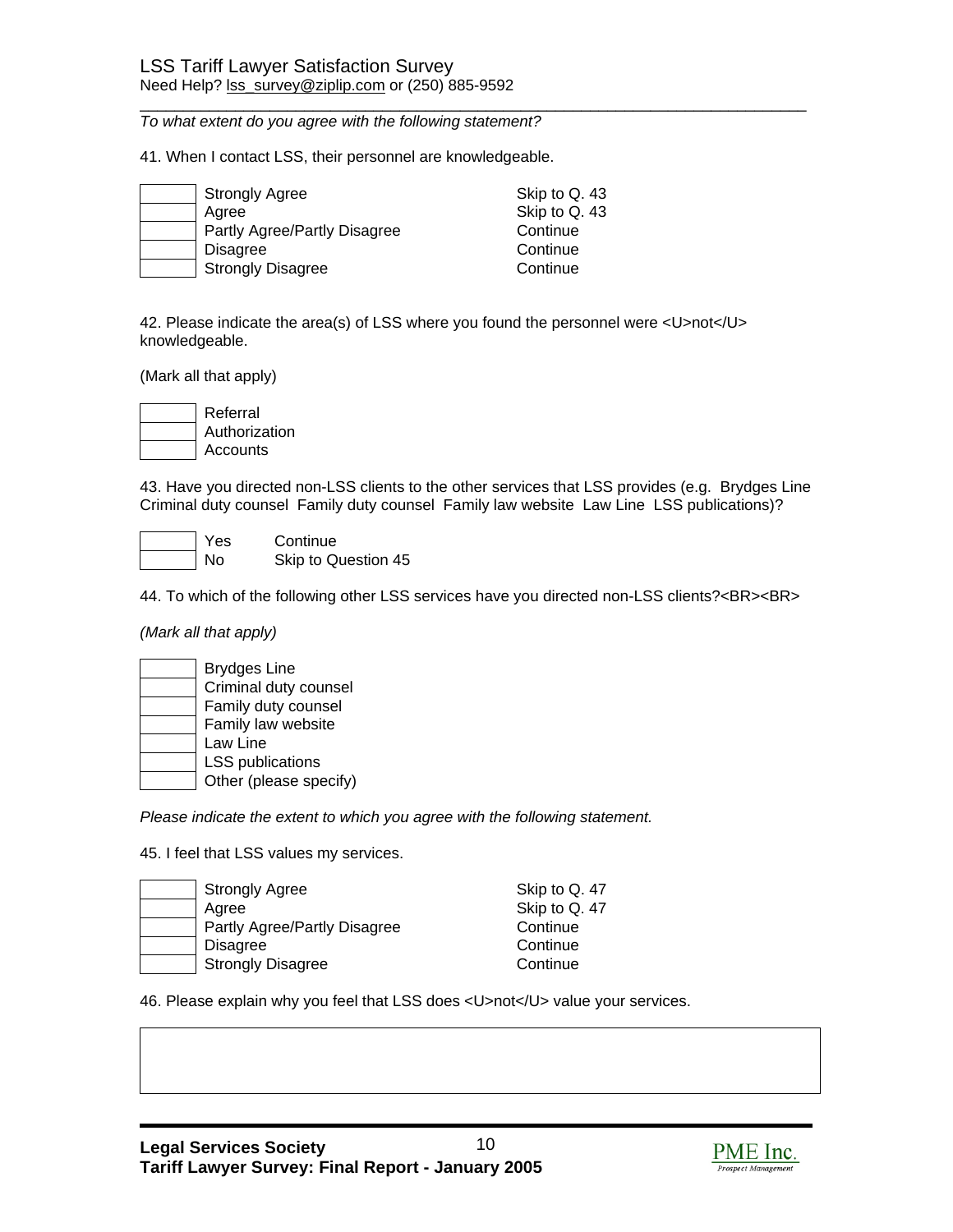*To what extent do you agree or disagree with the following statement?* 

47. Overall, I am satisfied with the level of support I receive from LSS.

| <b>Strongly Agree</b>         |
|-------------------------------|
| Agree                         |
| Partly Agree, Partly Disagree |
| Disagree                      |
| <b>Strongly Disagree</b>      |

48. What is the primary change that LSS could make to improve its overall support for you?

\_\_\_\_\_\_\_\_\_\_\_\_\_\_\_\_\_\_\_\_\_\_\_\_\_\_\_\_\_\_\_\_\_\_\_\_\_\_\_\_\_\_\_\_\_\_\_\_\_\_\_\_\_\_\_\_\_\_\_\_\_\_\_\_\_\_\_\_\_\_\_\_\_\_\_\_\_

# **X. LSS Priorities**

*LSS is seeking your assistance in setting priorities within its budget limitations.* 

*To what extent do you agree or disagree with the following statement?* 

49. In my opinion, LSS does a good job overall of allocating its limited resources to meet the legal needs of low income people.



50. If LSS had an increase in funding in which areas should the extra dollars be used?

*Please indicate your top two choices by placing a "1" beside your first choice and a "2" beside your second choice.*

| Increased tariff rates – to pay tariff lawyers more for representing LSS clients<br><b>Increased family coverage - broader services for a wider range of family and clients</b> |
|---------------------------------------------------------------------------------------------------------------------------------------------------------------------------------|
| Increased immigration coverage - broader services for a wider range of immigration                                                                                              |
| clients                                                                                                                                                                         |
| Increased poverty coverage - broader services for a wider range of poverty law                                                                                                  |
| clients                                                                                                                                                                         |
| Higher financial eligibility cut-offs – to provide legal aid coverage for more people                                                                                           |
| More LSS offices – to reduce the average distance clients must travel to meet with an                                                                                           |
| <b>LSS representative</b>                                                                                                                                                       |

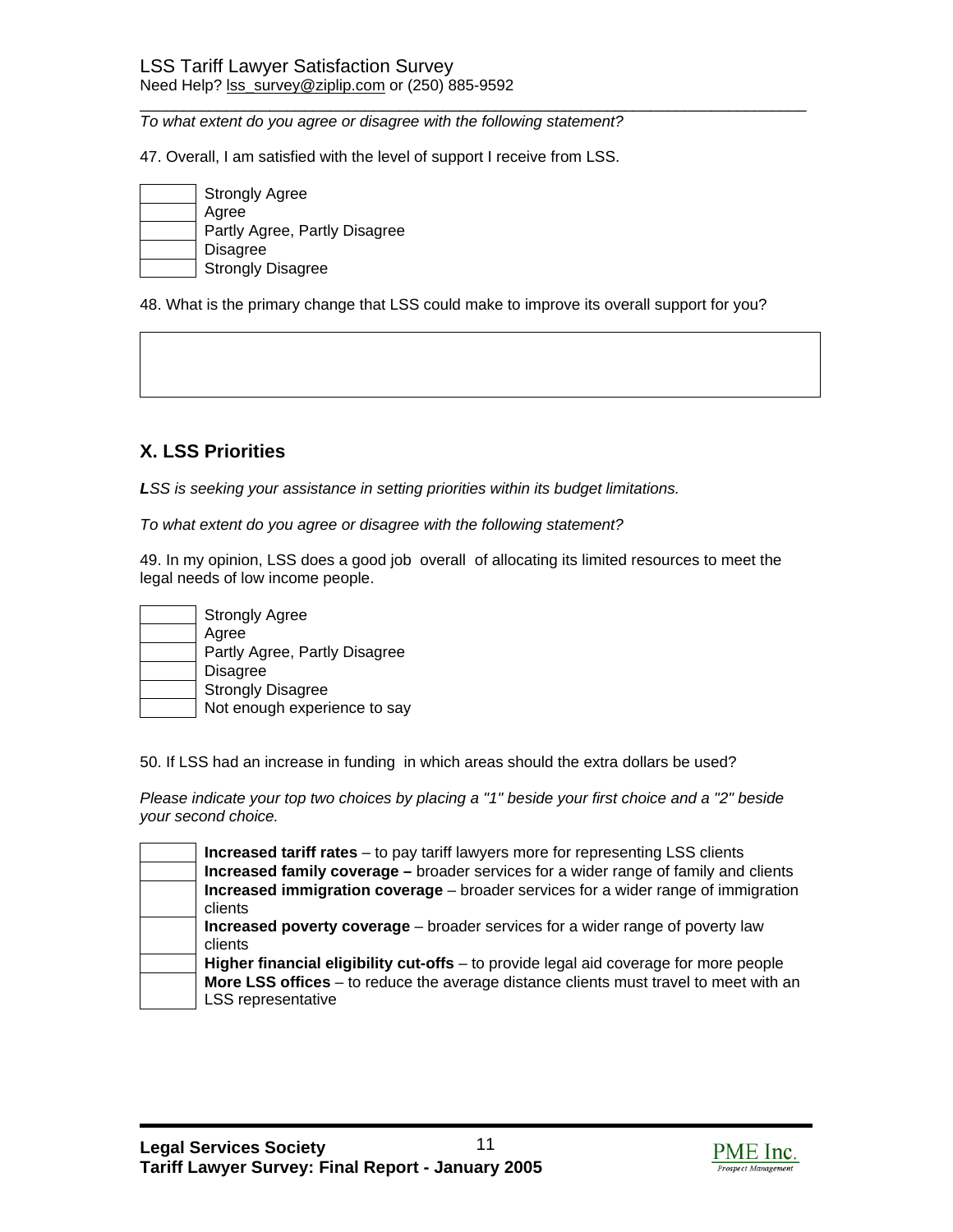\_\_\_\_\_\_\_\_\_\_\_\_\_\_\_\_\_\_\_\_\_\_\_\_\_\_\_\_\_\_\_\_\_\_\_\_\_\_\_\_\_\_\_\_\_\_\_\_\_\_\_\_\_\_\_\_\_\_\_\_\_\_\_\_\_\_\_\_\_\_\_\_\_\_\_\_\_ 51. While this survey focuses primarily on the services provided to tariff lawyers, ultimately, LSS aims to address the legal needs of low income people. In your opinion, how could LSS improve the availability of services to meet the legal needs of low income people in BC?

### **XI. Demographic Information**

*Now we have a few questions about you that will help us understand your responses and assist LSS in tailoring its services to your needs.* 

52. In 2003, approximately how many LSS clients did you represent?



Less than 5 LSS clients 6-15 LSS clients 16-40 LSS clients More than 40 LSS clients

53. Which of the following types of cases formed the majority of your 2003 LSS clients?

*(Mark one only)* 

| <b>CFCSA</b> |
|--------------|
| Criminal     |
| Family       |
| Immigration  |

54. Approximately what percentage of your total professional income in 2003 came from LSS?

| Less than 25%     |
|-------------------|
| 25% to 50%        |
| 51% to 75%        |
| More than 75%     |
| Prefer not to say |

55. Are you male or female?

| Male              |
|-------------------|
| Female            |
| Prefer not to say |

56. Which of the following ranges includes your age?

| Less than 30 years |
|--------------------|
| 30 to 40 years     |
| 41 to 50 years     |
| 51 to 60 years     |
| More than 60 years |
| Prefer not to say  |